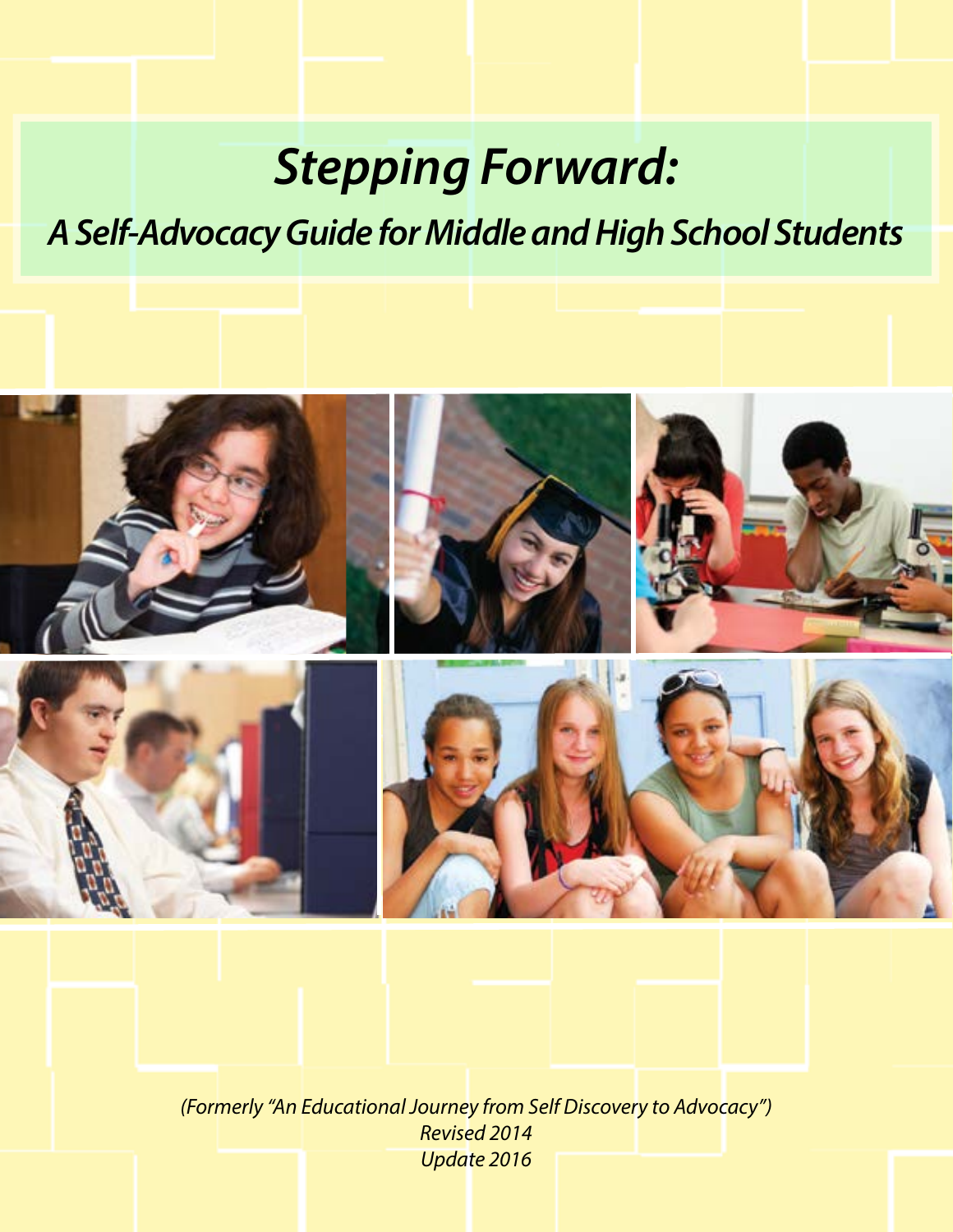## **Acknowledgements**

This handbook was revised by the Connecticut Parent Advocacy Center, Inc. (CPAC) in partnership with The Connecticut State Department of Education, Bureau of Special Education, and Transition Consulting, LLC. Funding was provided by the Connecticut Bureau of Rehabilitation Services.

Special thanks to Dr. Patricia Anderson (CT SDE, Bureau of Special Education), Nancy Prescott, Executive Director (CPAC), Beth Reel, Transition Coordinator and Project Coordinator (CPAC), Karen Stigliano (Transition Consulting, LLC) and Melissa Yuhas, Technology and Training Coordinator (CPAC) for their expertise and vision in making this document a hands-on tool for teenage students, their teachers, family members and friends.

This guide was initially developed by Debora M. Presbie, MA, in collaboration with Karen Halliday and members of the Self-Advocacy Subcommittee of the Connecticut Transition Task Force in June, 2003. Funding was provided by: U.S. Department of Education, Office of Special Education Programs CFDA # 84.326X

Self-Advocacy Subcommittee Members (2003):

Dana Bonadies - Bristol Public Schools Johanna DeZurik – Torrington High School Heather Harrison – University of Connecticut – Center for Excellence Liz Kay – Windsor Locks High School Rose McGurkin-Fuhr – Simsbury High School Diana Pacetta-Ullmann – Department of Corrections/USD1 Diane Peskurich – Windsor High School Joe Prignano – Manchester High School Karen Stigliano – Special Education Resource Center Carol Stocks Prandy – South Windsor High School Iris Thompson – Yale Center for Children with Special Health Care Needs

Special thanks to all who contributed time and knowledge to this project.

**2016 Update** - This handbook was updated through a collaborative REACH for Transition project funded under the Rehabilitation Services Administrative (RSA) - Parent Information and Training Centers CFDA #84.235G.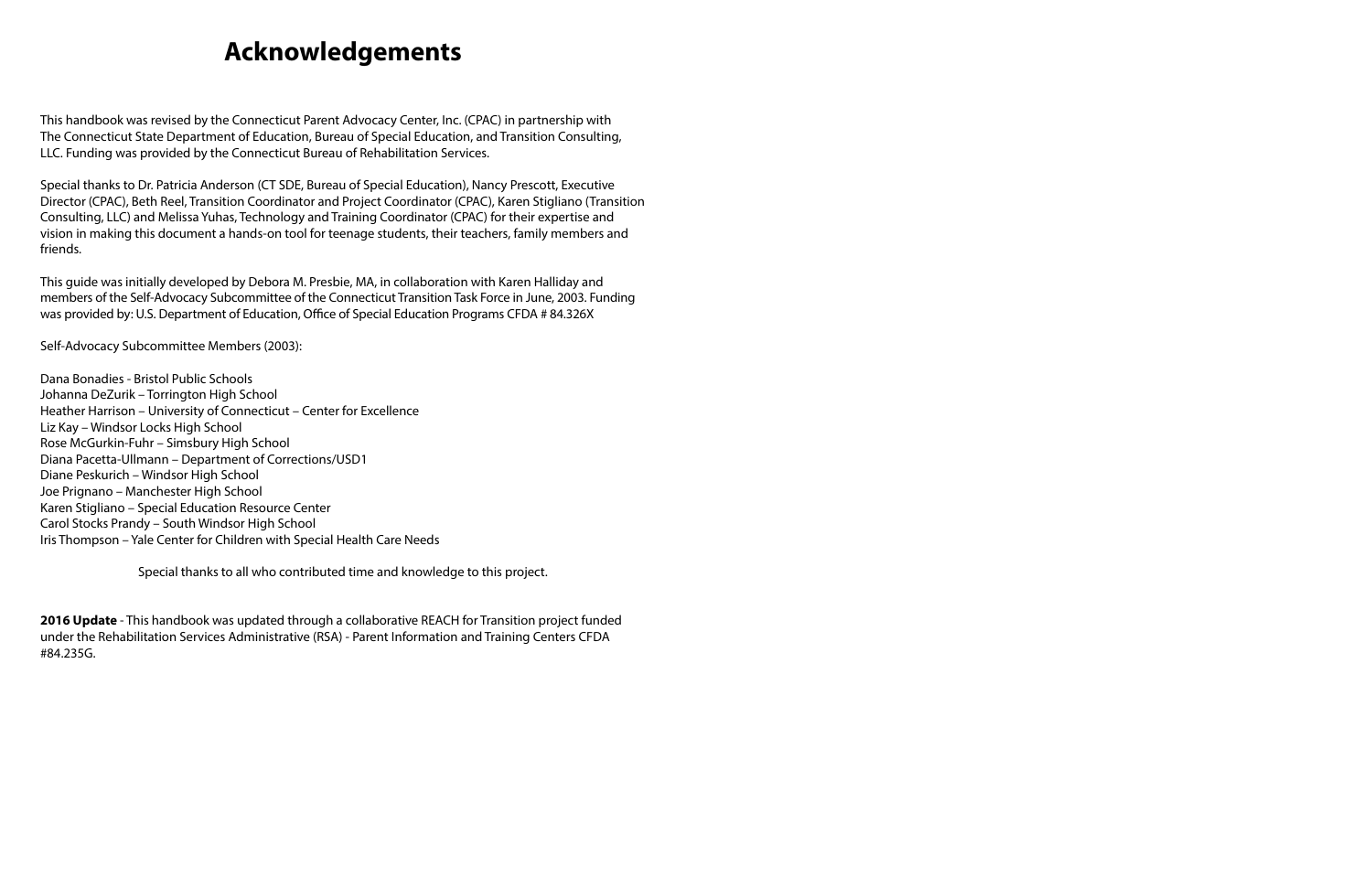## **Information for Students**

**Self-advocacy** means speaking up for yourself. It requires knowledge of your personal strengths, preferences, interests, needs and rights as an individual. Self-advocacy involves acting in an assertive and appropriate manner to make your needs and desires known to others.

**Transition planning** involves thinking about your life after high school and developing a long-range plan in the areas of college, training, employment, and independent living. Middle school and high school are the times to focus on developing the skills you will need to compete and succeed in these areas. Transition planning also helps you identify and link with colleges, training programs, and state and local agencies that may provide services you need.

This guide was created for middle and high school students as an instructional tool for the development of self-advocacy skills and transition planning.

#### **It is divided into 5 chapters:**

| Chapter 1 | <b>Disability Awareness</b>                                  |
|-----------|--------------------------------------------------------------|
| Chapter 2 | Learning to Self-Advocate                                    |
| Chapter 3 | <b>Transition: Career Planning and Community Connections</b> |
| Chapter 4 | Participating in Planning and Placement Team (PPT) Meetings  |
| Chapter 5 | <b>Resources</b>                                             |

The lessons within each chapter are arranged in order and are designed to build upon one another. You will have the opportunity to select and participate in activities that will help you learn more about yourself (your likes, dislikes, strengths, weaknesses, and needs). You will also have the opportunity to select and participate in a variety of activities that involve gathering information about your community (e.g., other people, programs, jobs, laws, transition planning options). Remember that everyone is unique and will progress through the various chapters and lessons at different rates. As you participate in this process, you will learn how to use the information you gather to make decisions, develop transition planning goals, and begin advocating for yourself.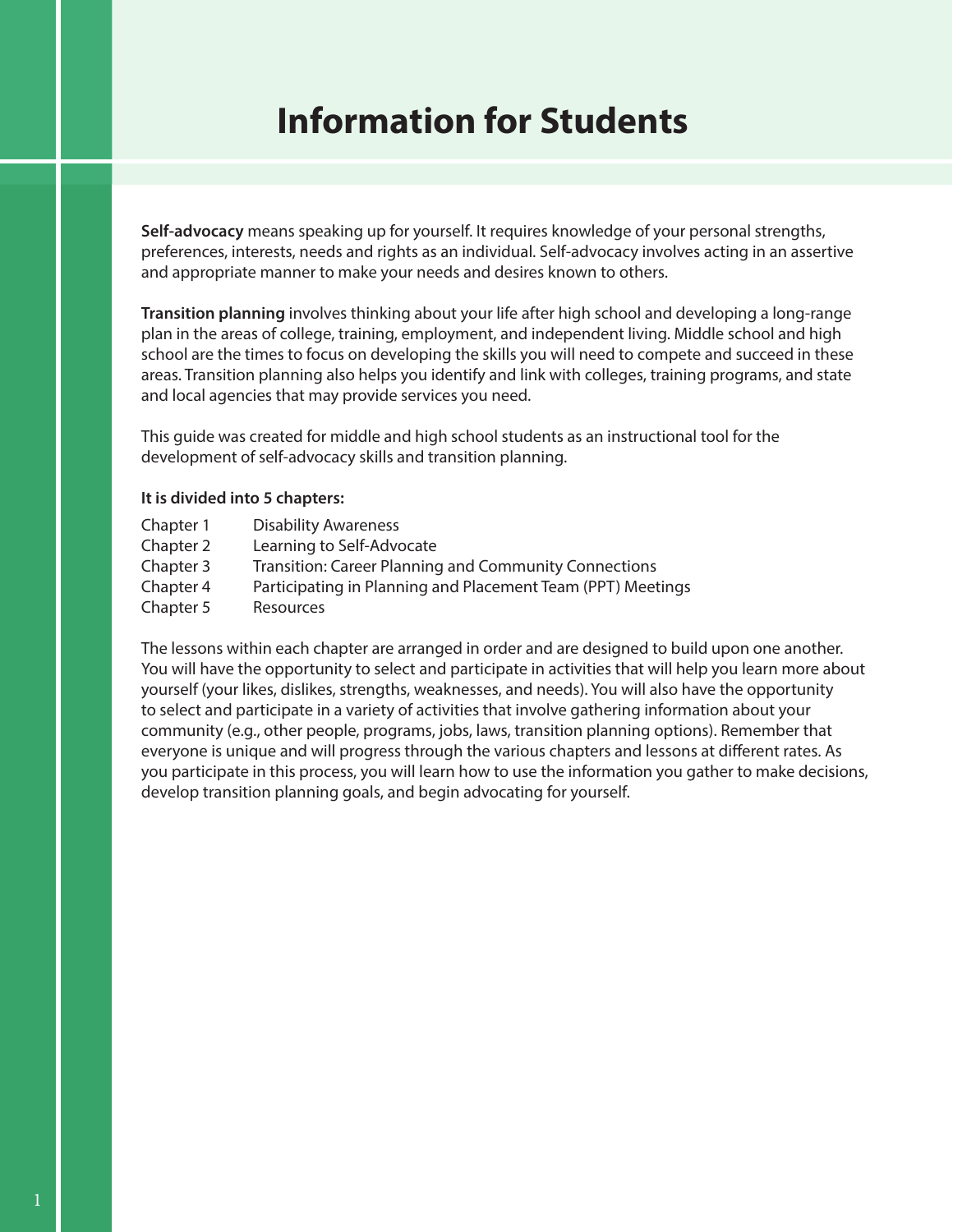#### **Journaling**

Creating a journal will be an important part of your educational journey from self-discovery to advocacy. A journal can be a valuable record of your personal history and growth. As you look back on your journal, you may find valuable information about problems you faced and how you overcame difficulties. You will document experiences related to work, relationships, awarenesses, achievements, failures, and triumphs. A journal may help you have a better understanding of yourself.

Some people use journals as a personal record that they will not share with anyone, while others will create the journal to share as class work, for school credit, and/or as part of a career/college portfolio. You should talk with your teacher or counselor about whether your journal will be personal or if it will be shared with others.

Journal entries can be made in a spiral notebook, a binder with loose-leaf paper, or a document on your computer, smart phone, or tablet. Whatever you decide, be sure your journal is large enough to accommodate all the information you will gain about yourself, your community, and your life options.

Each journal entry should begin with the date of the entry. You are encouraged to personalize your journal entries with drawings, doodles, photographs, words, poetry, clip art, YouTube videos, and any other resources and materials that describe how you are thinking and feeling at the moment. Remember, this is YOUR journal. It is a reflection of YOU.

Your teacher may have you create a new journal every year, so it would be a good idea to save your old journal entries. An important outcome of your educational journey from self-awareness to advocacy involves being able to look back to where you started, and see how far you've come.

#### **Your journey begins now!**

*Learn more online: How to Create an Online Journal* www.ehow.com/how 5778779 create-online-personal-journal.html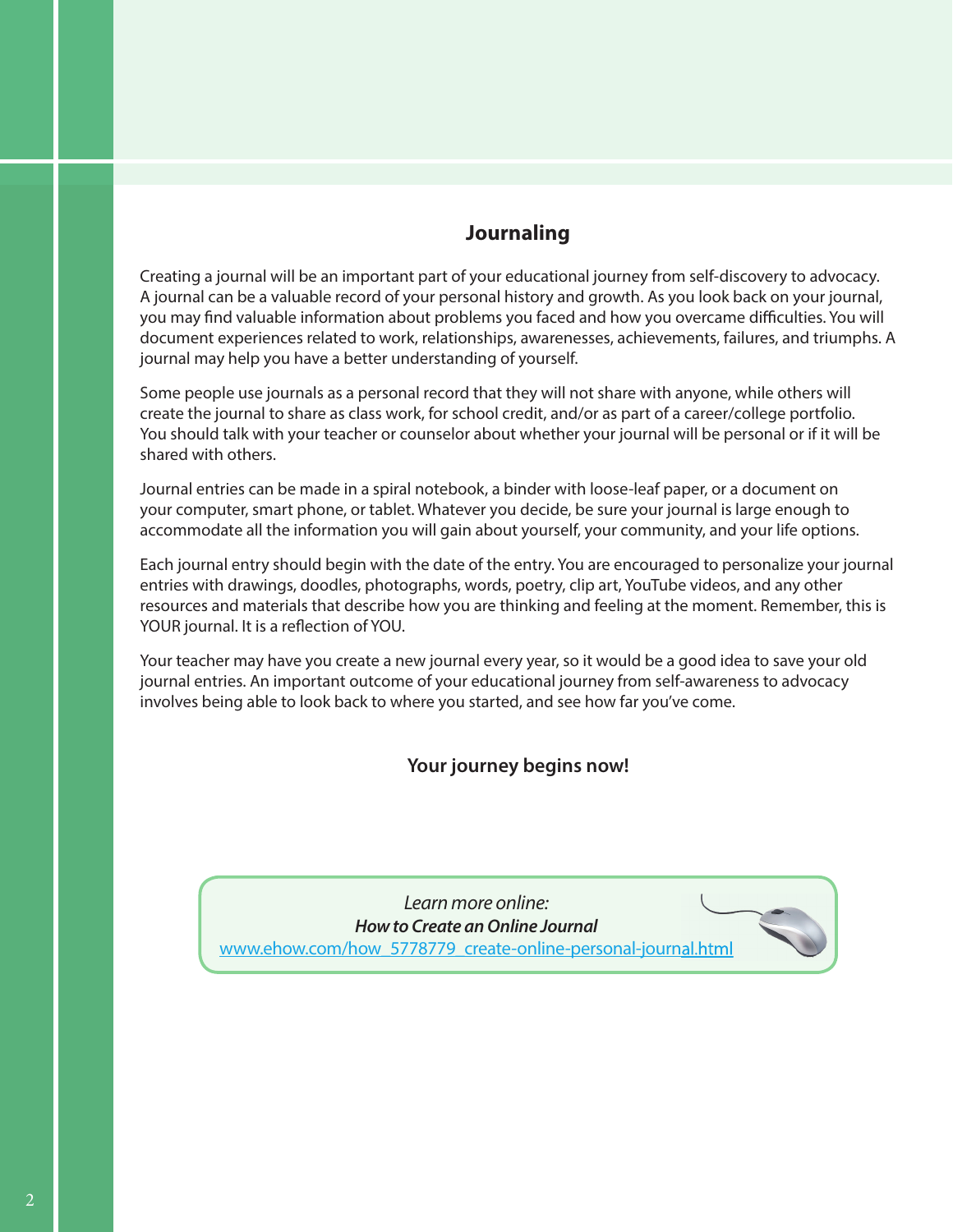### **Information for Teachers and Students**

The chapters in this guide are NOT meant to correspond with grade levels and can be taught as early as middle school. As with any instructional materials, information in this guide may need to be adapted to meet individual student strengths and needs. For example, some students will be ready to take a formal learning style inventory in middle school, while others may finish grade 9 without having a thorough understanding of their learning style.

Please keep in mind the following CT CORE Transition Skills when working with students. The Connecticut State Department of Education (CSDE) feels that students should work toward mastery of these key CORE skills in order to achieve success after high school. Development of self-advocacy and self-determination skills are incorporated with (or build into) each of the CORE skills.

#### **CT CORE Transition Skills**

To the maximum extent possible, **Each Student** with a disability will be able to:

A. Explain his/her disability including individual strengths, needs, preferences and interests.

B. Utilize effective self-determination skills including areas such as: choice-making, problem-solving, goalsetting, communication and self-advocacy.

C. Strengthen his/her self-esteem and social-emotional awareness by analyzing his/her strengths and challenges in order to implement personal/vocational goals.

D. Assist with the development of his/her Individualized Education Program (IEP).

E. Attend, participate in and/or facilitate his/her Planning and Placement Team (PPT) meeting.

F. Demonstrate leadership skills to affect positive social change by guiding or directing others on a course of action and/or influencing the opinion and behavior of others.

G. Describe his/her rights and responsibilities under disability legislation (e.g., IDEA, 504, ADA).

H. Demonstrate and accept responsibility for his/her independence and activities of daily living.

I. Demonstrate appropriate social interactions and skills to develop and maintain meaningful relationships. J. Demonstrate skills to access appropriate physical and mental healthcare resources to meet his/her

individual needs.

K. Demonstrate skills to access community resources and participate in the community by establishing support networks.

L. Demonstrate skills to access appropriate postsecondary education, training, or lifelong learning opportunities to meet his/her individual needs.

M. Demonstrate skills to access appropriate employment to meet his/her individual needs.

N. Identify and ask for accommodations necessary to ensure equal access and full participation in postschool education and/or employment settings.

O. Demonstrate skills needed to access appropriate transportation (both public and private). P. Demonstrate the ability to use technology to enhance employment, learning, and community involvement.

(Transition Task Force, CSDE, 2016)

See also: *Transition Bill of Rights For Parents of Students Receiving Special Education Services* at **http:// www.sde.ct.gov/sde/lib/sde/pdf/deps/special/trans\_bill\_of\_rights\_for\_parents\_of\_students\_ receiving\_sped\_services.pdf**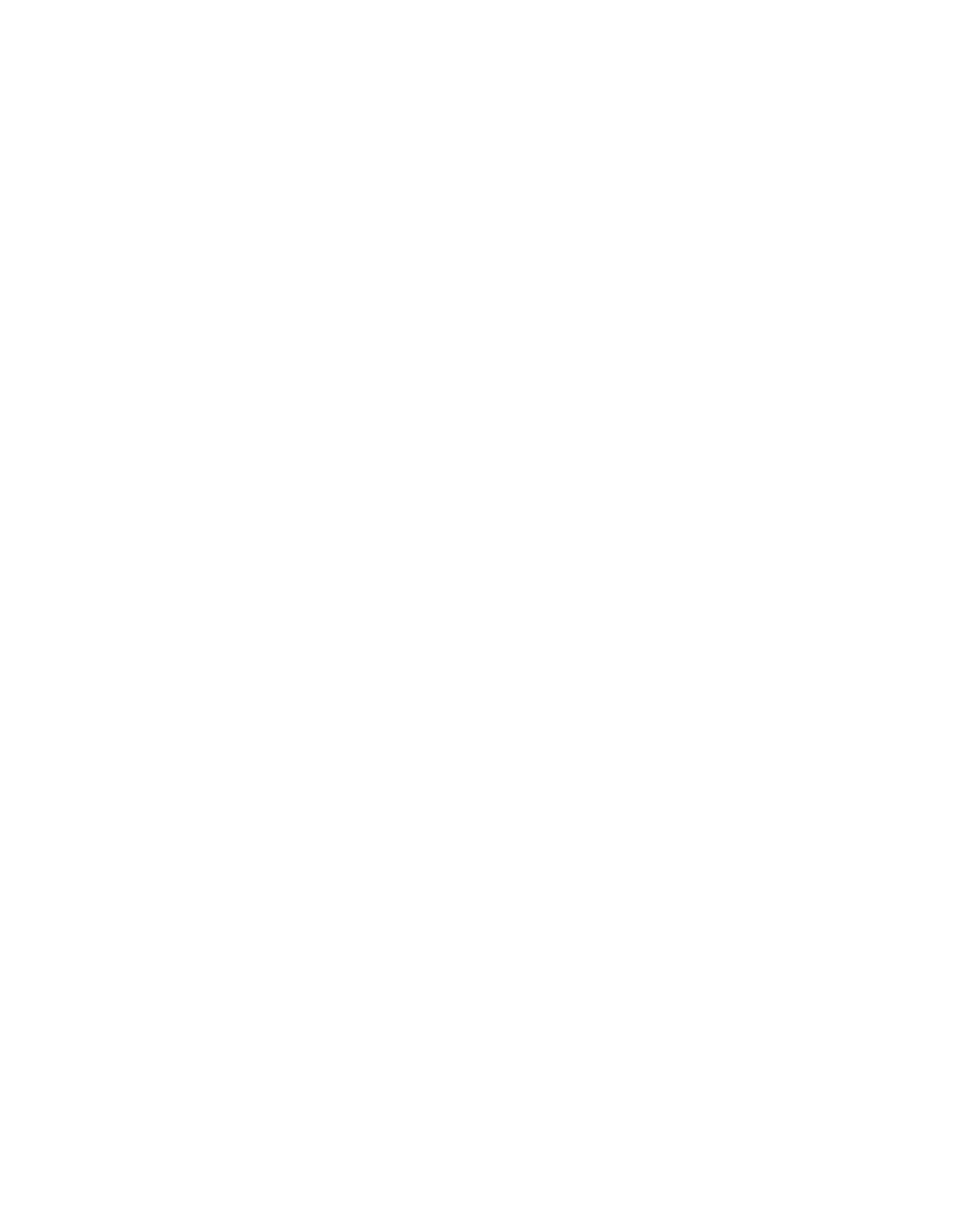## **Table of Contents**

| Lesson 1.4 - Understanding Your Rights and Responsibilities under Disability Law  15 |  |
|--------------------------------------------------------------------------------------|--|
|                                                                                      |  |
|                                                                                      |  |
|                                                                                      |  |
|                                                                                      |  |
|                                                                                      |  |

| Chapter 3: Transition: Career Planning and Community Connections  34 |  |
|----------------------------------------------------------------------|--|
|                                                                      |  |

Lesson 2.4 - Using Written Information to Support Your Advocacy Goals .............................................. 31

### **Chapter 4: Participating in Planning and Placement Team (PPT) Meetings** .. 53

| Lesson 4.1 - Understanding Your Rights and Responsibilities as a Member of the PPT  54   |  |
|------------------------------------------------------------------------------------------|--|
|                                                                                          |  |
| Lesson 4.3 - Understanding the Importance of Being Able to Lead Your Own PPT Meetings 57 |  |
| Lesson 4.4 - Determining How Involved You Will Be in Leading Your Next PPT Meeting  58   |  |
|                                                                                          |  |
|                                                                                          |  |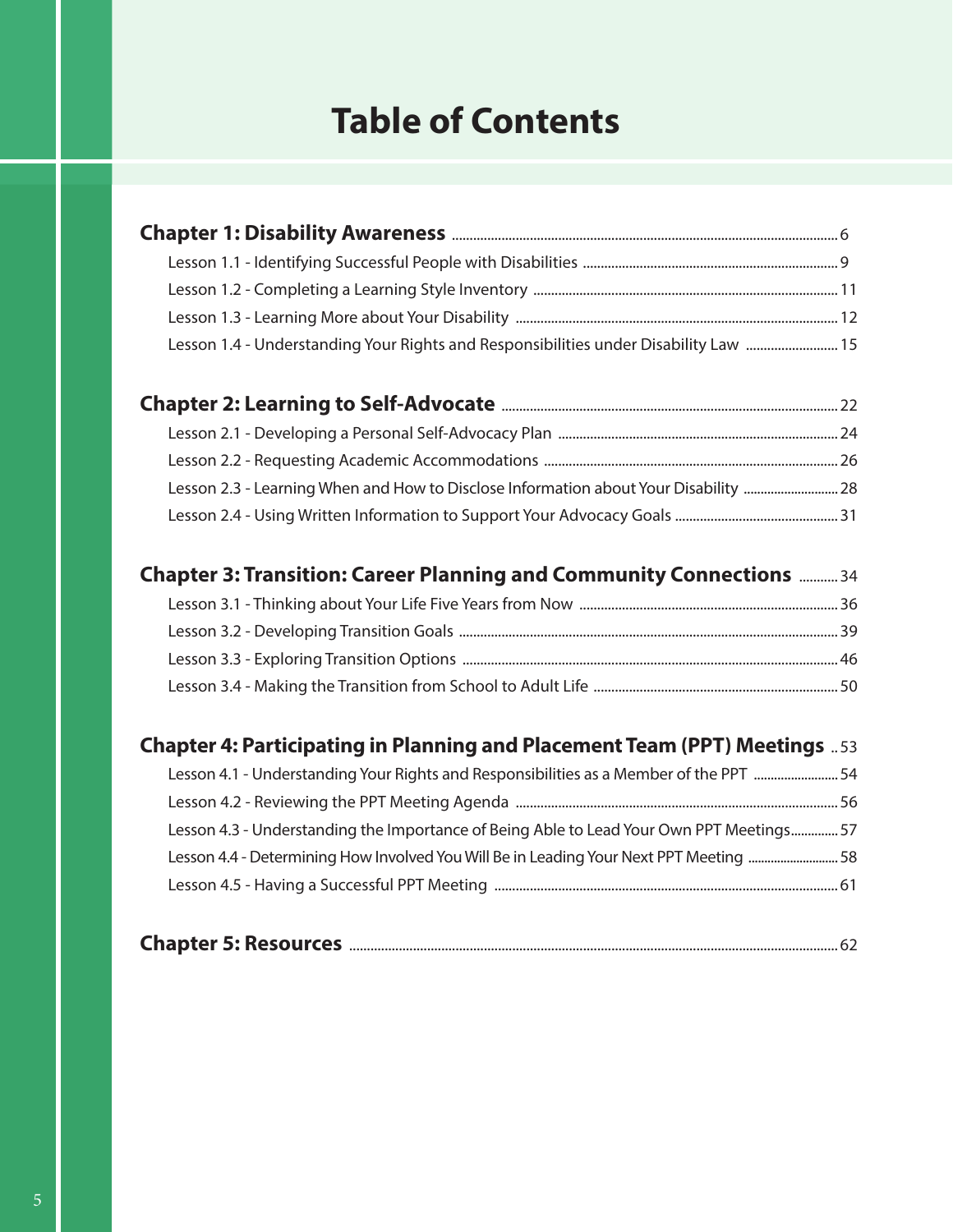### **CHAPTER 1**

### **Disability Awareness**

Whether your plans after high school involve work, college, training, or a combination of these, it is important that you understand your strengths and limitations, know how they affect your performance, and be able to communicate your learning style to others. The following action items will help you become aware of your disability and increase your ability to self-advocate.

#### **•** Your disability does NOT define you!

You are a person first, who happens to have a learning disability, physical limitations or emotional difficulties. Or perhaps you have hearing or vision loss, autism, or an intellectual disability. You also have many other traits, qualities, and roles that describe who you are, for example, athletic, artistic, organized, good listener, kind to others, helpful, son, daughter, friend.

#### **• Know your disability and begin to accept your disability as a description of how you learn or function in a particular environment.**

A student with a learning disability, for example, may struggle to do work in an algebra class, but have little difficulty participating in a game of basketball or giving an oral presentation. A student with Asperger's Syndrome may excel in a science class, while participating in school sponsored sports or clubs may be very difficult.

#### **• Accepting your disability may take time.**

Learning about yourself - including your strengths, weaknesses, and your disability - is an ongoing process. It takes time to sort out all the information that you have been given about your disability. You may need to do research, ask questions, talk to other people who have similar disabilities again and again before you can fully understand how your disability impacts you.

#### **• Identify what accommodations work for you.**

An accommodation is a change made to teaching or testing procedures in order to provide you with access to information and to create an equal opportunity for you to demonstrate your knowledge and skills. An accommodation does NOT change what you learn; an accommodation changes HOW you learn. You are still held to the same high standards as your classmates and are expected to learn all the required class content.

Some common accommodations include - extended time to complete assignments or tests; oral or audio exams; preferential seating (for example, sitting closer to the teacher so that you can best see or hear instructions); a note taker; a computer with spell-check or voice-recognition capabilities; and computer programs for math and literacy support. An accommodation may also be a "safe place" or a "safe person" when you need a time out.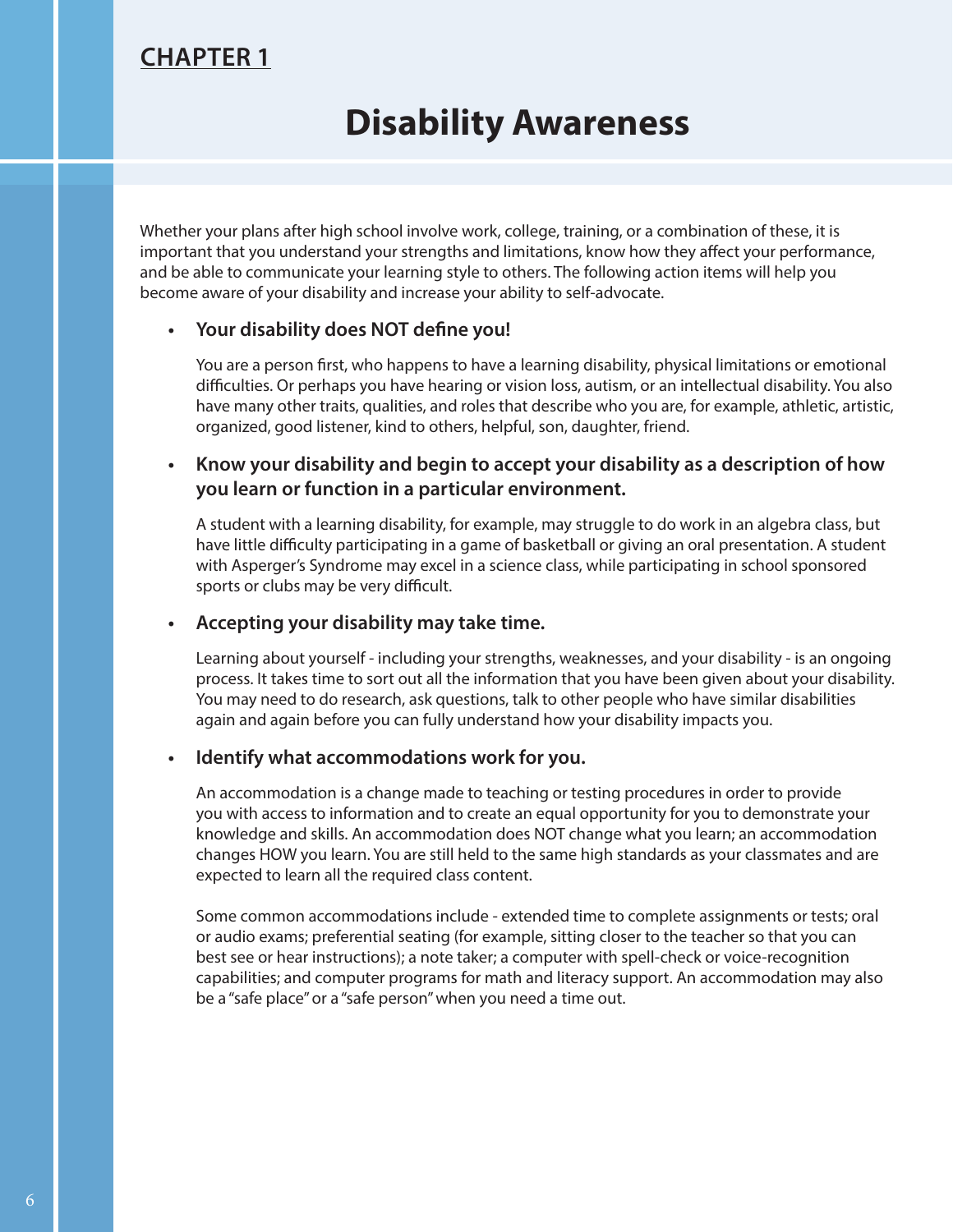Ask your teacher what accommodations may help you. Appropriate accommodations are determined based on your strengths and needs as well as the demands of the content area (like math or history) and the task. Accommodations might also be based be based on assessment information. Try several different types of accommodations and then decide which ones work best for you.

Make sure your accommodations are listed on page 8 of your Individualized Education Program (IEP). Also make sure that the types of accommodations that you are receiving match with the goals you have for yourself after high school. Students who may be receiving many types of accommodations, may not be able to get all of those accommodations on a college campus. For example, using a word bank or taking an open book exam may be allowed in high school, but not in most college classes.

If you do not have a copy of your IEP, ask your teacher or a family member for a copy. Asking is a beginning step of self-advocacy.

#### **Learn that your identification as a person with a disability gives you certain rights to services and protection from discrimination.**

The Individuals with Disabilities Education Improvement Act (IDEA) entitles you to a free appropriate public education (FAPE) through the age of 21 or until you graduate from high school with a regular high school diploma. Section 504 of the Rehabilitation Act and the Americans with Disabilities Act (ADA) offer individuals with disabilities protection from discrimination in public and private education and employment settings.

Did you know that you must disclose (or make others aware of) your disability in order to be protected by some provisions of these laws? It is important that you understand your rights under these laws, and that you are able to describe your disability clearly to others. For more information, please read *Lesson 1.4: Understanding Your Rights and Responsibilities under Disability Law*.

The following activities will help you identify your strengths, interests, and limitations and give you a better understanding of your disability.

> *Learn more online: Accepting My Disability* www.going-to-college.org/myplace/disability.html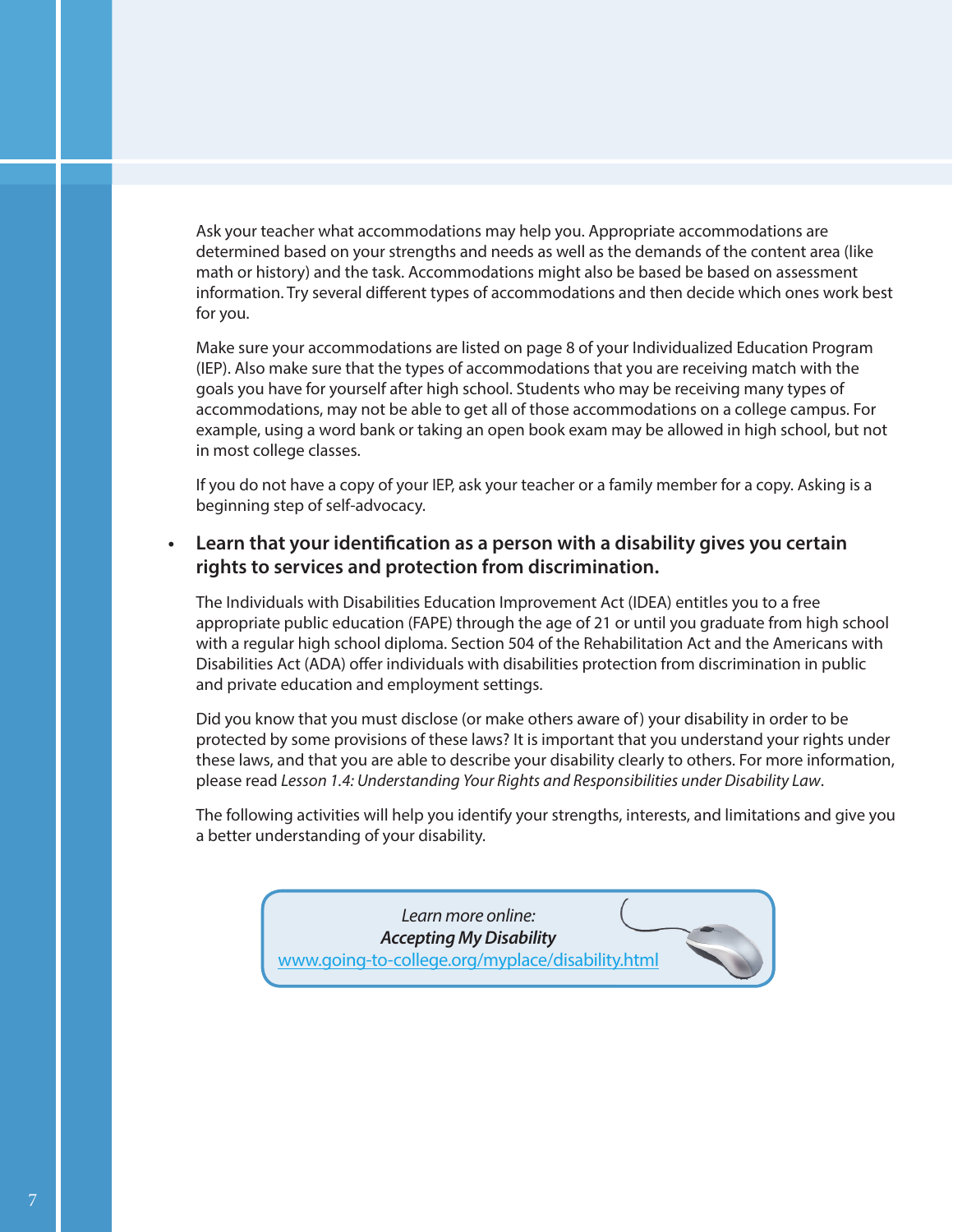## **Things That Make Me Special**

#### **List 25 things that make you special.**

#### Think about:

- Your strengths
- Things you know how to do well (your abilities/skills)
- Things you enjoy doing
- Things you have done that you are proud of
- Your talents
- Important things you have learned
- Positive things about your personality

| 1. <u>_____________________________</u> |     |
|-----------------------------------------|-----|
| 2. $\qquad \qquad$                      |     |
| $\frac{3}{2}$                           |     |
| 4. $\qquad \qquad$                      |     |
|                                         |     |
|                                         | 20. |
|                                         |     |
|                                         |     |
| 9. $\overline{\phantom{a}}$             |     |
|                                         | 24. |
|                                         |     |
|                                         |     |
|                                         |     |
|                                         |     |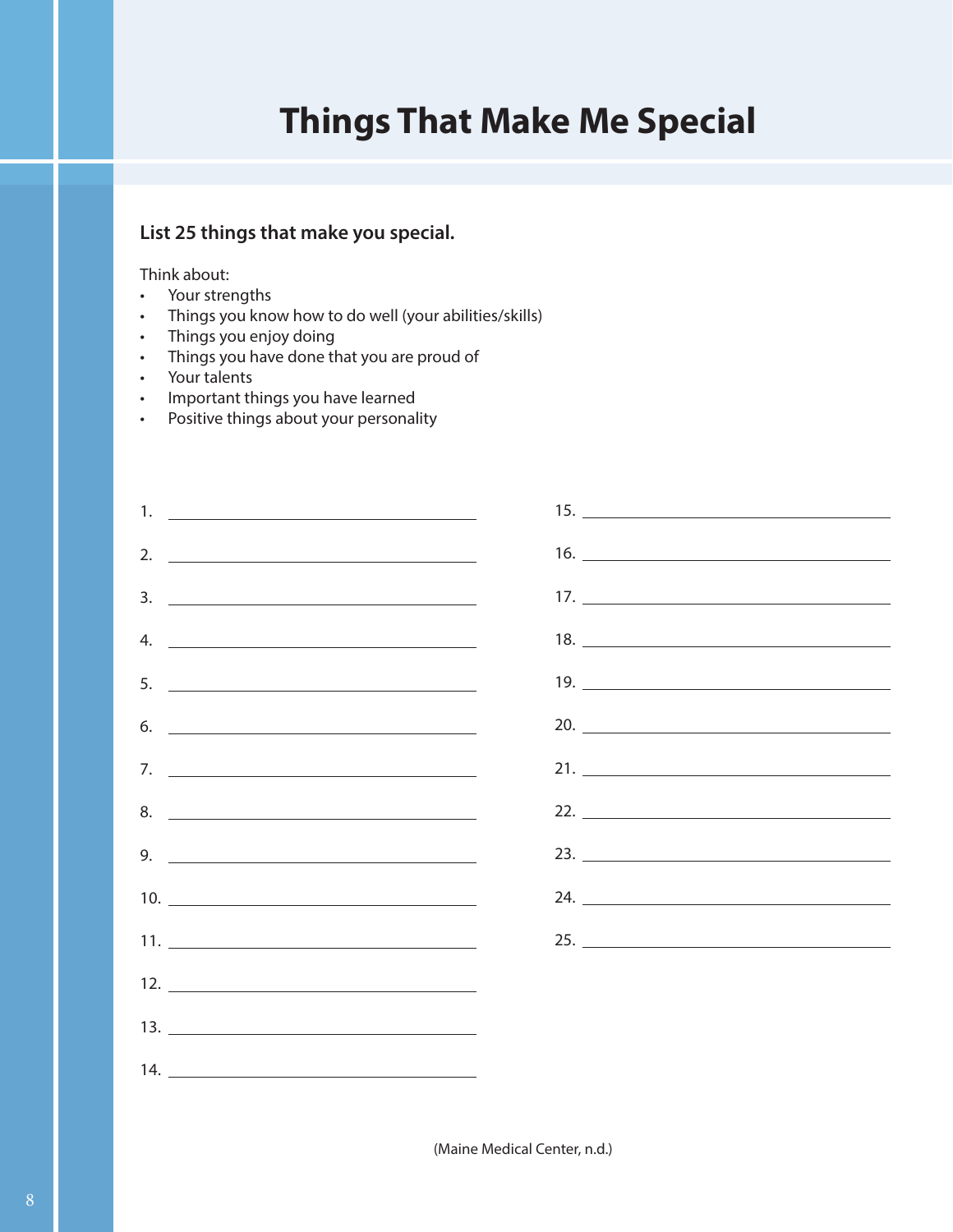### **LESSON 1.1**

## **Identifying Successful People with Disabilities**

Many famous people have achieved their life goals in spite of, or perhaps because of, their disability. Consider what Jay Leno, comedian and former host of *The Tonight Show*, had to say about turning his mild dyslexia into a competitive advantage:

*"One thing about mildly dyslexic people – they're good at setting everything else aside to pursue one goal. I go five nights a week every week, no days off, no sick days. I figure that eventually things will go my way. Ambition wins over genius 99% of the time."* 

Jay Leno's experience may not be common to all people with mild dyslexia, but it demonstrates how his disability has personally affected him.

Begin your journey to self-awareness by understanding how other people with disabilities have achieved success in their work and personal lives.

#### **Activity** ..............

#### **• Research successful or famous people who have a disability.**

Go online and search for "famous people with disabilities" or look at the list of successful people with LD and AD/HD at **www.greatschools.org**. Pick out one or two people who share your interests and talents, and learn about their personal and/or professional accomplishments.

*Or See Next Page for Another Activity Option*

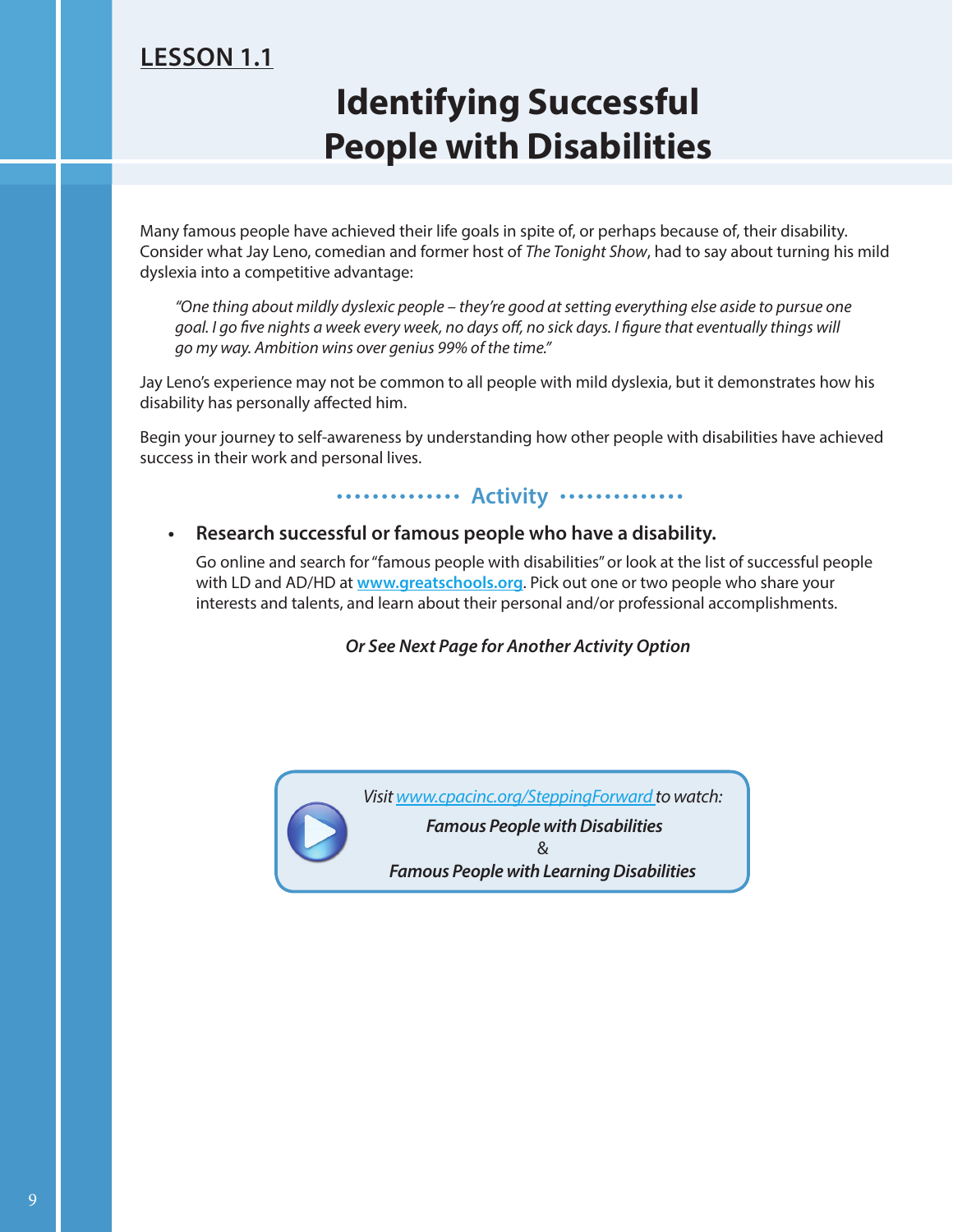#### **Activities**

#### **• Interview someone with a disability who has been successful in reaching his or her life goals.**

If you don't know any successful adults with disabilities, contact your local Independent Living Center (ILC) and ask if they could recommend someone for you to interview. Contact information for the Connecticut ILC's can be found in the Resources section of this guide.

#### **Some interview questions to ask:**

- What personal and/or professional goals have you achieved?
- What personal qualities or traits helped you to reach those goals (for example, hard work, perseverance)?
- How do you describe your disability?
- Did you need any accommodations or use any assistive technology?
- Who were the people who helped you achieve your goals?
- What role did education play in helping you achieve your goals?
- **Use the information from your research or interview to complete one of the following disability awareness projects:**
	- Give an oral presentation to your class
	- Write an article for your school newspaper or school website
	- Create a poster
	- Share the information with your family

Think about how this person's disability is similar to or different from your disability. Are there feelings or experiences you have in common with the person you researched or interviewed?

#### **Write your thoughts about having a disability in your journal.**

You will complete a variety of activities over the next several years that will help you better understand yourself and your disability. By the time you graduate from high school you will be able to see how your personal awareness of your disability has expanded and how self-advocacy is a critical skill you use in all areas of your life.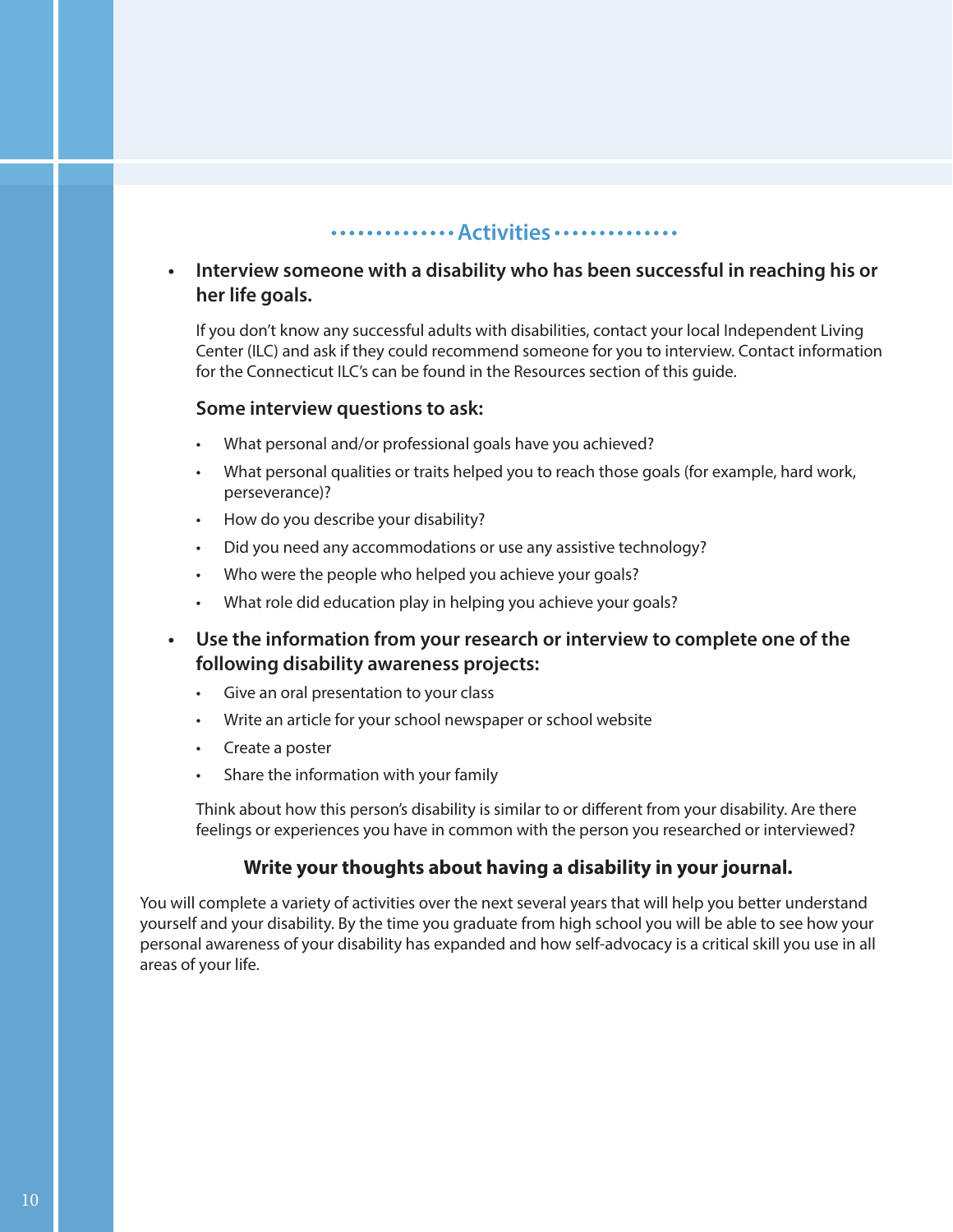### **LESSON 1.2**

## **Completing a Learning Style Inventory**

Everyone has a particular learning style that describes the way he or she learns best. Some people need to see things in writing in order to learn and remember information. We call this style of learning visual (sight). Other people need to hear information. This style of learning is called auditory (sound). There are also people who learn best by doing a task. This style of learning is called tactile/kinesthetic (small/large movements). Most people use a combination of these techniques, but you may find that you use one technique more than the others.

In addition to describing the way you learn best, learning style inventories can help you identify whether you work better alone or in a group and whether you express information better orally or in writing. It is important that you know your own learning style. Knowing about learning styles can help you determine what types of accommodations you may need in the classroom as well as at home or in the work world.

You can begin to better understand your individual learning style by completing a formal learning style inventory. If you haven't already taken one, your teacher, counselor, or school psychologist can help you obtain a learning style inventory and review the results with you. There are many different inventories you can take. The following websites contain different types of learning style assessments. You may want to take a few to help determine how you learn best.

#### **Activities Activities**

- The **CITE Learning Styles Instrument** helps learner determine whether they prefer visuallanguage, visual-numerical, auditory-language, auditory-numerical, auditory-visual-kinesthetic, socialindividual or social-group. CITE is available at: **www.wvabe.org/CITE/cite.pdf**
- The **Barsch Inventory** is a quick learning style assessment. The assessment will help determine if a learner has a visual, auditory, and Tactile/Kinesthetic. Access the Barsch Inventory at: **www.iusb.edu/tutoring/barsch.php**
- The **Index of Learning Styles Questionnaire** is designed to assess a person's learning styles in four areas: active/reflective, sensing/intuitive, visual/verbal, and sequential/global. Complete the questionnaire at: **www.engr.ncsu.edu/learningstyles/ilsweb.html**
- The **Learning Styles Chart** gives learning style descriptions, strategies to enhance learning, and resources that may be helpful for improving study skills. View the chart at: www2.fiu.edu/~keysj/LearningStylesChart.pdf
- The **Multiple Intelligences Self-Assessment** from Edutopia contains information on the multiple types of human intelligence and ways of processing information. Available at: **http://www.edutopia. org/multiple-intelligences-assessment**

**Write your learning style and current accommodations in your journal.**

*Visit www.cpacinc.org/SteppingForward to watch:*

 *My Learning Style*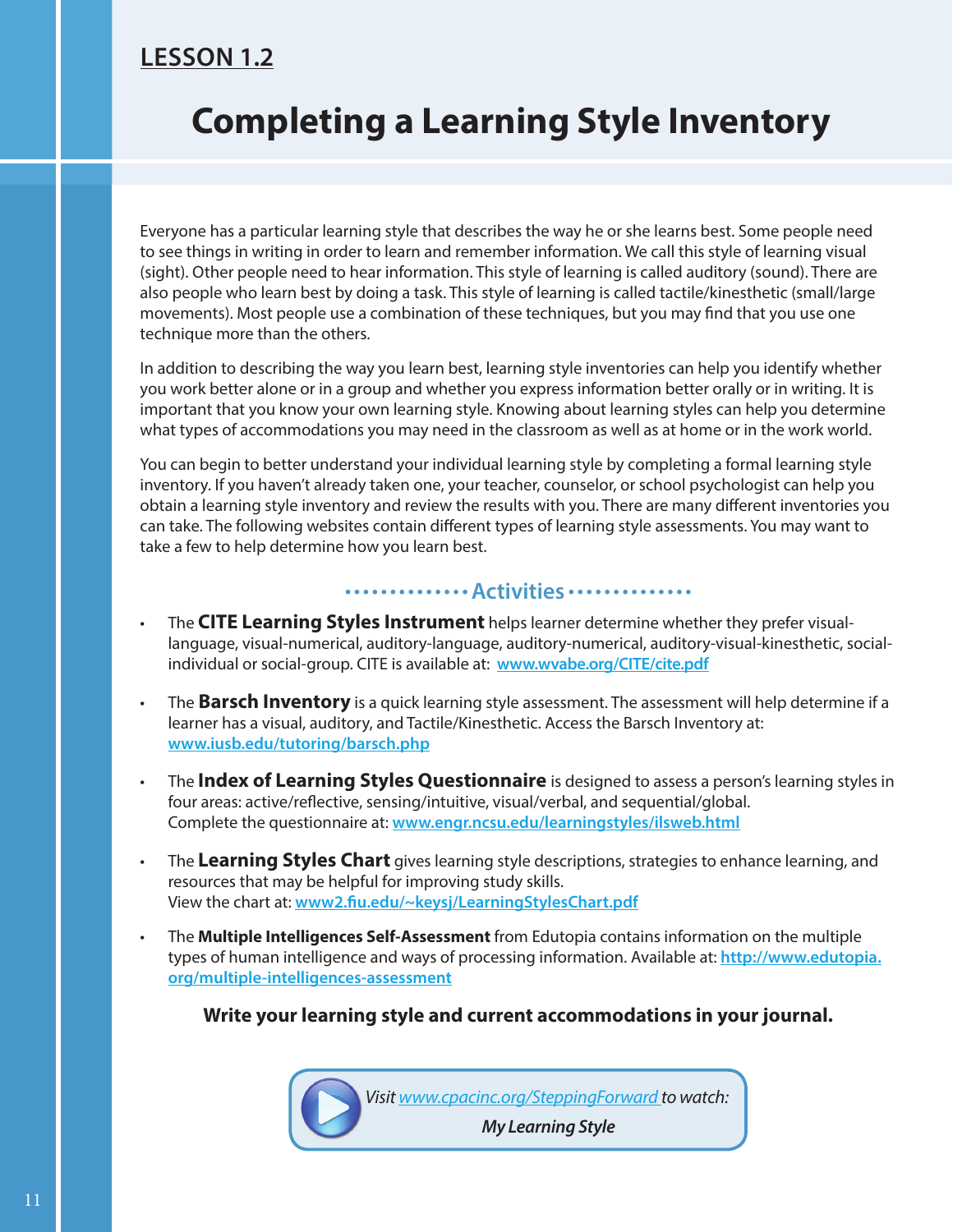### **LESSON 1.3**

## **Learning More about Your Disability**

As you progress through school, you may have additional questions about your disability. There are a number of steps you can take to expand your knowledge and understanding of your disability.

#### **Activities**

#### **• Meet with your school psychologist, special education teacher, social worker**  or anyone else who is qualified to review the results of your most recent **educational and psychological evaluations and assessments with you.**

Ask questions until you truly understand what each assessment is designed to measure and how you performed on it. Write down the name of each evaluation you were given and, based upon the results, make a list of your learning strengths, weaknesses and needs. Make sure you understand why you are eligible for special education and related services based upon your performance on these evaluations. Also be sure you understand what types of special education services you receive, and why.

#### **Transfer this information to your journal.**

#### **• Go online to get additional information about your disability.**

There are a number of websites that provide information on specific types of disabilities. You can also find general information on topics such as self-advocacy, transition from school to adult life, assistive technology, etc. by searching online at **www.kidshealth.org**. Go to Teen Health and Search.

#### **•** Read fiction and nonfiction books about people who have disabilities.

You can fulfill English or summer reading requirements and learn more about various disabilities at the same time. LDOnline offers a book list for kids with over 50 titles of books that relate to young people with learning disabilities and/or ADHD. You can list at **www.ldonline.org/kids/books**. Check out your local community or school library, or disability web sites, for books that relate to other types of disabilities.

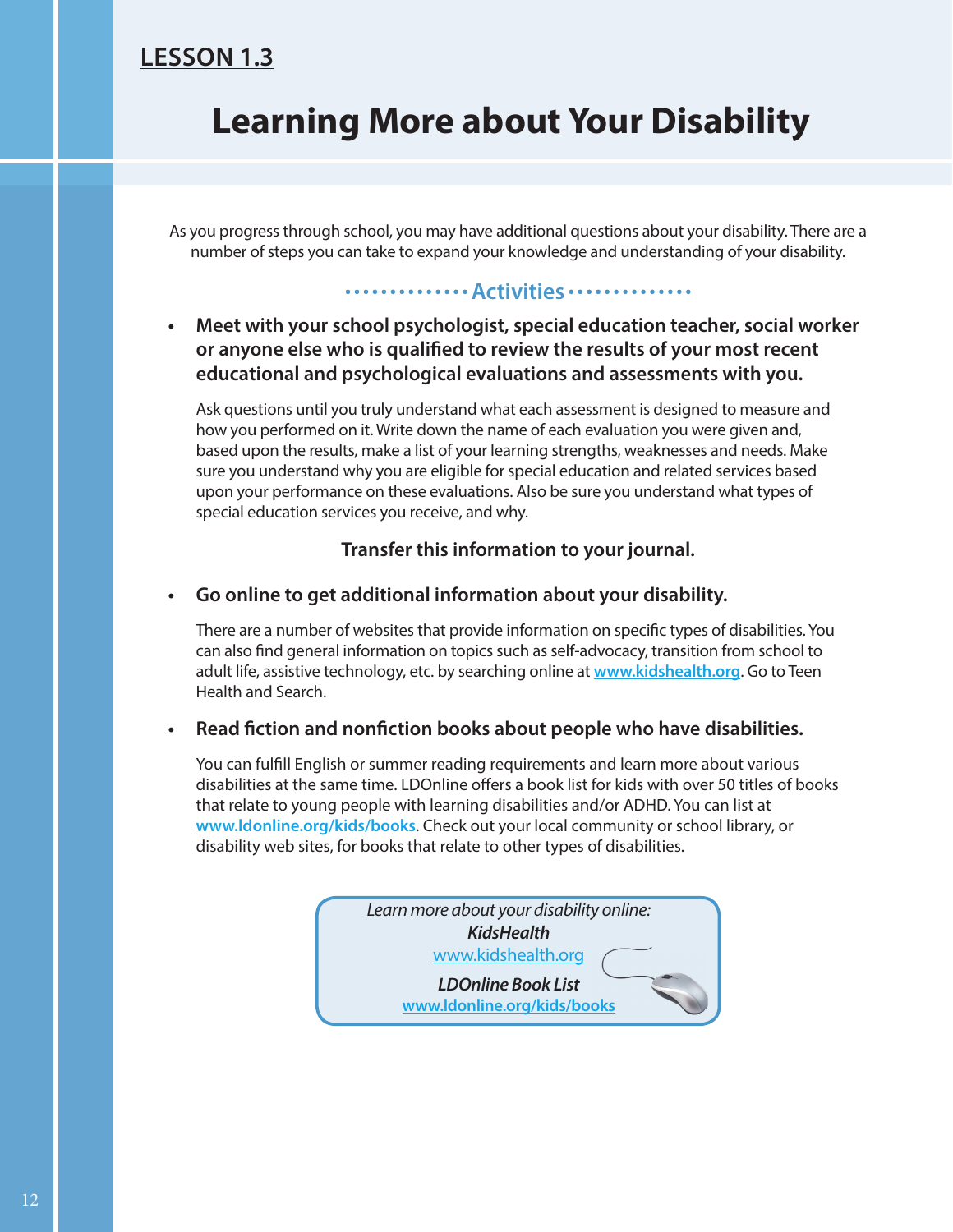#### **• Learn about the things you need to do to take care of your health as an adult.**

If you take medication, have a chronic health care need like asthma, allergies, or diabetes, use hearing aids, orthotics, or a nebulizer, or have a mental health condition, it is important to learn as much as you can to make the transition easier and to help avoid emergency situations. It is also important to know what to do if an emergency does arise.

The Center for Health Care Transition Improvement provides tools including videos, tip sheets, webinars, radio shows, and printable material to take with you such as a medical summary and emergency care plan (if necessary). Please visit the website at **www.gottransition.org** for more information.

You should be able to answer the following questions:

- Do I know my height, weight, birth date, and social security number?
- What is the name of my condition and can I explain my health care needs?
- Who do I call in case of an emergency?
- What kind of medical insurance do I have and where can I get an insurance card?
- What are the names of the medications that I take and what do they do?

(A copy of your medications and your insurance card should always be kept in your wallet or purse, along with your doctor's name and phone number in the event of an emergency.)

- How do I get prescriptions refilled?
- Where can I get my medical records?
- How do I schedule a medical appointment?

#### **Record this information in your journal and update it as necessary.**

#### **• Research the availability of assistive technology (AT) that may be needed to help you at school, college, home, work, and in the community.**

In the Individuals with Disabilities Education Improvement Act (2004), an assistive technology device is defined as "any item, piece of equipment, or product system, whether acquired commercially off the shelf, modified, or customized, that is used to increase, maintain, or improve the functional capabilities of a child with a disability." (Sec. 602(1)(A); 34 CFR §300.5).

Examples of AT devices include wheelchairs, walkers, screen readers, communication devices, highlighters, digital recorders, audio books, calculators, Mp3 players, tablets, laptops, and computer programs for reading and writing.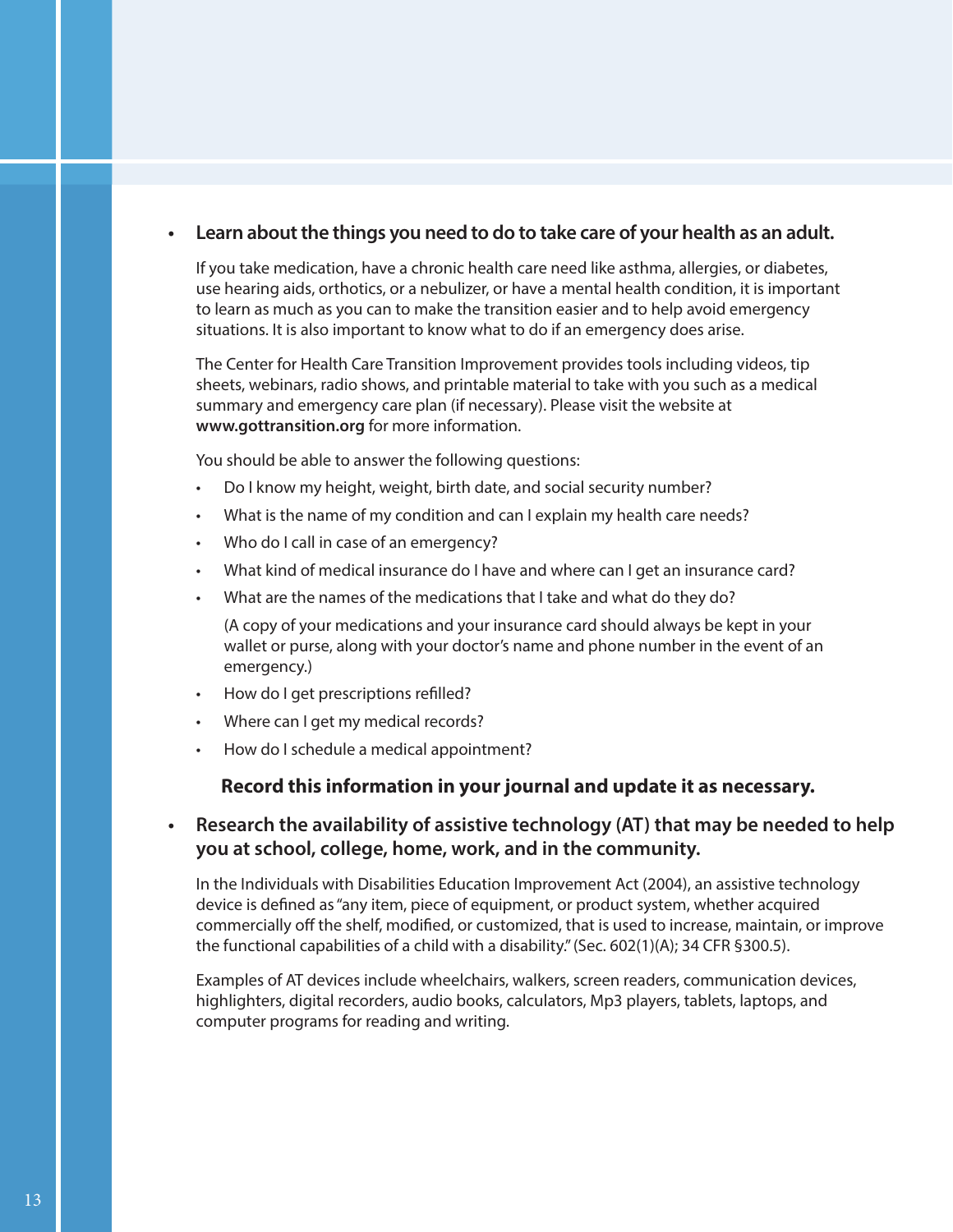The *Connecticut Assistive Technology Guidelines* indicate that AT is a very important part of the planning process as students transition from school to employment, community settings, and training and higher education. AT should be considered to help students:

- Complete transition assessments
- Fill out applications
- Communicating and completing tasks in community and employment settings
- Accessing and participating in training and college programs

When you are discussing AT at your transition PPT meetings, the following should be considered:

- What specific equipment will be needed and used?
- What are the student's training needs?
- Who will pay for the AT (family insurance, school district, family)?
- How will the equipment be updated, replaced, or repaired?
- Where will the equipment, manual, and other documents be kept?
- What will happen to the equipment upon graduation (will it be returned to the school or can the student buy the equipment from the school)?
- What will be needed in the settings after graduation? (AT needed for high school may be very different than technology needed for employment) (Connecticut Assistive Technology Guidelines, 2013)

As a young adult, it is your responsibility to learn about these aspects of your life now. At a transition workshop for parents, the mother of two young adults with severe hearing impairments spoke about the surprising phone call she received from her son, a freshman in college. Shortly after arriving at school he had called to ask what kind of batteries were needed for his hearing aid. He had no clue because his mom had always purchased and installed the batteries for him. Don't let this happen to you! Don't leave high school unprepared to manage your own healthcare and disability needs.

The Connecticut Tech Act Project can provide you with information on assistive technology services, devices, and funding possibilities. For more information on this project visit the Connecticut Tech Act website.

For a database on assistive technology and links and resources visit the Able Data website.

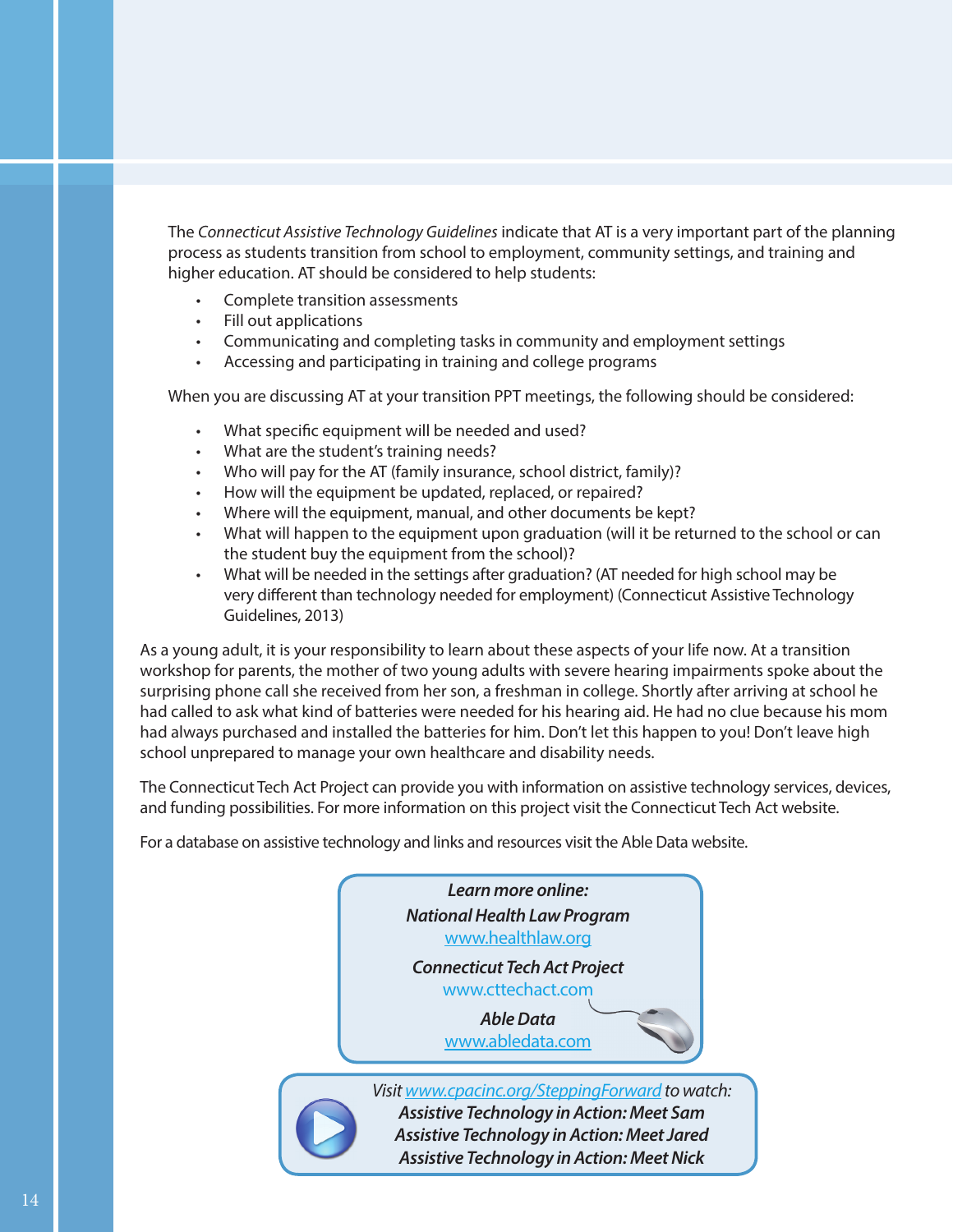### **LESSON 1.4**

## **Understanding Your Rights and Responsibilities under Disability Law**

#### **Individuals with Disabilities Education Improvement Act**

The Individuals with Disabilities Education Improvement Act (IDEA) is the federal law that requires that special education and related services be provided to eligible students with disabilities. Under the IDEA, the public school district where you live is responsible for making sure that you receive special education and related services appropriate to your individual needs. How and where the services are provided is determined by the Planning and Placement Team (PPT) and should be included in your Individualized Education Program, or IEP. IEP's must be reviewed and updated at least once per year.

The PPT is made up of regular and special education teachers, a school administrator, parents, other specialists as needed (e.g., school social worker, psychologist, occupational therapist, physical therapist, speech and language therapist) and YOU. The PPT members are different for each student receiving special education services. The team makes decisions regarding your education therefore it is critical that you attend to participate in planning for YOUR future.

As the most important member of the PPT, you have the right to participate in meetings regarding:

- Planning and reviewing evaluation and reevaluation results
- Developing, reviewing and revising your IEP
- Transition planning (see Chapter 3)

As mentioned previously, the **Americans with Disabilities Act (ADA)** and **Section 504 of the Rehabilitation Act** may protect you from discrimination at school, college, and in employment, community, and housing situations. However, in some instances, you must disclose (or make others aware) that you have a disability in order to be protected by these laws. This is one of the reasons why it is so important that you develop a good understanding of your disability and accommodation needs, and that you learn how, and when, to communicate information about yourself to others.

It is also important that you know your rights and responsibilities under these laws. The next several pages provide a brief description of these two laws.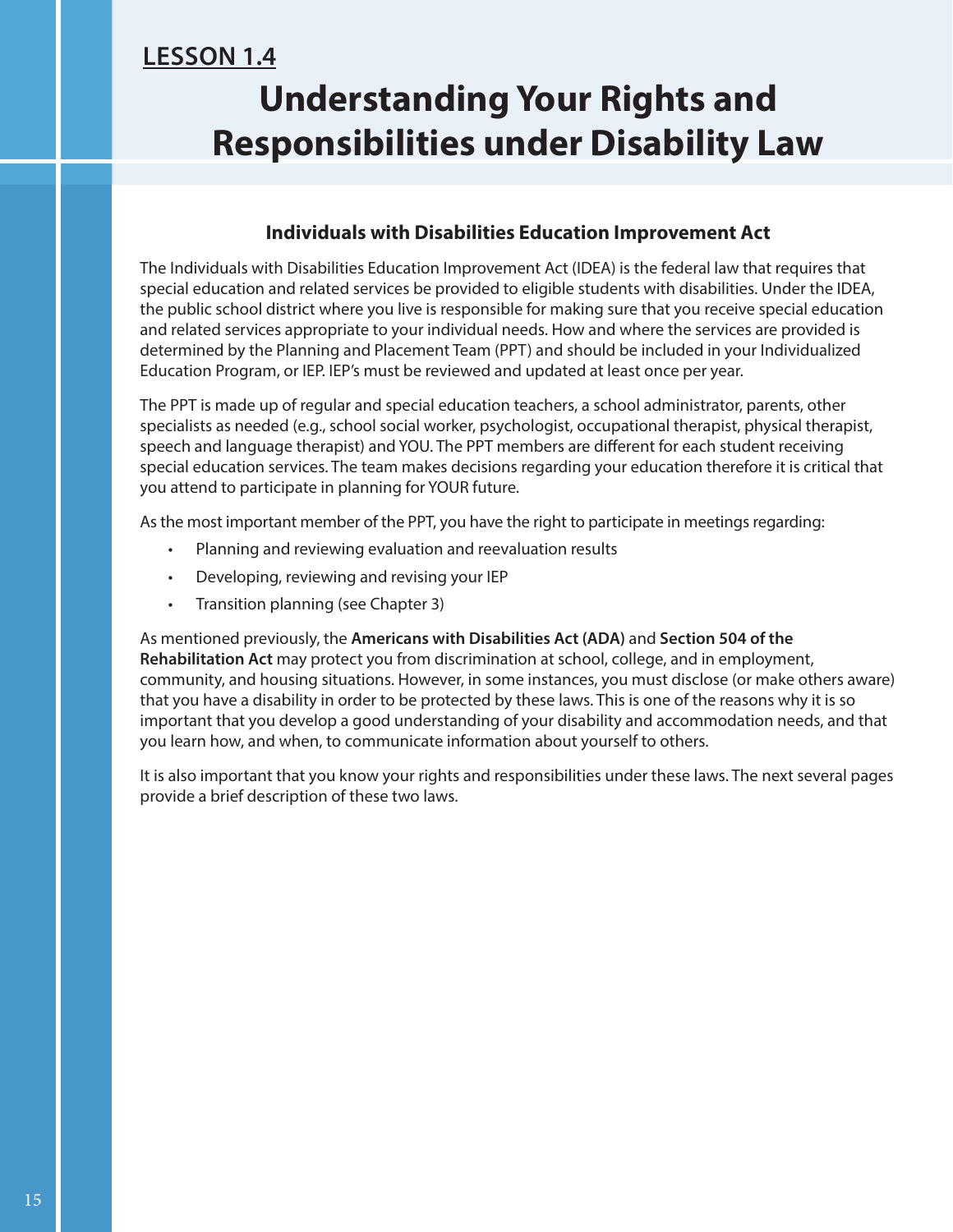#### **The Americans with Disabilities Act (ADA)**

The Americans with Disabilities Act (ADA) prohibits discrimination based on disability in any program or activity that receives federal funds. It was originally signed into law in July of 1990 and was revised in 2008 as the ADA Amendments Act (ADAAA). This includes schools, colleges, employment, state and local government, public accommodations, commercial facilities, transportation, and telecommunications. To be protected by the ADA as an individual with a disability, you must:

- have a physical or mental impairment that substantially limits major life activities;
- have a history or record of such impairment; or
- be perceived or regarded by others as having such impairment.

#### **Your rights under the ADA:**

Title I of the ADA requires employers with 15 or more employees to provide qualified individuals with disabilities an equal opportunity to benefit from the full range of employment-related opportunities available to others. Title I prohibits discrimination in job application procedures; the hiring, promotion or discharge of employees and job training, pay, and other privileges of employment. It restricts questions an employer can ask about an applicant's disability before a job offer is made. Title I also requires that employers make reasonable accommodations (e.g., restructuring jobs, making work-sites and workstations accessible, modifying schedules, providing services such as interpreters, and modifying equipment and policies) to the known physical or mental limitations of otherwise qualified individuals with disabilities, unless it results in undue hardship.

Title II of the ADA covers public agencies including state and local government and transportation services. Title II states that public transportation authorities may not discriminate against individuals with disabilities in the provision of transportation, including bus, subway, train, paratransit, and special transportation services. Title II also applies to all state and local public housing.

Title III of the ADA states that no individuals shall be discriminated against, on the basis of disability, in the full and equal enjoyment of goods, services, and privileges of accommodations of public places including those used for:

- Lodging (inns, hotels)
- Food service (restaurants, bars)
- Entertainment (movie theatres, concert halls, stadiums, museums)
- Public gatherings (auditoriums, convention centers, lecture halls)
- Sales (grocery stores, clothing stores, hardware stores, shopping centers)
- Services (laundromats, banks, hair salons, travel agencies, funeral homes, gas stations, accountants or lawyers, pharmacies, medical doctors, dentists, hospitals)
- Public transportation (terminals, depots)
- Exercise or recreation (parks, zoos, amusement parks, gyms, health spas, bowling alleys, golf courses)
- Education (elementary and secondary education, colleges, universities, postgraduate private schools)
- Social services (day care centers, senior citizen centers, homeless shelters, food banks)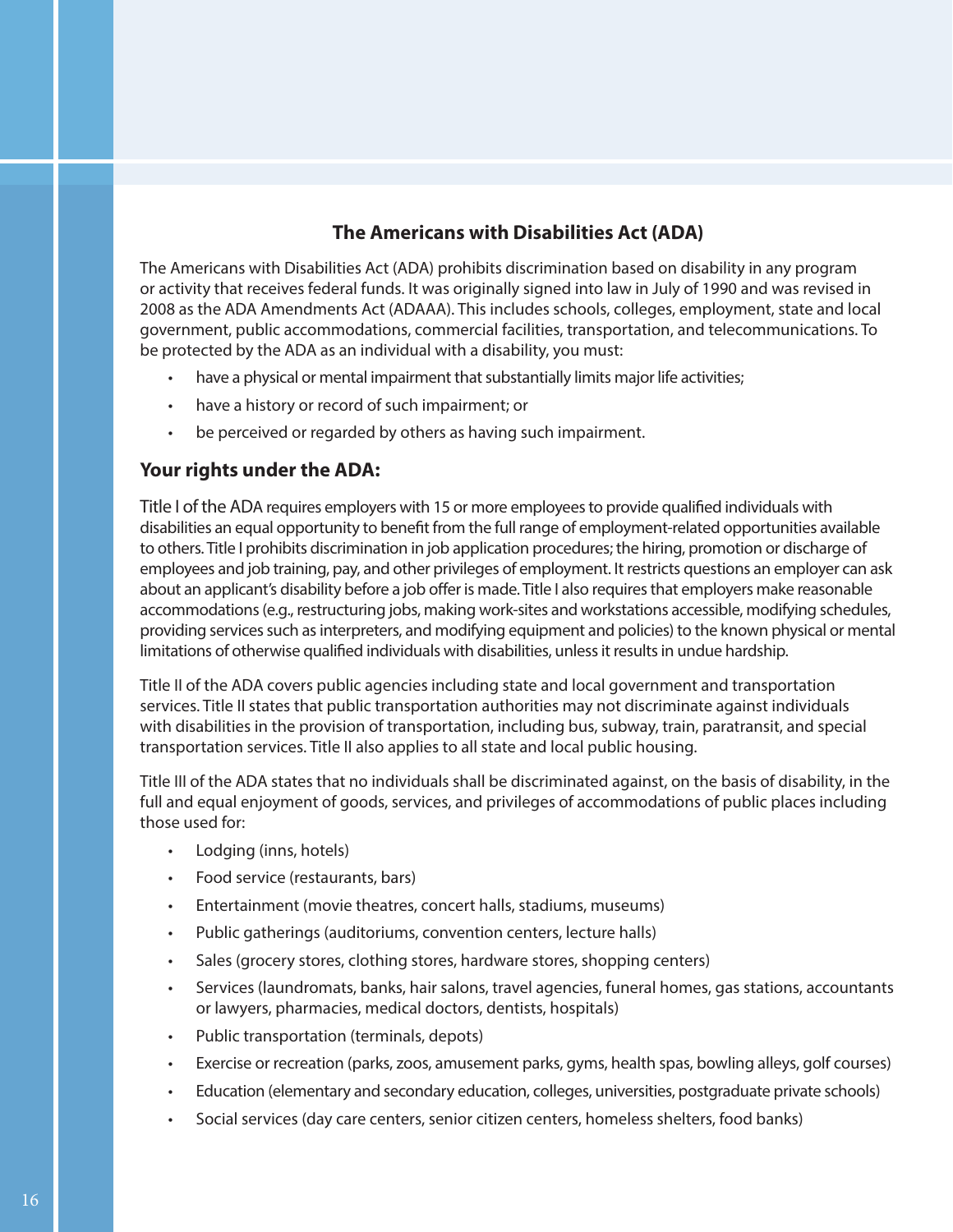Public accommodations must comply with specific requirements to make buildings accessible, including policies, practices, and procedures to promote access. Accommodations must also provide effective communication for individuals with hearing, vision, or speech impairments.

Title IV of the ADA addresses telecommunication services for individuals with hearing and speech impairments. This provision requires telecommunication companies to provide interstate and intrastate communication by wire or radio 24 hours a day, 7 days a week. It also requires closed captioning of federally funded public service announcements.

Title V of the ADA addresses miscellaneous areas and includes a provision prohibiting either (a) threatening or (b) retaliating against individuals with disabilities or individuals attempting to aid people with disabilities who are trying to access their rights under the ADA.

#### **Your responsibilities under the ADA:**

- Apply only for jobs that match your basic qualifications (education, training, and experience).
- After you are hired, if you need accommodations to perform the job, you must identify yourself as a person with a disability and be able to clearly state your specific accommodation needs.
- Be prepared to provide updated written documentation of your disability (medical records, educational and psychological test results).
- If you think you have been discriminated against in any public program, you may file a complaint by visiting www.ada.gov/filing\_complaint.htm.
- If you think you have been discriminated against in an employment setting, you may file a complaint by visiting: **www.ada.gov/ada\_title\_I.htm**.
- Learn information about ADA for students who are preparing for college at www2.ed.gov/about/offices/list/ocr/transition.html.
- Access general information about Section 504 and the ADA for students with disabilities at **www.pacer.org/publications/adaqa/504.asp.**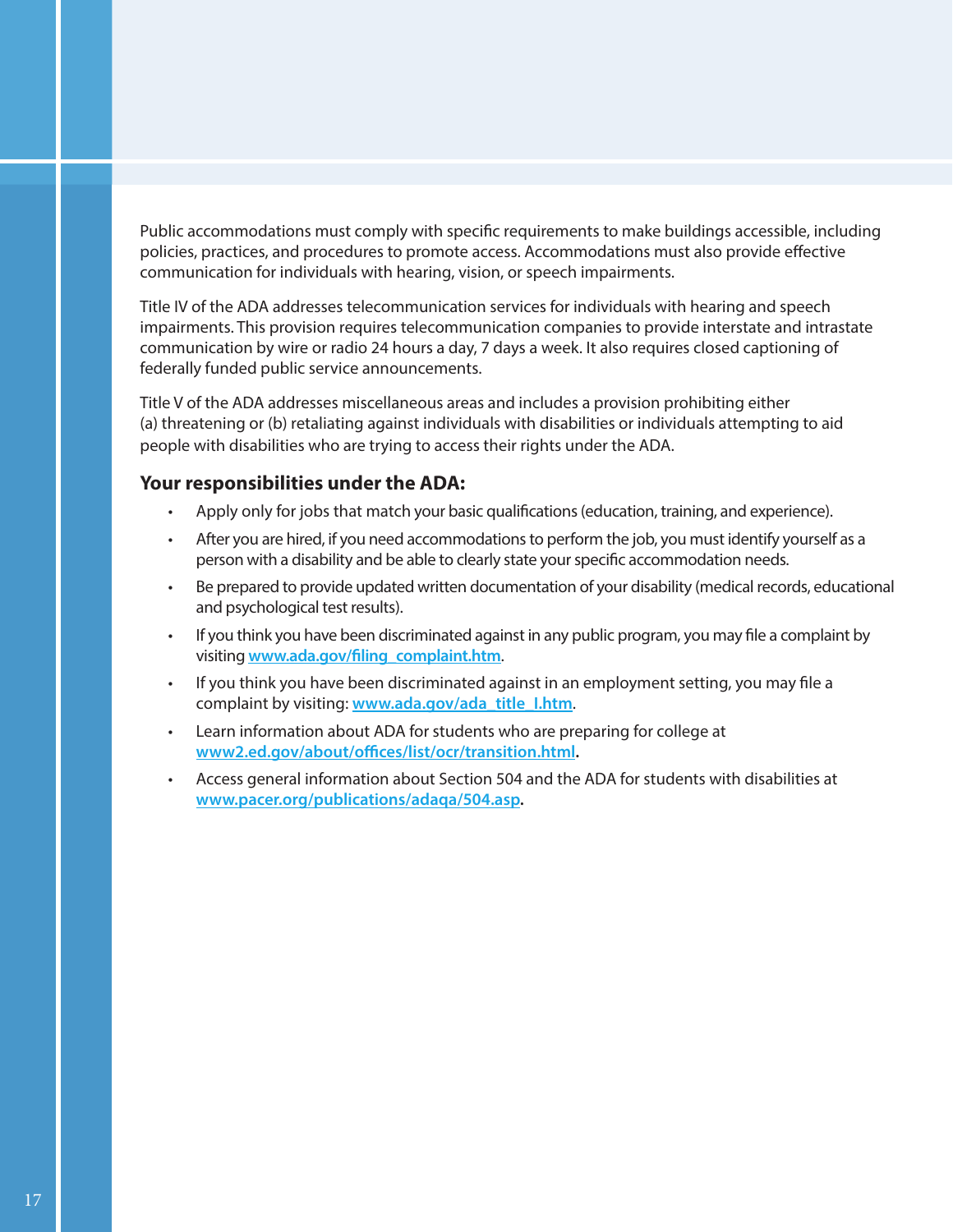## **Comparison Between the IDEA, Section 504, and the ADA**

|                                           | <b>The IDEA</b>                                                                                                                      | <b>Section 504</b>                                                                                                                                                                                                               | <b>The ADA</b>                                                                                                                                                                                                                                                                                            |
|-------------------------------------------|--------------------------------------------------------------------------------------------------------------------------------------|----------------------------------------------------------------------------------------------------------------------------------------------------------------------------------------------------------------------------------|-----------------------------------------------------------------------------------------------------------------------------------------------------------------------------------------------------------------------------------------------------------------------------------------------------------|
| <b>Mission</b>                            | Assures a free,<br>appropriate, public<br>education in the least<br>restrictive environment.<br>Students are entitled to<br>services | Assures students<br>with disabilities equal<br>educational opportunity<br>to be fully integrated<br>into the mainstream<br>Individuals must qualify<br>for services                                                              | <b>Assures ALL PERSONS</b><br>with disabilities with<br>equal opportunities<br>and nondiscriminatory<br>treatment in a broad<br>array of areas, including<br>those not covered under<br>Section 504 (e.g., private<br>businesses, state/local<br>governments)<br>Individuals must qualify<br>for services |
| <b>Scope</b>                              | Applies to public<br>elementary and<br>secondary schools                                                                             | Applies to any program<br>or activity that receives<br>federal financial aid                                                                                                                                                     | Applies to public or<br>private employment,<br>transportation,<br>accommodations, and<br>telecommunications                                                                                                                                                                                               |
| <b>Coverage</b>                           | Students requiring<br>special education<br>services, ages 3-21                                                                       | All "qualified" individuals<br>with disabilities                                                                                                                                                                                 | All "qualified" individuals<br>with disabilities and<br>qualified nondisabled<br>persons associated with<br>a person with a disability                                                                                                                                                                    |
| <b>Definition of</b><br><b>Disability</b> | List of disabilities<br>provided                                                                                                     | No list of disabilities<br>provided. Physical or<br>mental impairment that<br>substantially limits one<br>or more major activities;<br>record/ history of such<br>an impairment; or being<br>regarded as having an<br>impairment | No list of disabilities<br>provided. Same criteria<br>as Section 504.<br>Broadens definition of<br>"disability" by including<br>a non-exhaustive list of<br>"major life activities" and<br>"major bodily functions"<br>and modifies definition<br>of "substantially limits"<br>to be less rigid.          |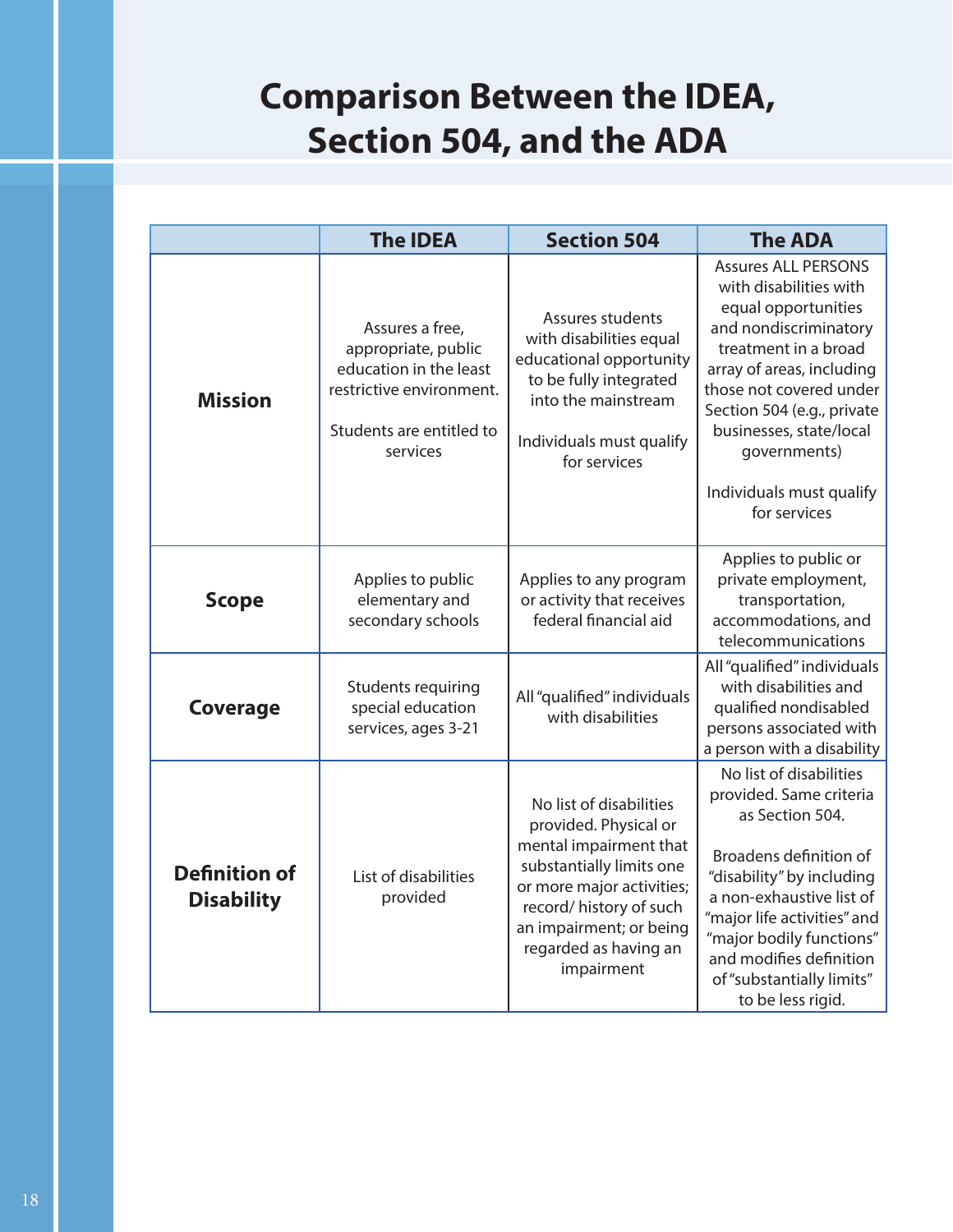|                                         | <b>The IDEA</b>                                                                                                                              | <b>Section 504</b>                                                                                                                                                                     | <b>The ADA</b>                                                                                                                                         |
|-----------------------------------------|----------------------------------------------------------------------------------------------------------------------------------------------|----------------------------------------------------------------------------------------------------------------------------------------------------------------------------------------|--------------------------------------------------------------------------------------------------------------------------------------------------------|
| <b>Identification</b><br><b>Process</b> | Places the responsibility<br>for identification and<br>evaluation on the school<br>district at no expense to<br>parent or student            | Places the responsibility<br>for identification on<br>the student with a<br>disability who must<br>provide documentation.<br>Cost of evaluation is<br>responsibility of the<br>student | Same as Section 504                                                                                                                                    |
| <b>Service Delivery</b>                 | Special education<br>services and auxiliary<br>aids identified by Team<br>and stipulated in the<br>Individualized Education<br>Program (IEP) | Services, auxiliary<br>aids, and academic<br>adjustments provided<br>in the regular education<br>setting                                                                               | Services, auxiliary aids,<br>and accommodations<br>arranged for by<br>designated ADA<br>Coordinator unless<br>"undue hardship" occurs<br>for employers |
| <b>Funding</b>                          | Federal funds<br>conditional to<br>compliance with IDEA<br>regulations                                                                       | No authorization for<br>funding attached to this<br>Civil Rights statute                                                                                                               | No authorization for<br>funding attached to this<br>Civil Rights statute                                                                               |

(Adapted from Brinckerhoff, L.C., Shaw, S.F. & McGuire, J.M., 1993)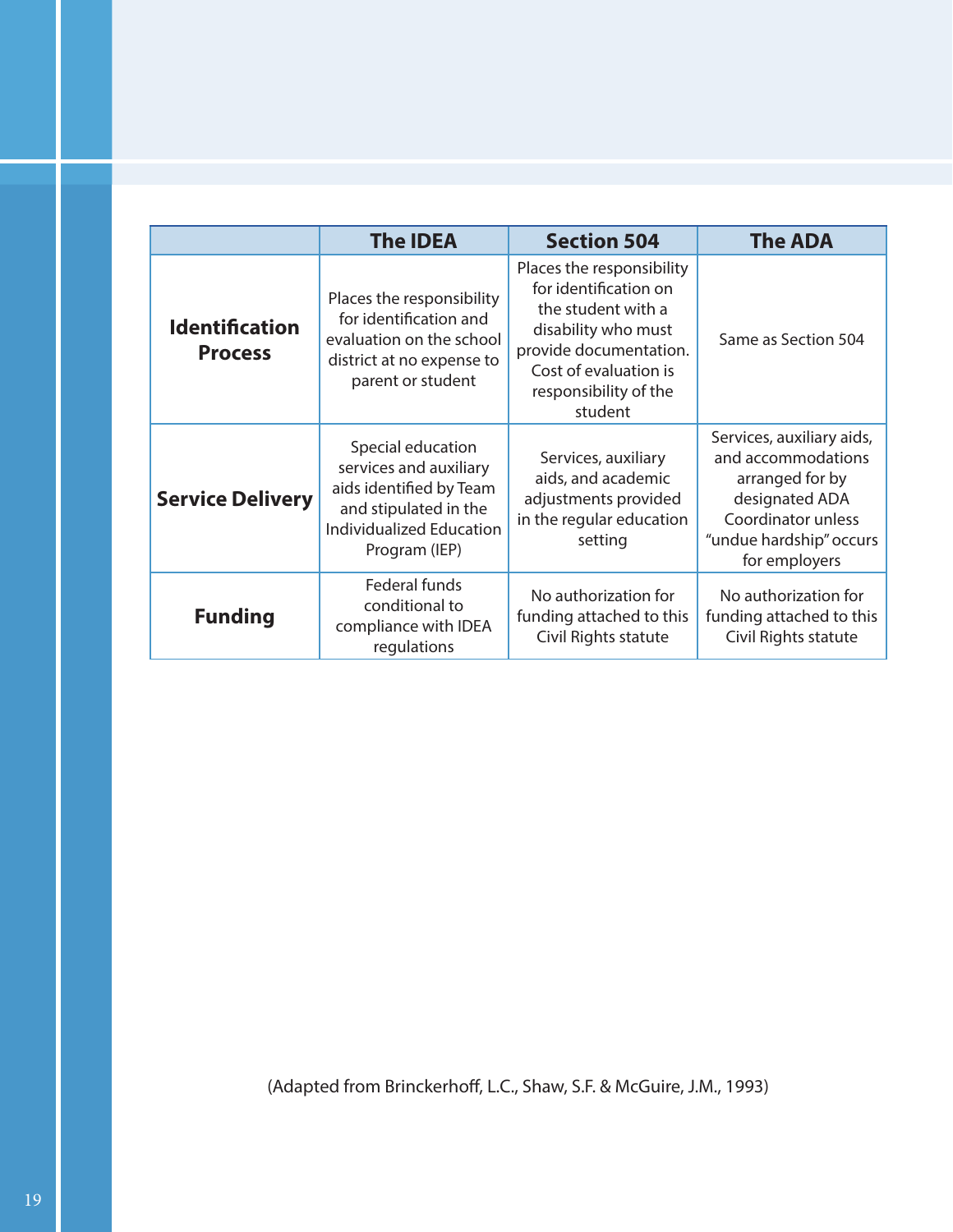#### **Section 504 of the Rehabilitation Act**

Section 504 of the Rehabilitation Act states that "no qualified individual with a disability in the United States shall be excluded from the participation in, be denied benefits of, or be subjected to discrimination under" any program or activity that receives federal financial assistance.

Almost all public and private colleges and universities receive federal financial assistance. Therefore, if you are attending college or any postsecondary training program that receives federal funds, you will be protected by Section 504.

The school or college must insure that the programs offered are accessible to students with disabilities. However, a school cannot provide any service or accommodation if it does not know that one is needed. If you do not require any accommodations you can choose to keep information about your disability private. If you need accommodations, you will need to disclose information about your disability in order to receive them. Often when attending a college or university for the first time, it is a good idea to register with the Office of Services for Students with Disabilities on campus whether or not you feel that you will need accommodations. By doing so, you will be able to access accommodations at any point during the next two semesters more easily.

#### **Your rights under Section 504:**

- You have the right to complete the regular college admission process without identifying yourself as a person with a disability.
- You have the right to receive appropriate and reasonable academic accommodations, including note-takers, interpreters, and assistive technology.
- You have the right to an accessible dorm room if dormitories are provided to students without disabilities.
- You have the right to participate in extracurricular activities offered by the school.

#### **Your responsibilities under Section 504:**

- Insure documentation of your disability and suggested accommodations is CURRENT (in most cases no more than three years old).
- Contact your high school counselor or the college's Office of Services for Students with Disabilities (if you have a college in mind) to find out what services and supports are available.
- Ask for classroom and/or testing accommodations at the beginning of the semester. Do not wait until you have done poorly on an exam to disclose your disability and accommodation needs.
- If a teacher or professor refuses to make an accommodation that you have requested, work with the Office of Services for Students with Disabilities or contact your school's ADA/504 Coordinator to help resolve the situation. You may also file a complaint with the Office of Civil Rights of the U.S. Department of Education within 180 days of the discriminatory action. You may file a complaint by visiting www2.ed.gov/about/offices/list/ocr/docs/howto.html.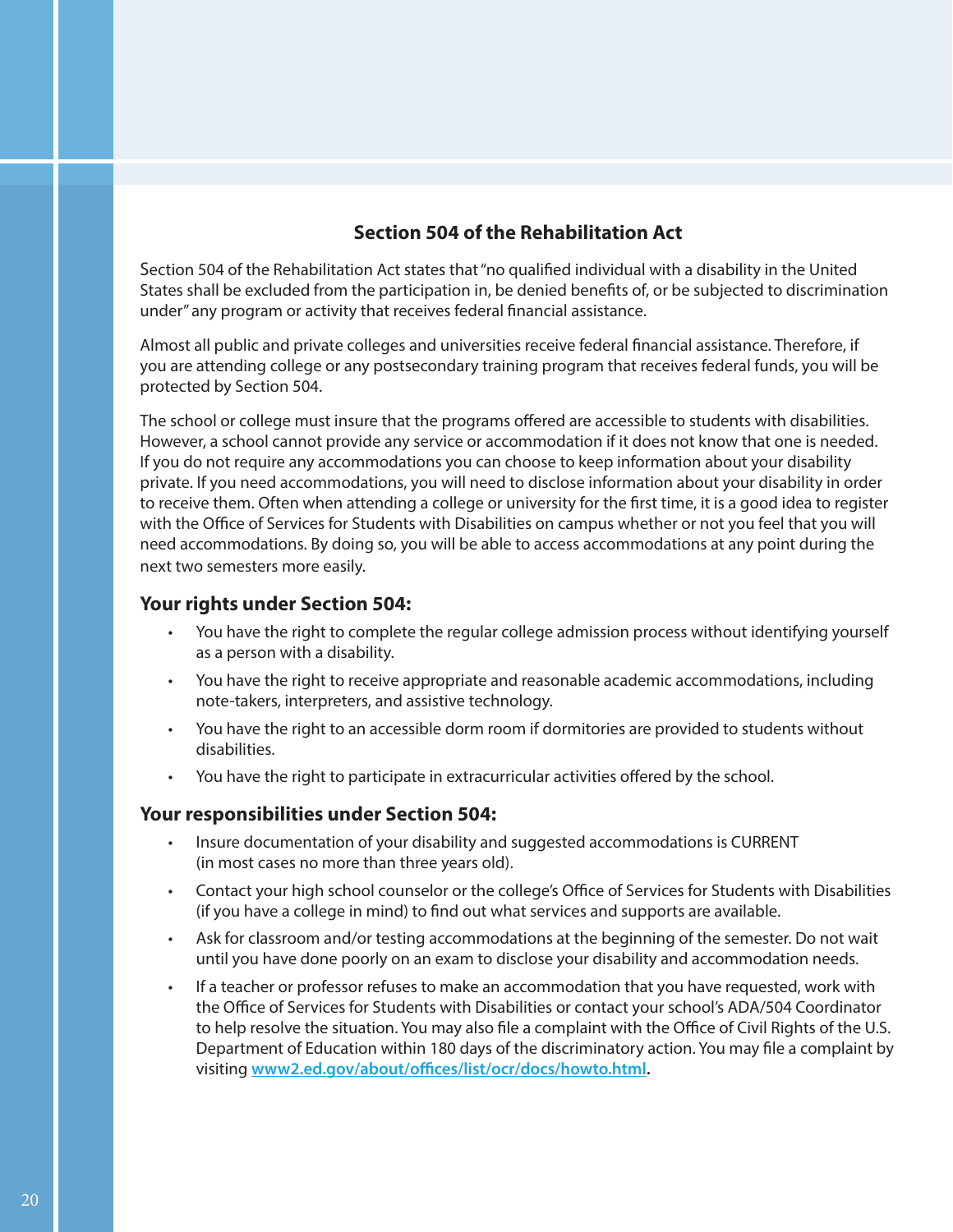#### **Activities**

Obtain more information on these laws by completing one or more of the following activities:

#### **• Assist your regular or special education teacher in providing an instructional unit on disability law.**

Working as a class, determine the specific components of the laws that you would like to learn about. Break into small work groups and decide who is going to research and present specific components of disability law. The State Education Resource Center (SERC) and the Connecticut Parent Advocacy Center (CPAC) have a variety of curriculums and other publications that focus on IDEA, the ADA and Section 504. See the Resources section of this guide for additional information. You can also find information about these laws at your local library and on the internet.

#### **• Arrange for a guest speaker who is knowledgeable about disability law to give a presentation to your class.**

For names of possible speakers, call the Connecticut Office of Protection and Advocacy or the University of Connecticut's A.J. Pappanikou Center for Excellence in Developmental Disabilities, Education, Research and Service (UCEDD) (See the Resources section of this guide for more information).

#### **• Identify former students or other adults with disabilities in your community, who have experience advocating for themselves.**

Ask your teacher for assistance in locating possible speakers. Arrange for them to make a classroom presentation or provide a parent/student workshop focusing on their personal experiences with disability laws in school, community, and workplace settings.

#### **• Attend workshops that discuss college application procedures and student support services.**

Ask your special education teacher or school counselor to give you an advance notice of these types of workshops.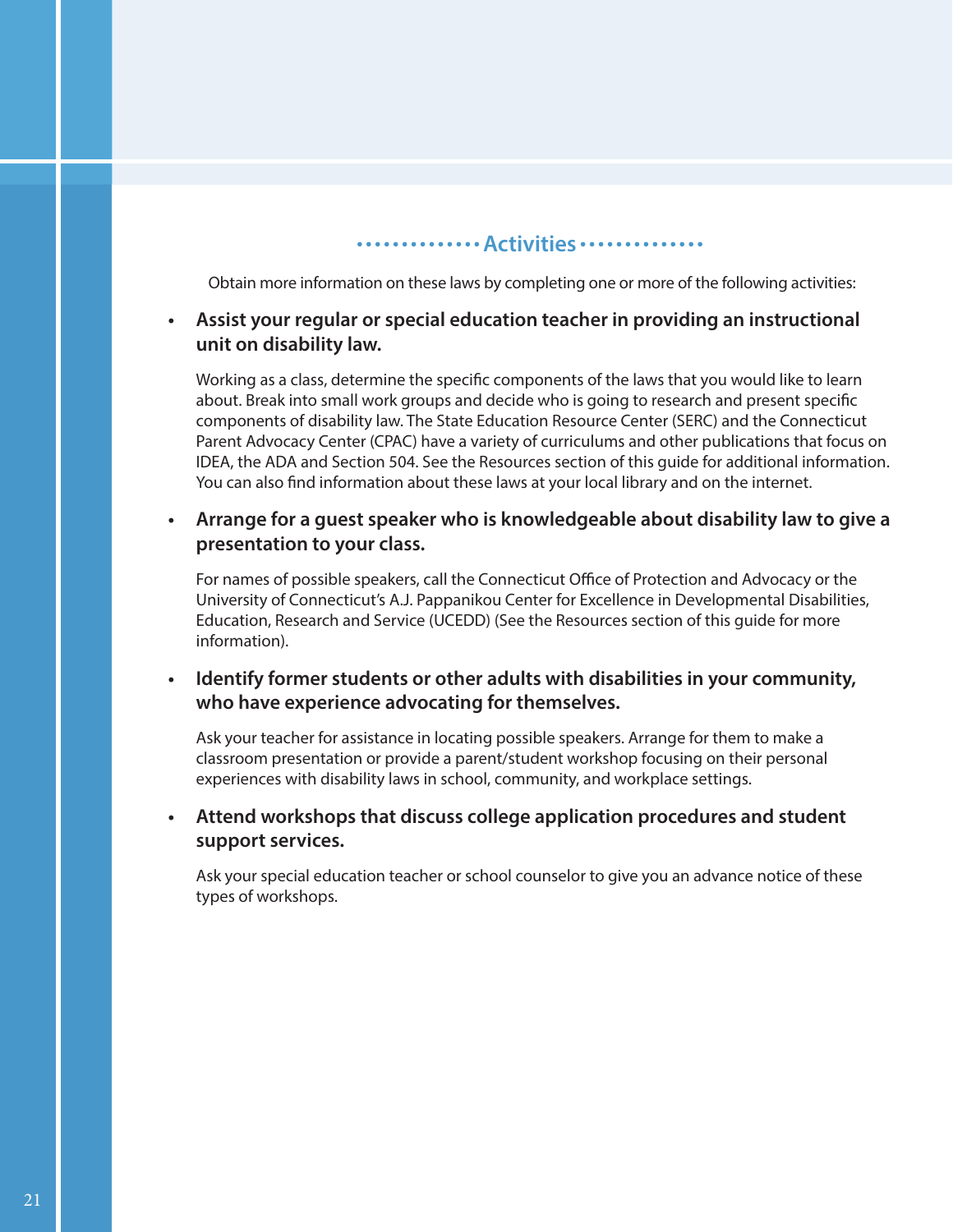### **CHAPTER 2**

### **Learning to Self-Advocate**

Now it is time to learn how to advocate for yourself. It's natural to feel uncomfortable talking about your disability or asking for help. With practice, and time, it will become easier. State and federal laws such as the Individuals with Disabilities Education Improvement Act (IDEA 2004), the Americans with Disabilities Act (ADA) and Section 504 of the Rehabilitation Act were passed to give you an equal opportunity to education and employment. These laws allow you to access the same facilities and programs available to individuals without disabilities. The ADA and Section 504 also give you the right to request specialized instruction, modifications to the curriculum, accommodations in non-academic and extracurricular activities, adaptive equipment or assistive technology devices, an aide, assistance with health related needs, school transportation, or other related services and accommodations.

It is your responsibility to take advantage of these laws by becoming a self-advocate. There are a number of steps you can take to learn how to speak up for yourself and get the help you need in order to be successful.

#### **Activities Activities**

#### **• Describe your accommodation needs in terms of making things equal, rather than asking for an unfair advantage.**

Some teachers or employers may think that providing accommodations for you is unfair or unnecessary. They may worry about the reactions of other students or employees who think you are receiving special treatment. Learn how to describe your accommodation needs in terms of making things equal. Clearly communicate that you need certain accommodations in order to be successful and that you are NOT asking for standards to be lowered.

#### **• Develop an assertive style of communication.**

You can stand up for your rights, and be a role model to others, by being polite, respectful, and prepared. Do not be aggressive, demanding or confrontational. Remember the old adage, "you can attract more bees with honey than with vinegar." But, don't be passive either.

#### **• Practice, practice, and practice.**

Speaking up for oneself is easier for some people than for others. For many, it takes time to develop good self-advocacy skills. Practicing self-advocacy skills while you are in middle school and high school can give you the confidence you will need to advocate for yourself as an adult.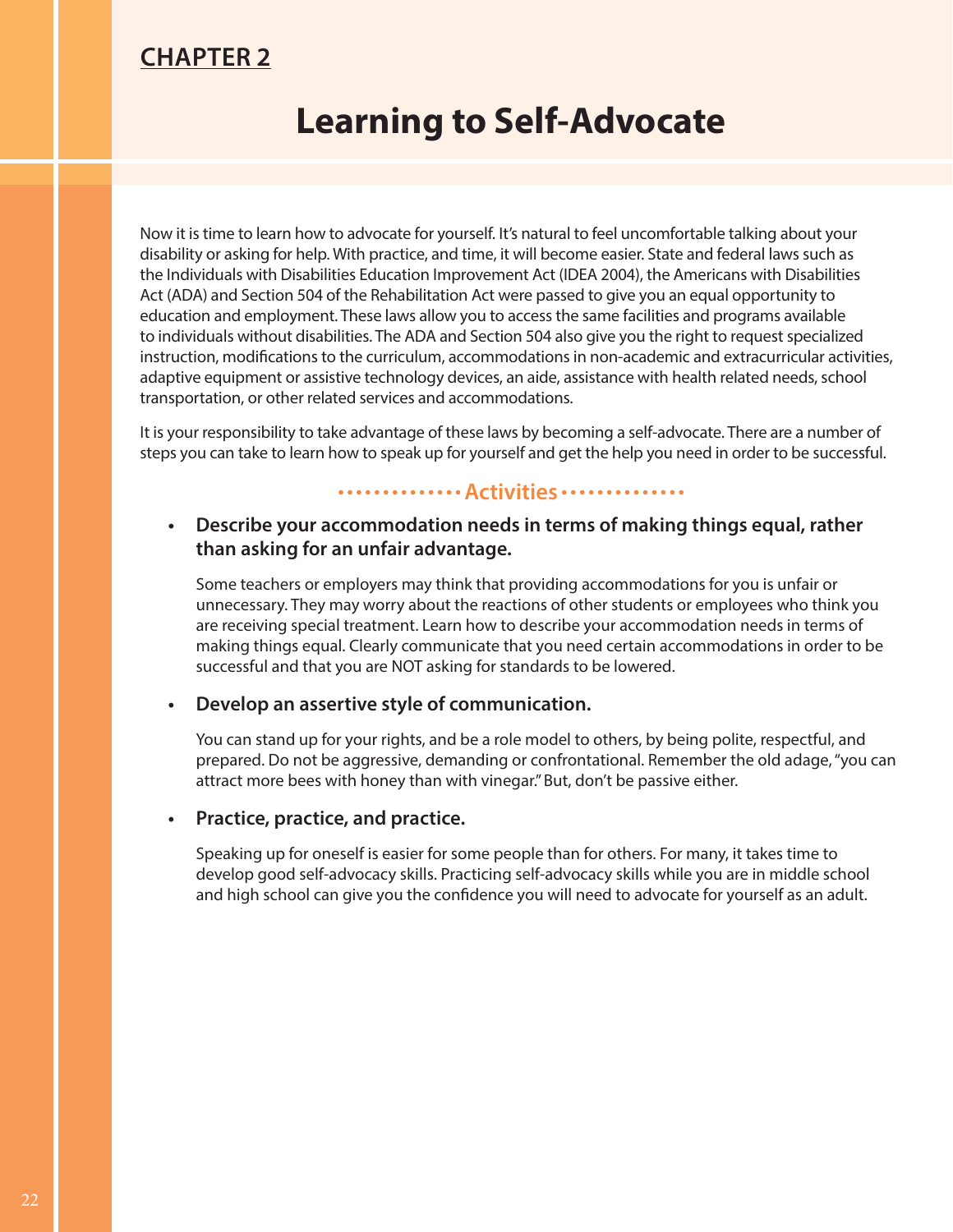#### **Activities** .............

#### **Identify barriers to effective communication and include specific self-advocacy objectives in your IEP.**

Think about the areas in which you need to develop specific skills such as listening, asking for help or accepting criticism. These are all skill development areas that affect your ability to effectively self-advocate, and can be translated easily into goals for your Individualized Education Program (IEP). It is very important that you attend and participate in your Planning and Placement Team (PPT) meetings where your IEP will be discussed and developed. As you grow in confidence as a self-advocate, you may want to consider leading a portion of this meeting. You will learn more about this in Chapter 4.

#### **• Know when and when not to disclose your disability.**

Disclose information about your disability only on a "need-to-know basis," or when you require accommodations. Safe people with whom to share information include your parents, doctor, teachers, school psychologist, counselor, college disability specialists, college professors, employer, and one or two trusted close friends. Do not use your disability as an excuse to try to obtain compassion or understanding regarding personal problems. It is important to share about yourself discreetly, knowing your audience and the reason for disclosing personal information.



*Visit www.cpacinc.org/SteppingForward to watch: Getting Accommodations, Communication & Mastering Soft Skills for Workplace Success*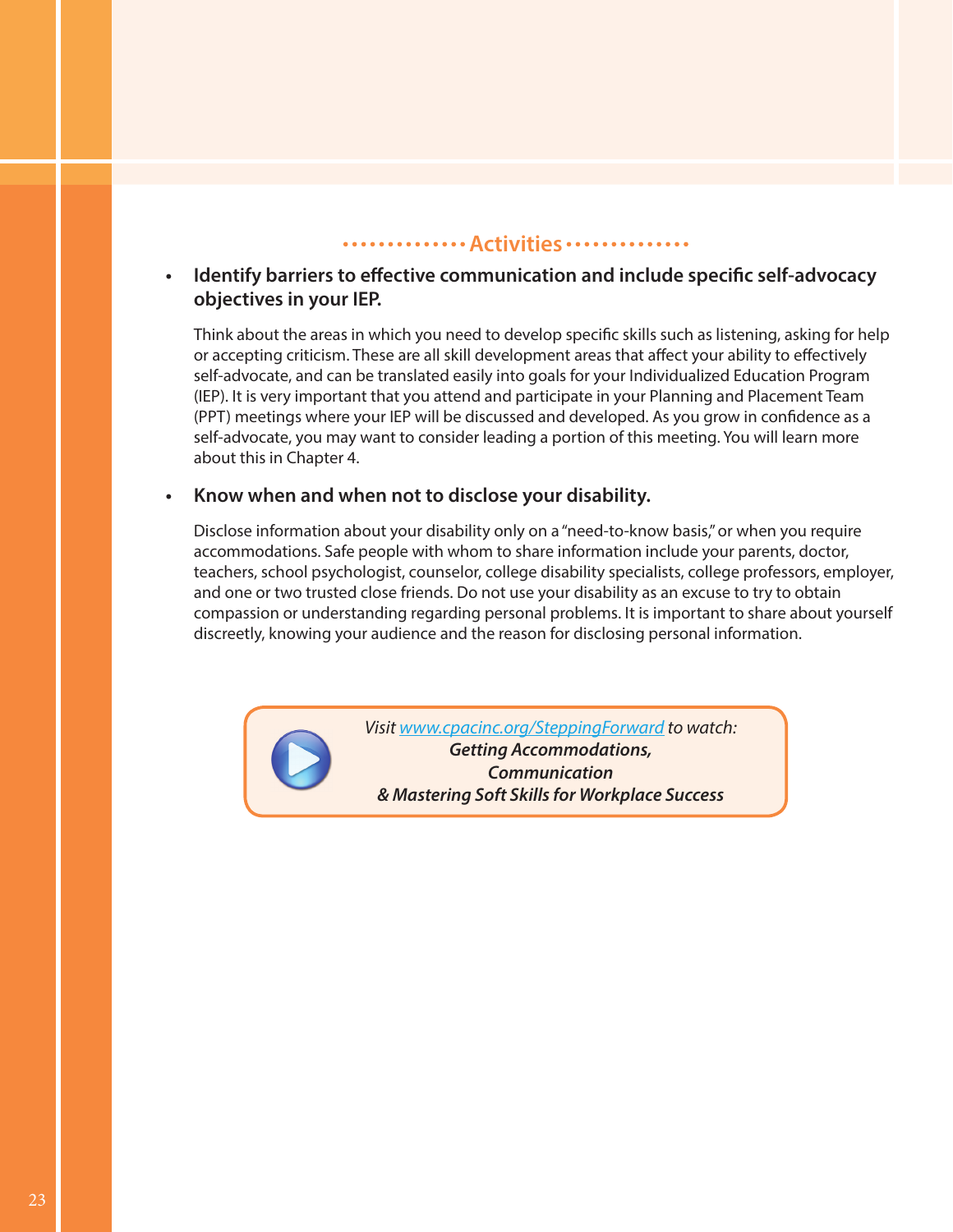### **LESSON 2.1**

## **Developing a Personal Self-Advocacy Plan**

#### **Activity .............**

The first step in learning how to self-advocate is the development of a personal self-advocacy plan. Creating a personal self-advocacy plan can help you begin to think about your individual needs as a learner. The plan can also be used to help you describe your accommodation needs to others.

In this plan you will describe your disability, learning strengths and weaknesses, needs, the type of teaching style or classroom accommodations that help you learn best, and any assistive technology you may need in order to be successful.

Your personal self-advocacy plan will also list any specific skill or behavior areas that you need to develop in order to be an effective self-advocate. Individualized self-advocacy goals need to be identified as part of the PPT and transition planning process, and written into your IEP every year.

Consider whether you need to develop skills in the following areas:

- Problem solving
- Asking for help (at school, home, work, and in the community)
- **Listening**
- Accepting feedback and constructive criticism
- Identifying and understanding communication styles (assertive, aggressive, and passive)
- Understanding body language and other non-verbal communication
- Persuasive communication
- Giving feedback and constructive criticism

It is best to review your personal self-advocacy plan at least once a year. You may also want to use this beyond high school as a personal development tool. "My Personal Self-Advocacy Plan" (found on the next page) may be an excellent objective to be written into your IEP.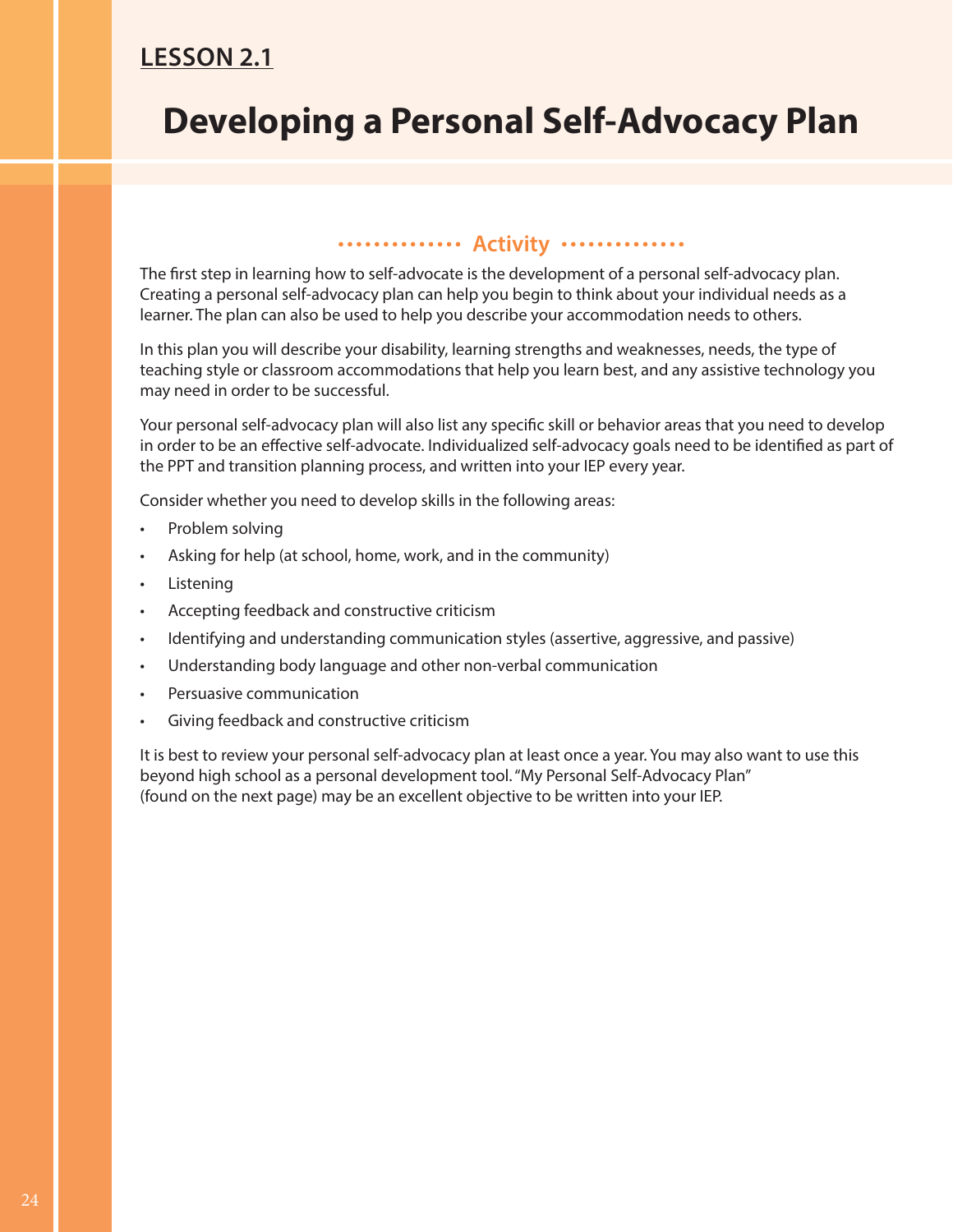# **My Personal Self-Advocacy Plan**

| Grade: $\_\_$                                         |
|-------------------------------------------------------|
| Date: $\_\_$                                          |
|                                                       |
| My disability is:                                     |
|                                                       |
|                                                       |
|                                                       |
|                                                       |
|                                                       |
| My learning strengths are:                            |
|                                                       |
|                                                       |
|                                                       |
|                                                       |
|                                                       |
| My learning weaknesses are:                           |
|                                                       |
|                                                       |
|                                                       |
|                                                       |
| I learn best when:                                    |
|                                                       |
|                                                       |
|                                                       |
|                                                       |
| The specific classroom accommodations I need are:     |
|                                                       |
|                                                       |
|                                                       |
|                                                       |
| I need to develop the following self-advocacy skills: |
|                                                       |
|                                                       |
|                                                       |
|                                                       |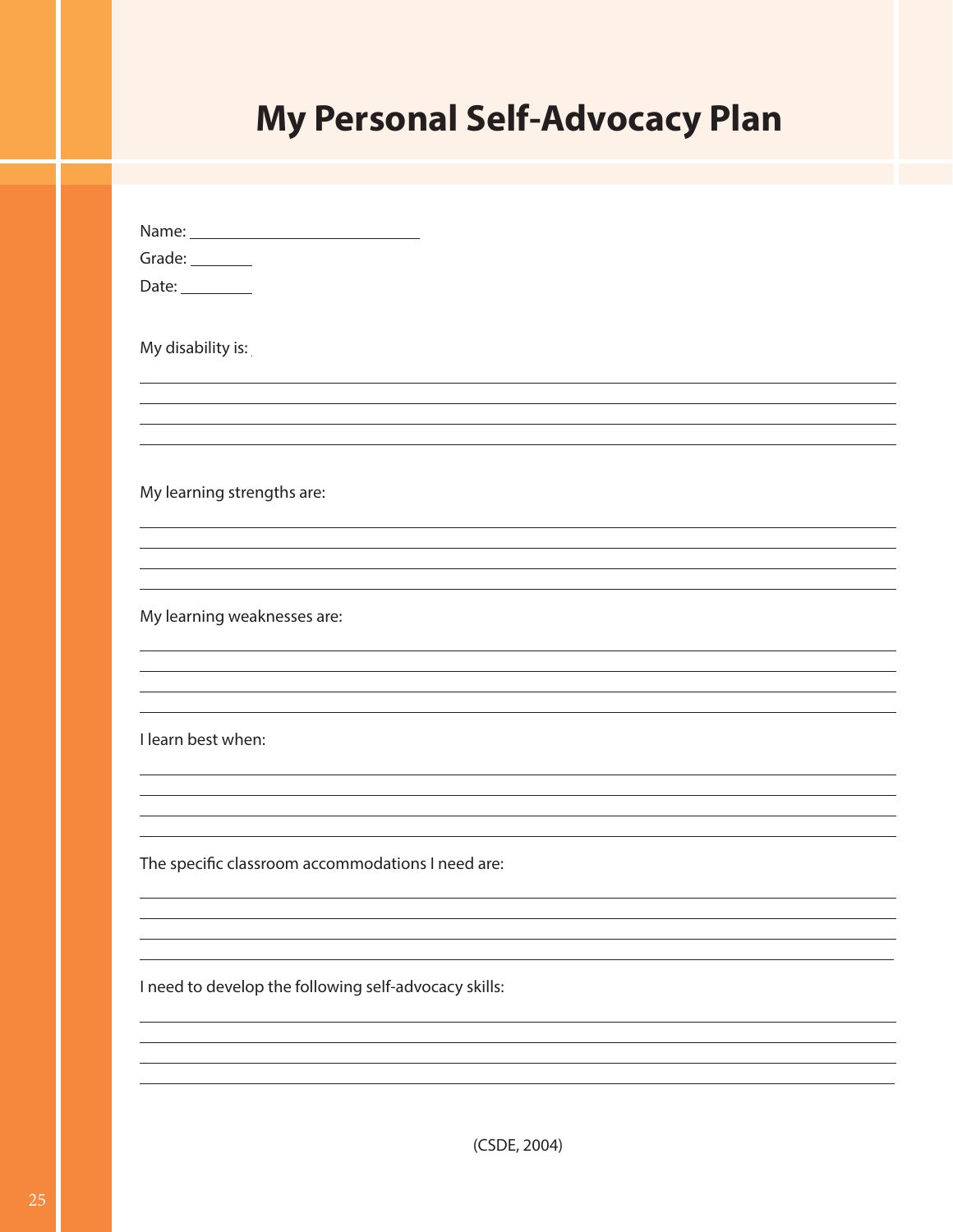### **LESSON 2.2**

## **Requesting Academic Accommodations**

#### **Activity** .............

School is a great place to practice self-advocacy skills. One way to practice these skills is to request accommodations. You can begin by sharing your written personal self-advocacy plan with a trusted peer, classmate, sibling, parents and general or special education teacher.

You can practice different styles of communication and compare what it feels like to talk in a passive (soft-spoken, timid) manner, an aggressive (loud and demanding) manner, and an assertive (pleasant and polite) manner. You can also role play situations in which the teacher, professor or employer refuses to provide any accommodations. This activity will provide you with several opportunities to become comfortable with the process of asking for accommodations.

Next, select the classroom teacher with whom you feel most comfortable, and present your plan to that teacher. Schedule an appointment at a time that is convenient for the teacher. Bring specific documentation describing your disability. If you are nervous about meeting with the teacher privately, you can ask your special education teacher to accompany you for support and guidance.

Tips for requesting accommodations:

- Introduce yourself
- Share your learning style and strengths
- State your disability and any difficulties you are having in class or on the job
- Share what you do to accommodate your disability
- Request specific accommodations
- Thank your teacher for his/her time

Ask for feedback on how effective you were in describing your disability and accommodation needs. Remember that self-advocacy is a process. Learn from your mistakes, and have the courage to try again!

*Visit www.cpacinc.org/SteppingForward to watch:* 

*Communication*  **&** *Getting Accommodations*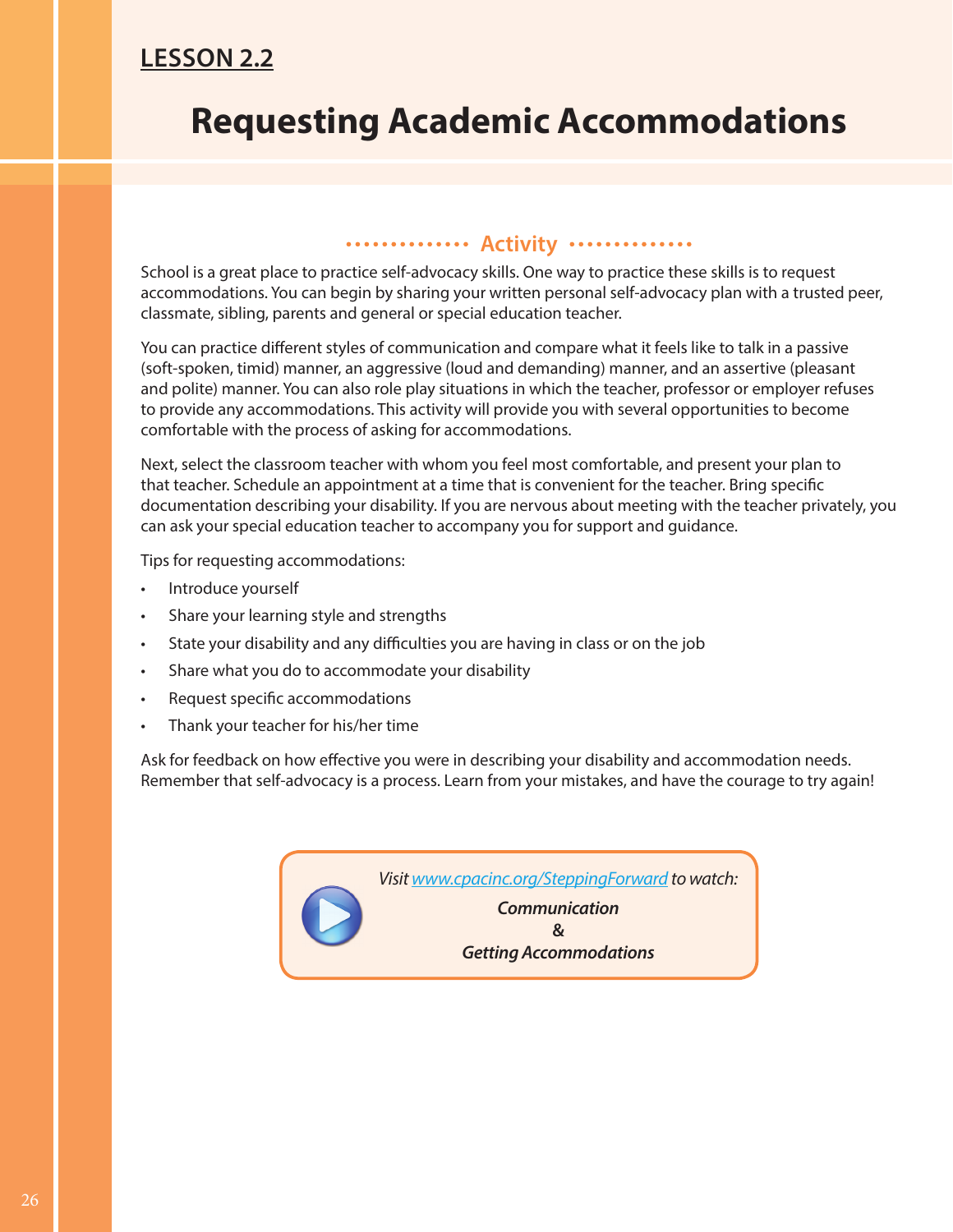## **Frequently Used Accommodations and Modifications**

#### **Materials/Books/Equipment**

| <b>Access to Computer</b> | <b>Calculator Manipulatives</b>               | Supplementary Visuals            |
|---------------------------|-----------------------------------------------|----------------------------------|
| Alternative Text          | Consumable Workbook                           | Speech to Text Devices           |
| Alternative Worksheets    | Large Print Text                              | Highlighted or Color Coded Texts |
| Spell Check               | Word prediction or Voice Recognition Software |                                  |
|                           |                                               |                                  |

#### **Tests/Quizzes/Assessments**

Alternative Tests **Call Testing** Coral Testing Simplify Test Wording Extra Credit Options Pace Long Term Projects Student Write on Test Hands-on Projects Preview Test Procedures Test Study Guide Limited Multiple Choice Prior Notice of Tests Objective Tests Reduced Reading Tasks **Shortened Tasks** Corally Read Tests/Directions Extra Time–Tests/Projects/Written Work Rephrase Test Questions/Directions

#### **Grading**

Audit Course **No Handwriting Penalty** Modified Grades Based on IEP Grade Improvement Pass/Fail

#### **Organization**

Assignment Pad **Desktop List of Tasks** List Sequential Steps Provide Study Outlines Assign Partner **Electronic Organizers** Daily Homework List Folders to Hold Work Post Routines

#### **Environment**

Adaptive Work Space Preferential Seating Minimizing or Structure Transitions

**Behavior Intervention/Support**

Contingency Plan Peer Supports/Mentoring Cue Expected Behavior

Pencil Box for Tools **Daily Assignment List** Templates for Written Work Extra Space for Work Post Assignments Give One Paper or Section at a Time

Clear Work Area **Study Carrel Clear Work Area** Study Carrel Reduction of Auditory or Visual Stimulation

Behavior Contracts De-escalation Strategies Parent/Guardian Sign Behavioral Chart Break Between Tasks Emergency Plan Chart Progress and Maintain Data Positive Reinforcement Daily Feedback to Student Parent/Guardian Sign Homework Proximity/Touch Control Set/Post Class Rules Modeling Expected Behavior by Adults

#### **Instructional Strategies**

Assign Study Partner **Immediate Feedback** Have Student Restate Information Provide Models Check Work in Progress Mimed Clues/Gestures Review Directions Concrete Examples Provide Notes/Outline to Student Multi-Sensory Approach Review Sessions Cueing/Prompts Number Line Use Manipulatives Extra Drill/Practice Personalized Examples Use Mnemonics Visuals to Support Instruction Highlight Key Words Pre-teach Content Computer Supported Instruction Provide Student With Vocabulary Word Bank Support Auditory Presentations with Visual

(CSDE, 2013)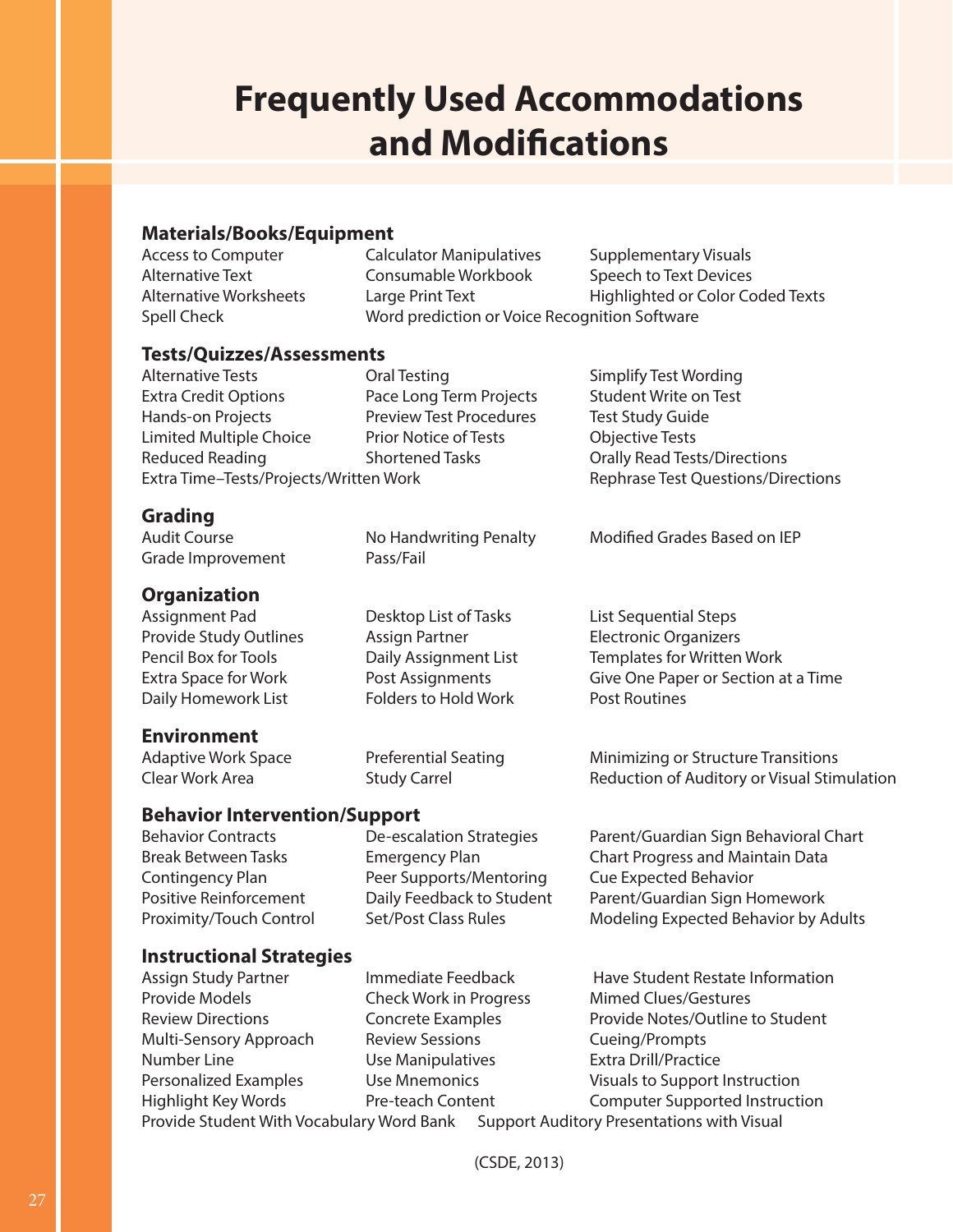## **Learning When and How to Disclose Information about Your Disability LESSON 2.3**

Although self-advocacy means speaking up for yourself, it does not mean that you need to disclose information about your disability in all situations. Remember that your disability is, in large part, a function of your environment. For example, a painter with dyslexia (a reading disability) would probably not experience much difficulty with his or her disability on the job. On the other hand, a college student with the same disability would probably need specific supports and accommodations in order to do well in class.

You will need to make decisions about how and when to disclose information about your disability throughout your entire adult life. It is best to think about disclosing information regarding your disability on a "need-to-know" basis. Generally speaking, if you will not need any accommodations as a result of your disability, it is probably best to keep the information private. If you will need accommodations, the only way you will be able to get them under disability laws (ADA and Section 504), is by making your disability known. As an adult, the primary responsibility for requesting accommodations rests with you.

#### **Activities**

### **• As a class or in small groups, discuss the pros and cons of disclosing your disability.**

Share personal examples of situations in which you have had to talk about your disability.

- How did you feel?
- Were you confident, uncomfortable or anxious in describing your strengths, weaknesses and need for accommodations?
- How was the information received?

Also talk about various situations in which no one knew you had a disability. Situations may include dating or socializing; classroom experiences; work or job application procedures; medical procedures or treatment; extracurricular or recreational activities; and community activities such as church or volunteer experiences. Explain why it was not important for you to disclose your disability in those situations.

#### **• As a group, using pages 29 and 30 , discuss three examples of how and when it** would be best to disclose your disability in specific situations.

Situations could include applying for or working at a job; looking for an apartment or house; applying for college or training programs; using transportation; and visiting a medical office. Consider the following questions:

- What are the pros of sharing that I have a disability?
- What are the cons of sharing that I have a disability?
- Under what conditions should I self-disclose regarding my disability?
- Under what conditions should I keep my disability private?



**Record information from the group discussions in your personal journal.**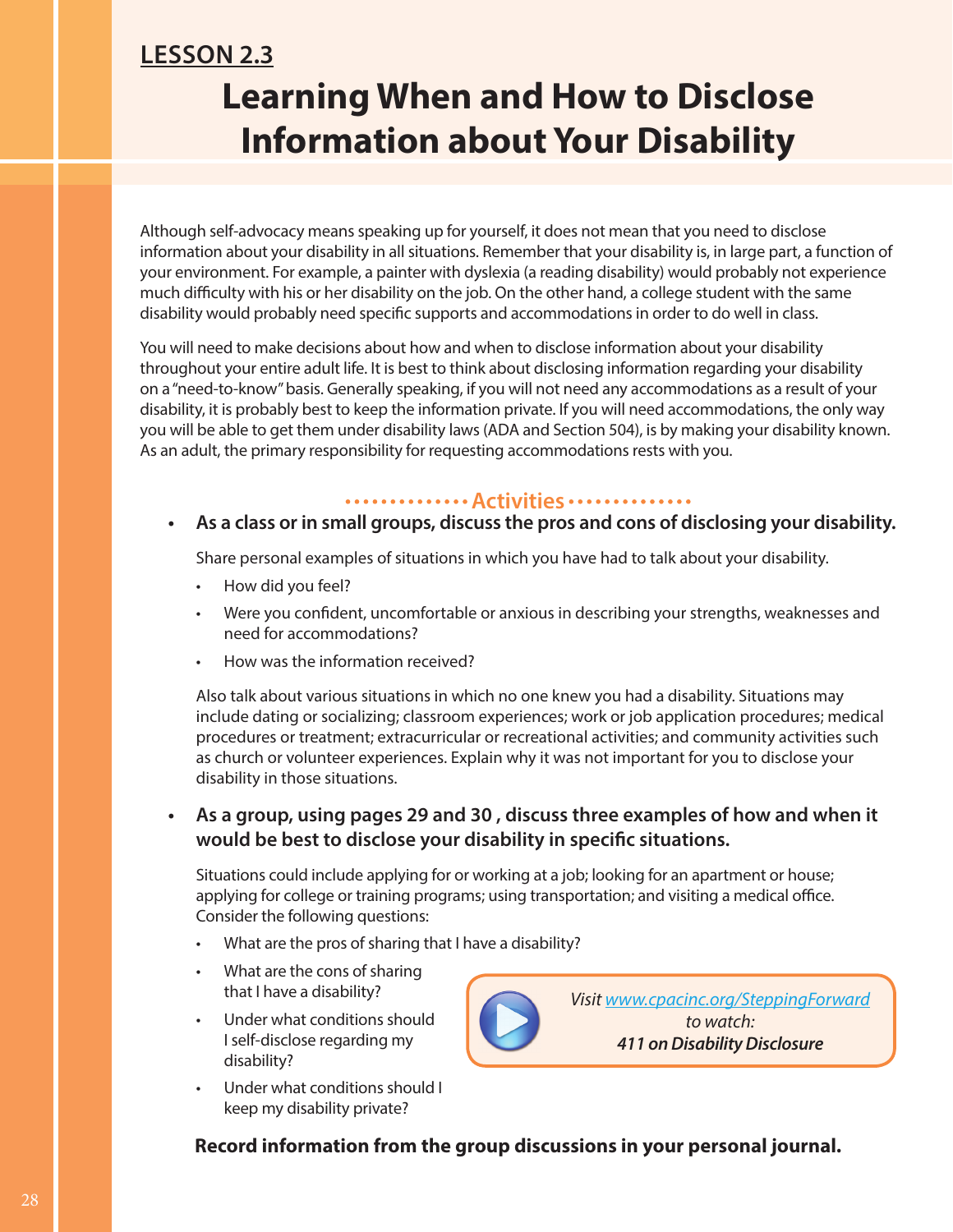#### **Disability disclosure and things to think about when applying for a job:**

- Employers may NOT ask whether you have a disability during a job interview, although they may ask probing questions such as "This job is stressful for many people as it involves tight deadlines and coordinating multiple projects. How would you handle this?" If you voluntarily disclose your disability, however, an employer may ask you follow-up questions regarding your disability.
- Does the job require a pre-employment examination? These tests must measure your ability to do the tasks required by the job (for example, a proofreading test would be an appropriate skill measure for an editorial assistant position but probably not for a job as a server in a restaurant). An employer is only allowed to give you a pre-employment exam if this is something done with all prospective employees.
- Will you need accommodations in order to take the test? The employer must provide reasonable accommodations (such as extended time or use of a reader) in pre-employment examinations, but you will have to self-disclose in order to request the accommodations and may have to provide proof of your disability in order to receive them.
- Is a medical exam required? If all job applicants are required to have a medical examination, an employer may request that you have a medical examination, but only after an employment offer is made. Do you have any physical limitations that would get in the way of your ability to do the job? Can you perform the job with appropriate and reasonable accommodations?
- Will drug testing be done? Some employers may test applicants for illegal drugs. If you take a prescription medication for your disability, ask your doctor whether it is likely to show up in the test results. Decide whether or not you should disclose information about your prescription drugs prior to taking the drug test.
- Will you need accommodations to perform the essential functions of a job? In most cases, if you need accommodations to perform the essential functions of a job, the best time to disclose your disability is AFTER you receive a job offer, and BEFORE you begin work.

(Adapted from Brown, 2000)

*Learn more about employment rights and disclosure considerations: The Americans with Disabilities Act: Civil Rights for You*  by Dale S. Brown www.ldonline.org/article/5999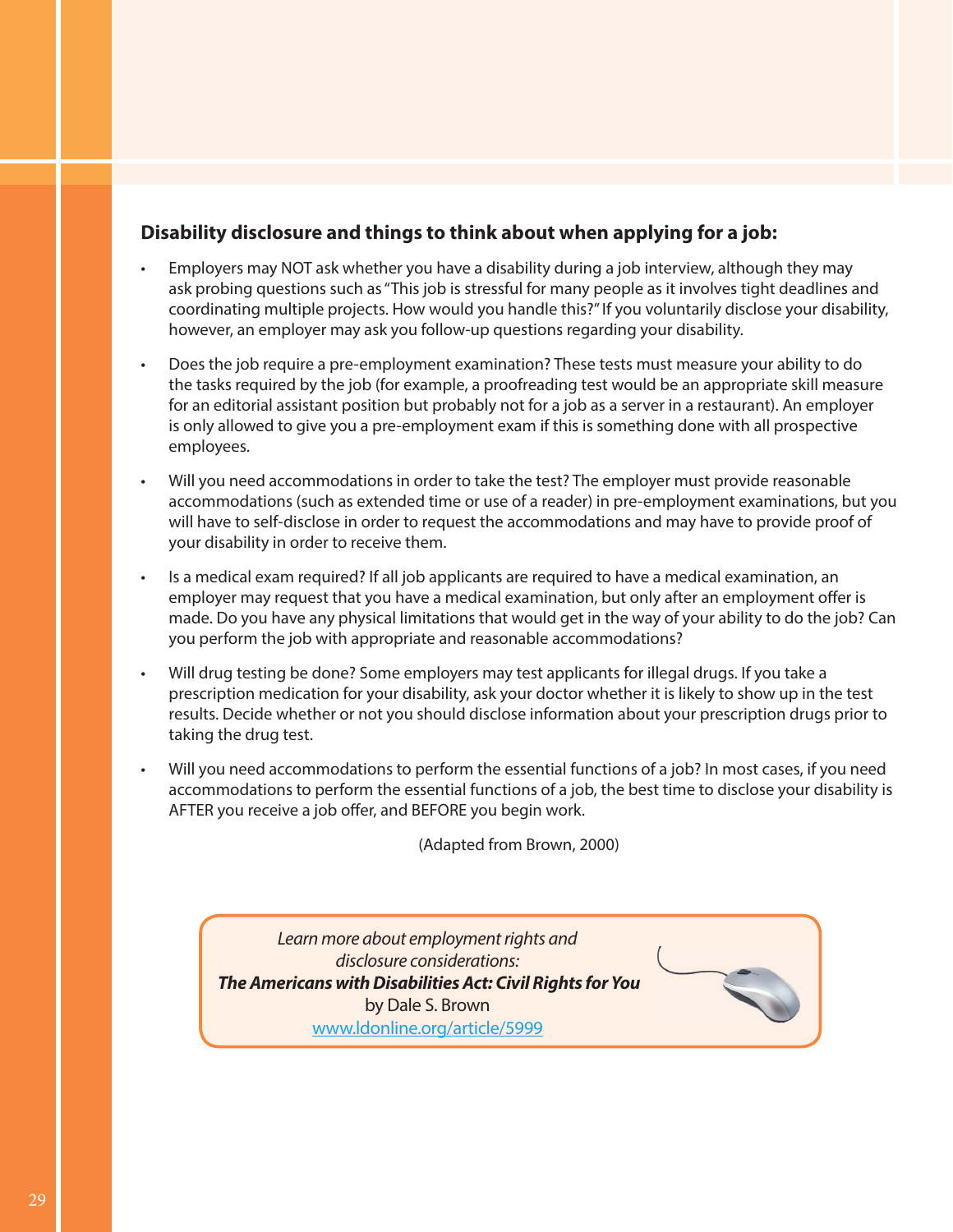#### **Disability disclosure and things to think about when applying to college:**

- A college admission form CANNOT require you to disclose whether or not you have a disability.
- Students may choose to disclose their disability during the admissions process. If you decide to disclose your disability to a college, this information CANNOT be used to deny admission. Colleges and universities cannot discriminate on the basis of disability.
- Disclosing a disability does NOT guarantee admission. Colleges and universities do not have to alter their admission requirements or standards. Students with disabilities must meet the same admissions criteria as all prospective students.
- Disclosing a disability can provide you with an opportunity to explain possible discrepancies in your academic record. For example, it is typical for students with learning disabilities to have good high school transcript grades and low SAT scores or vice versa. Does this describe you? If so, you may want to consider disclosing your disability during the application process either through the required essay or during a personal interview, if there is one. You can put your self-advocacy skills to good use by explaining how your academic strengths and weaknesses relate to your proposed course of study.
- If you choose not to self-disclose during the application process, you may still do so at any time after you have been accepted to a college or university. At that point you will need to go to the Office of Disability Support Services (or the department and/or person responsible for coordinating services for students with disabilities) and request services. You will also need to provide recent documentation of your disability. Be aware that you cannot disclose and expect an adjustment on classes that have already been taken.

(Adapted from Barr, Hartman, and Spillane, 1995)



*Visit www.cpacinc.org/SteppingForward to watch: College & Disability Services: Student Feud*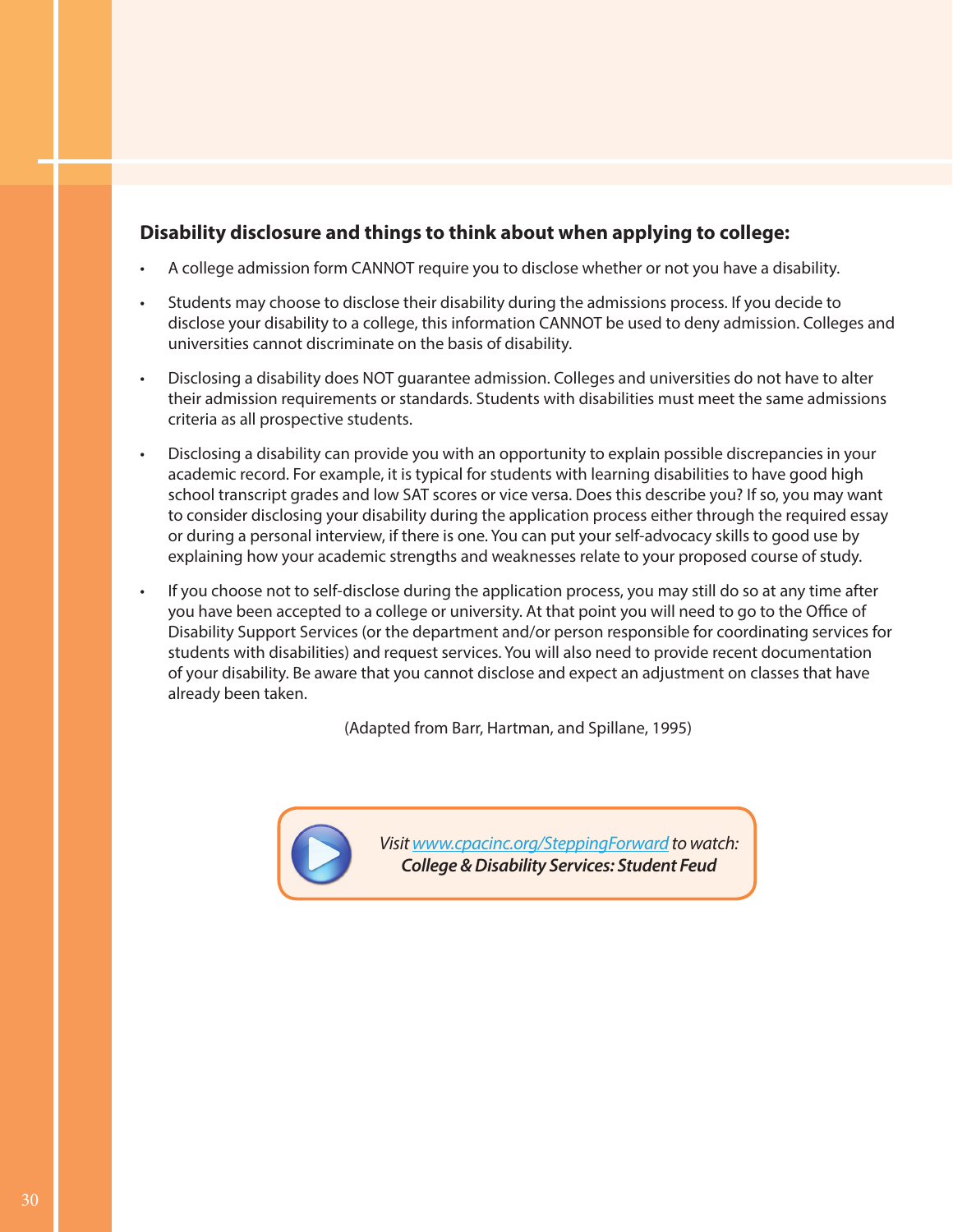### **Using Written Information to Support Your Advocacy Goals LESSON 2.4**

Developing the ability to advocate for yourself requires more than just good oral communication skills. The written word can also be a valuable tool in helping to convey information to others. In fact, using written instead of oral communication is often better if you need to create a paper trail. A paper trail can provide a record of events that have occurred as well as requests that were made. Written information is also required in order to provide documentation of your disability and progress in school.

There are two important skill development areas involved in using written information to support your advocacy goals. The first area involves the use of written information to make your needs/concerns known. The second involves record keeping, so that you'll have ready access to important papers that can help document your need for services and/or accommodations.

#### **Letter Writing**

The Wrightslaw website and online newsletter, *The Special Education Advocate*, offer accurate, up-to-date information about special education law and advocacy for children with disabilities. The following information on letter writing was adapted from the article *12 Rules for Writing Great Letters.*

Communicating by writing a letter in written either a written or electronic format (e-mail) is a useful life skill. You can use written communication to:

- 1. Request information
- 2. State an opinion
- 3. Decline a request
- 4. Express appreciation
- 5. Create a paper trail

Some letters have more than one purpose. It is important that your letter writing skills show your ability to convey your thoughts in words!

> *Learn more online: 12 Rules for Writing GREAT Letters* www.wrightslaw.com/advoc/articles/12rules\_letters.htm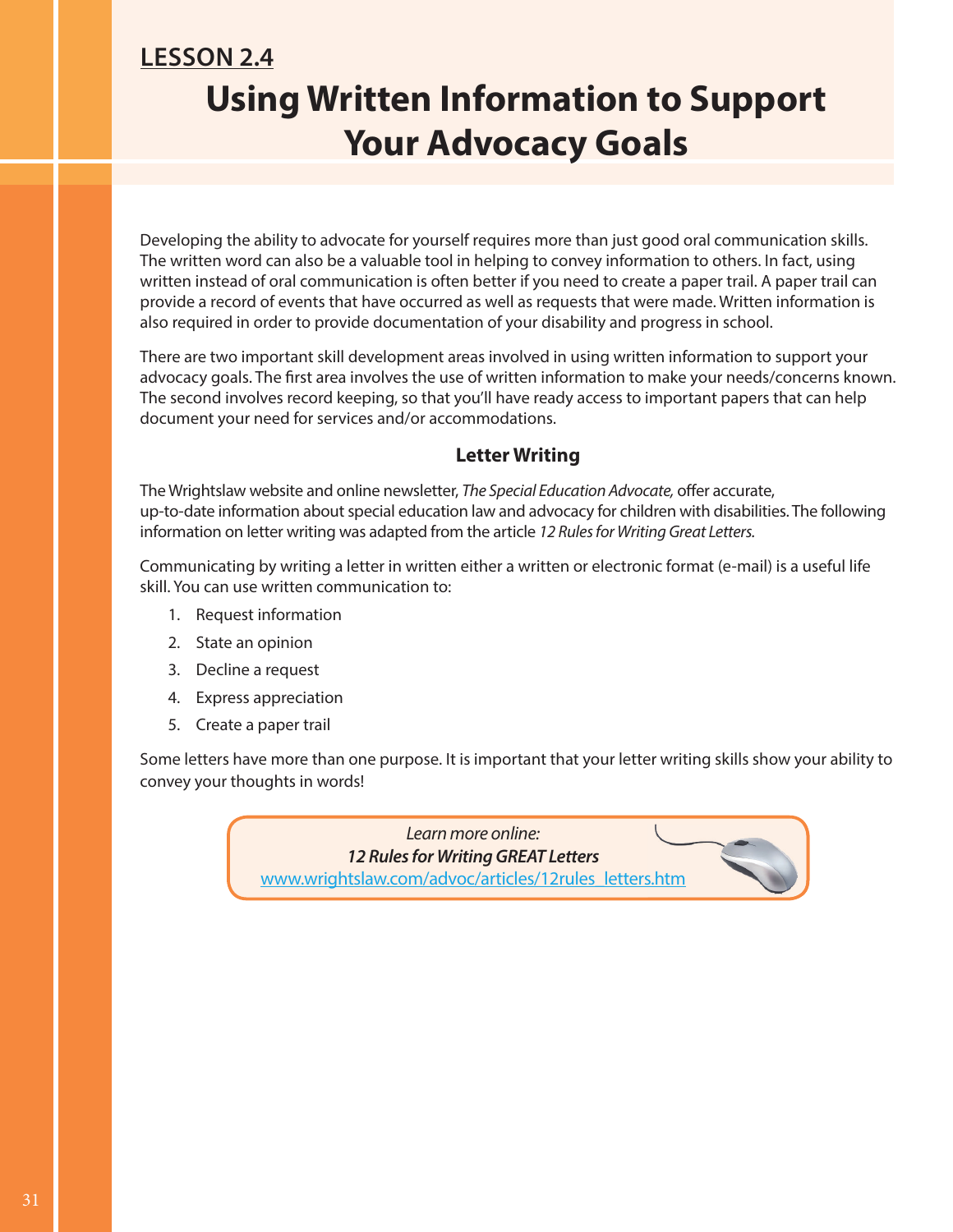#### **Activity** .............

The following activity can help you develop skills in letter writing:

- **• Select one of the reasons for writing a letter that is described on the previous page (1-5) and decide who you are going to address (your teacher, your boss, your parents, etc.).**
- **• Using a blank document on your computer or three blank sheets of paper answer these questions.**

On the first sheet write "WHY? Why am I writing this letter?"

On the second sheet write "WHAT? What are my goals in writing this letter?"

On the third sheet write "Other Thoughts." Brainstorm. Write down your thoughts. Make lists.

Don't worry about writing in complete sentences or prioritizing. Your goal is to dump your thoughts from your brain onto these sheets of paper or documents. It doesn't need to take a long time for you to write down all your important thoughts. Do not allow yourself to obsess about details. Don't worry about spelling at this point. You should focus on the big picture.

#### **• Write your first draft.**

Tell your story chronologically, (put events in the order in which they happened from first to last), weaving in the facts. Make your letter clear, concise, and easy to understand. Then, put it away for a day or two. Many times, letters that are written in anger, or when you are feeling emotional, require a " cooling off" period and revision time.

#### **• Read your letter aloud.**

Think about whether your letter is brief, clear, interesting and accurate.

Then, make the necessary edits. It is important that all spelling and punctuation are correct. Doublecheck your work using the spell check feature on your computer or have a dictionary handy.

#### **• Give your letter to at least one other person to read.**

Your reader should be someone who will tell you the truth, who will critique your letter and share honest comments and suggestions. Ask this person if they understand:

- what you are trying to accomplish;
- what you want; and
- what your goals are for writing this letter.

If you haven't expressed yourself clearly and you find yourself explaining your points to the reader, STOP and write down your explanation. Then edit your letter, adding the information from your explanation.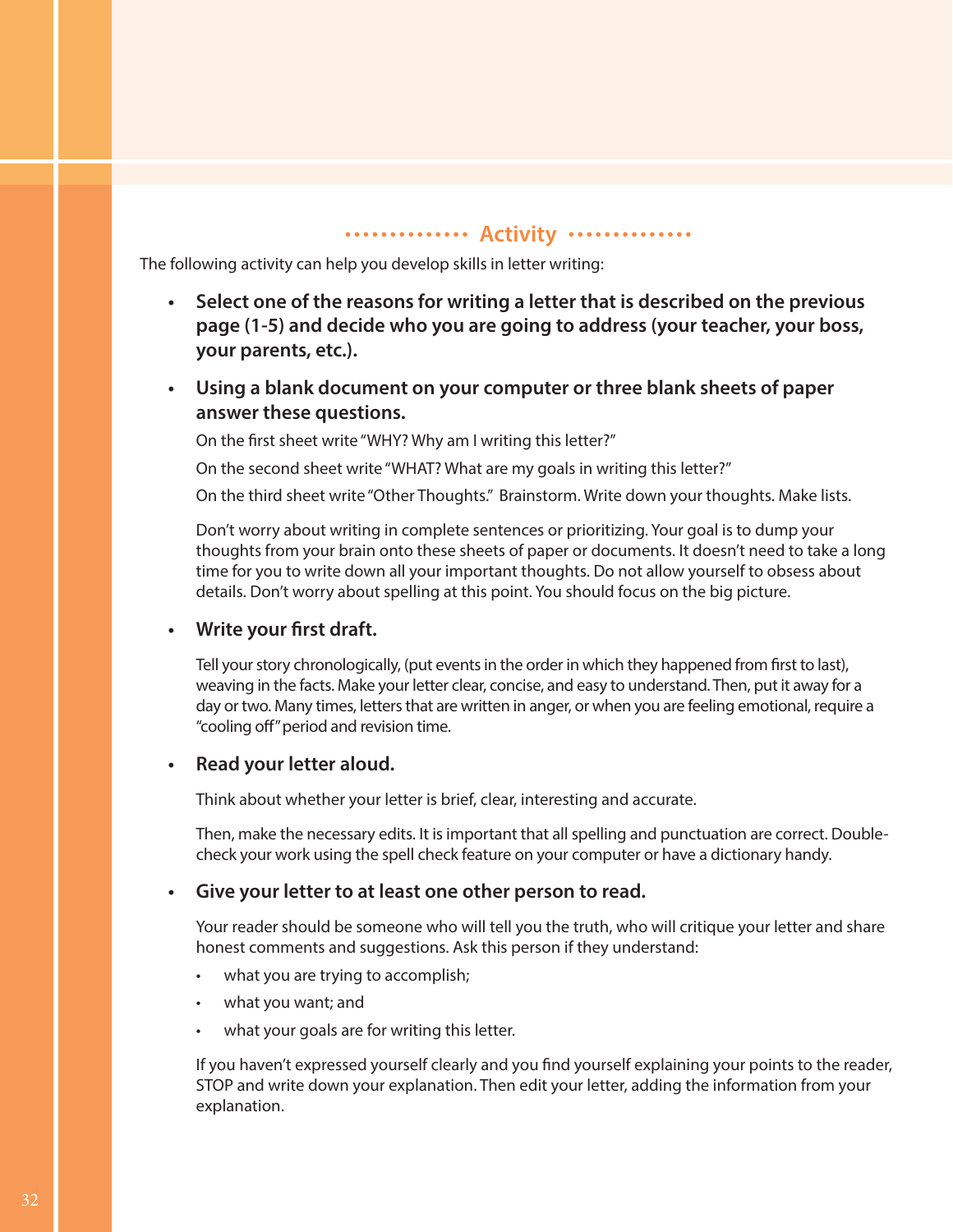Use your high school years to perfect your letter writing skills. Develop cover letters to accompany:

- Employment resumes
- College applications
- Grant and scholarship applications

You may also want to use letter writing to advocate for causes in which you believe.

Below are some examples of opportunities to use letter writing to advocate:

- Write your representative from Congress to support disability or other legislation.
- File a grievance and/or complaint with a business or industry whose services or products are not satisfactory.
- Write to the newspaper or town committee to participate in community forums around issues of the economy, education or the environment.

(Adapted from Wright, 2007)

#### **Record Keeping**

As you BEGIN high school it is important that you obtain, organize and keep copies of all papers that document your disability. This information will be necessary to help you get accommodations either on the job or in college or other programs. These documents will also help determine if you are eligible for many adult services.

Make sure you have copies of the following information before you leave high school:

- Your most recent evaluations given by the school or an independent evaluator. These may include educational, psychological, neuro-psychological, speech and language, physical or occupational therapy, and vocational evaluations. Most colleges require documentation of your disability that was done within the past three years.
- Your report cards and any progress reports.
- Standardized test results such as the Smarter Balanced Assessment (which has recently replaced the Connecticut Academic Performance Test).
- Your most recent IEP and any behavior or service plans.
- Medical records related to your disability.

If you have difficulty with organizational skills, ask your teacher, transition coordinator, or parents to help you develop a record-keeping system.

(Adapted from Crabtree, 1998)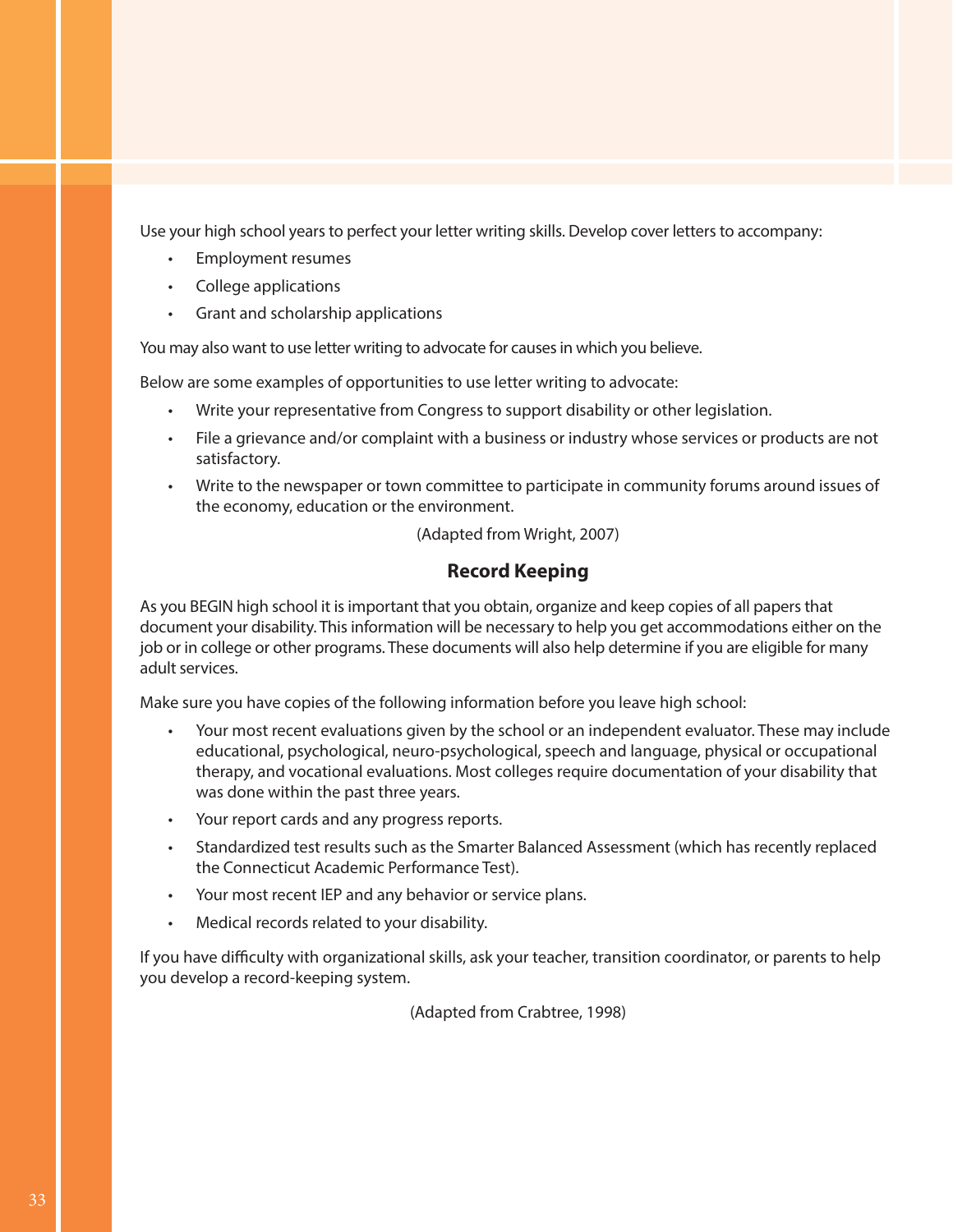### **CHAPTER 3**

## **Transition: Career Planning and Community Connections**

Did you know that most people find their jobs through family and friend connections? Having a broad network of family and friends who can support you in developing and reaching your goals is important. Friends and family members can help you make decisions, assist you in obtaining needed services, and refer you to others who can help with the career-planning process. For example, your Uncle David just might know an employee at the Department of Public Health who can help you explore your interest in food safety; or your neighbor down the street, who works at the local hospital may be able to assist you in your job search in the medical field.

The following are suggestions of things that you can do to expand your social network, receive help with career planning, and practice your advocacy skills. Work with your teacher, counselor, friend or family member to figure out how to follow through with one of these suggestions.

#### **• Develop a support network.**

Identify family members and friends who can encourage and support you in reaching your goals. There are also state and national advocacy groups you can join to help you become a better selfadvocate.

#### **• Develop mentoring relationships.**

Mentors are people who provide information, support and encouragement. They are individuals who are available to listen to you, answer your questions, and offer suggestions regarding training; employment; college; and independent living. Studies have shown that students who have mentors are more successful in achieving their goals. A trusted teacher, a special aunt or uncle, your high school coach, minister, or supervisor at work are examples of individuals you may want to consider for a mentor.

#### **• Obtain information on person-centered planning tools that can help you plan for the future.**

There are a variety of person-centered planning tools you can use to help you develop life and career goals. Tools such as MAPS, PATH, and Circles of Support can assist you with identifying the skills, supports and services you need to help you reach your goals. Go on-line and research these resources in more detail. Talk to your parents and teacher about the benefits of conducting a person-centered planning meeting for and with YOU!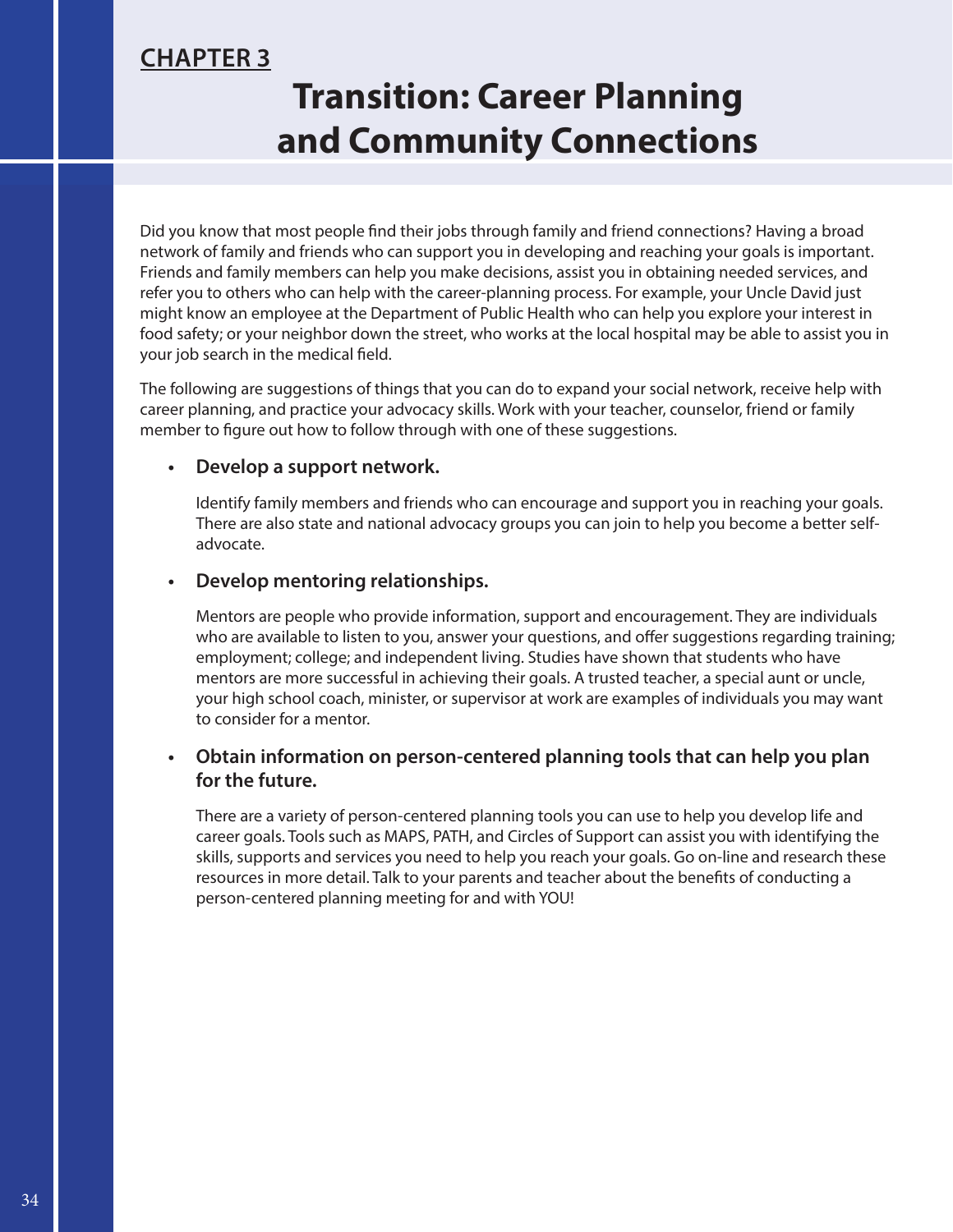#### **• Take career interest inventories.**

These paper and pencil or computer-generated inventories can help you identify your interests and skills, and match them to various occupations. You can ask your teacher or school counselor for career interest inventories. You might already have taken several career interest inventories as part of your Student Success Plan which all students in grade 6-12 must have (see page 37).

#### **• Participate in a variety of real, community-based work experiences.**

While career interest inventories can help you obtain some beginning information about the types of jobs you might be interested in, there is no substitute for on-the-job experience. Job shadowing, informal interviews, situational assessments, part-time jobs, and volunteering can all provide you with the experiences and information you will need to narrow down your career choices.

#### **• Identify state and local adult service agencies.**

Making the transition from school to adult life involves leaving an educational system that must provide you with a free and appropriate education and entering a system that is based upon eligibility and the availability of resources. Be sure to seek out organizations and agencies that can help you obtain the adult services you may need. A list of resources is provided at the end of this guide.



*Visit www.cpacinc.org/SteppingForward to watch: Vocational Rehabilitation Services: Jack's Jobs & Skills to Pay the Bills: Networking*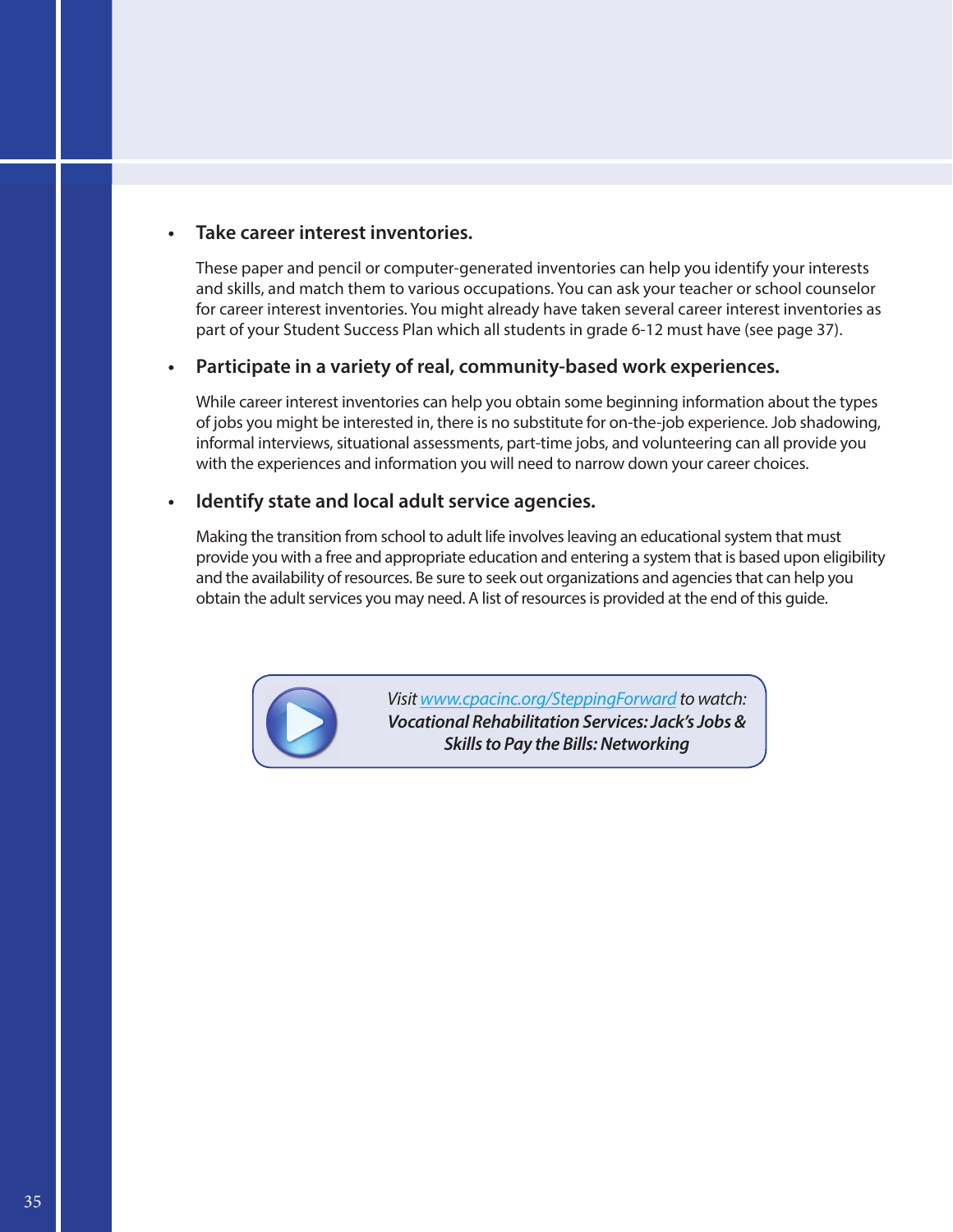### **LESSON 3.1 Thinking about Your Life Five Years from Now**

Although you may think it's too early to decide how you will earn a living, it is critical that you start exploring various career possibilities NOW. It is helpful to begin the process of career exploration by thinking about your skills and interests. There are no good or bad jobs, only good or bad job matches. The primary focus of your career planning process is on finding a good match between your interests and skills and the requirements of the job.

### **Activity .............**

#### **• To help you explore your vocational skills and interests, begin by making a list of:**

- School subjects you like and in which you earn good grades
- Your personality traits (for example, patient, friendly, talkative, organized)
- Your physical traits (for example, strong, good with your hands, athletic)
- Extracurricular activities in which you participate (for example, clubs, sports, hobbies)
- Past or present work or volunteer activities

#### **• Also, think about the following:**

- Do you prefer being inside or outside?
- Do you like to sit, stand or move around?
- Do you like to work with data (numbers, written information), people, or things?
- Do you like to work alone or with others?
- Do you like to work during the day or at night?
- Do you like to work where it is quiet or where it is noisy?
- Are you interested, willing, and/or financially able to go to college or trade school to receive additional education and training beyond high school?

#### **Write a statement regarding your current career interests and record this information in your journal.**

It should be interesting to see whether your career interests stay the same or change over the next several years.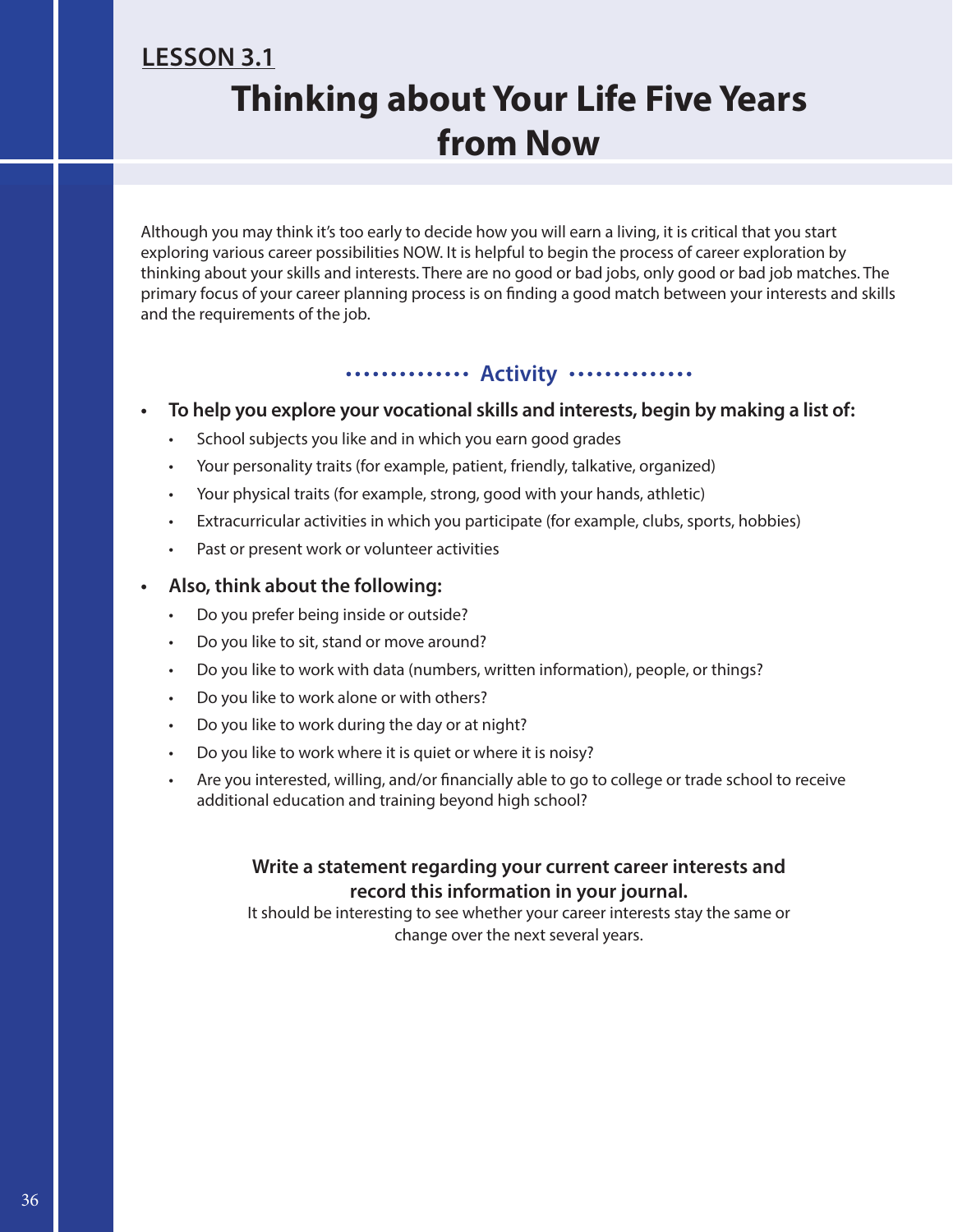There are a variety of career interest inventories you can take to help you determine your interests and possible career choices. There are also assessments that will match your aptitude and values to specific career fields. Your school's counseling department or career center can direct you to these inventories, as well as others on a school's computerized career system such as Naviance or Career Cruising. Some career assessments to check out include:

- Harrington O'Shea Career Decision Making System
- Transition Planning Inventory (TPI)
- Transition Skills Inventory (TSI)
- Picture Interest Career Survey (PICS)
- Reading Free Vocational Interest Inventory
- College Survival and Success Scale (CSSS)
- Ansell-Casey Life Skills Assessment (ACLSA)
- Career & Life Explorer (great for middle school students)

#### **Activity**

**• Go online to www.careeronestop.org and search for more information about career interests inventories. Have fun taking this online inventory and learning more about yourself.**

#### **Record the types of inventories you completed and the results of these inventories in your journal.** Highlight the jobs or career clusters you plan to explore further.

To help you further identify careers you may be interested in, check out the Connecticut Business and Industry Association (CBIA) website at **www.cbia.com/edf/CareerPathways.htm**. The website contains videos that will give you a "real-life" look at career opportunities that are available, particularly in Connecticut.

Be aware that if you are a student receiving special education services, career exploration activities are REQUIRED as part of the transition planning process. Career exploration activities are also part of your Student Success Plan (SSP), Connecticut's version of an Individualized Learning Plan (ILP) that all students,

including students with disabilities, in grades 6-12 should be working on. Make sure that both the SSP and transition planning for your IEP address similar career and academic goals. Learn more by visiting **www.sde.ct.gov** and searching for Student Success Plan.

*Learn more online: Drive of Your Life* www.careeronestop.org

*Career Pathways Series* www.cbia.com/edf/CareerPathways.htm

*NCWD Fact Sheet on Individualized Learning Plans* www.ncwd-youth.info/sites/default/files/FactSheet-ILP.pdf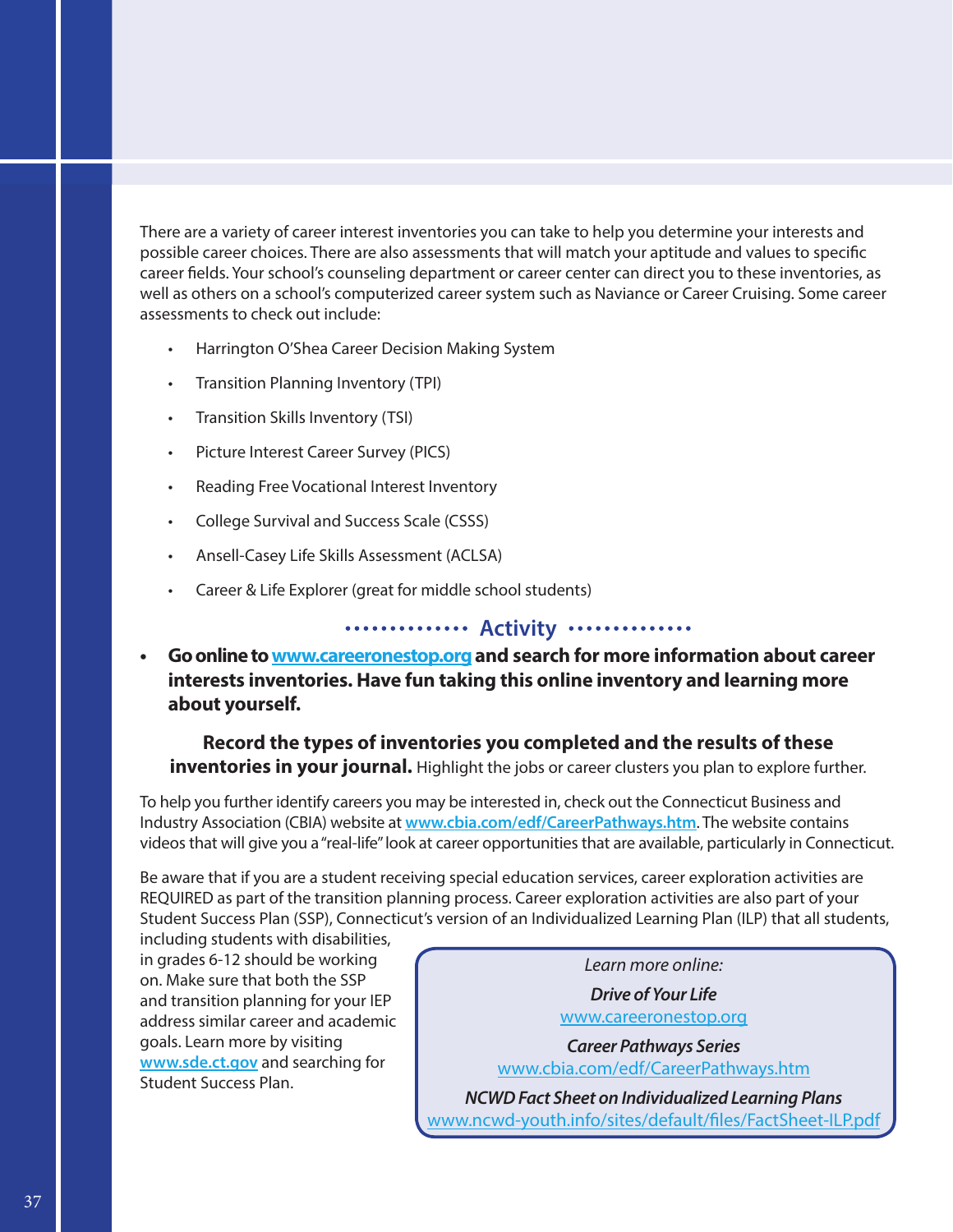According to IDEA, transition is a coordinated set of activities, developed and implemented throughout your high school years. These activities are designed to help you succeed in life after graduation. These activities may include not only classroom instruction but also community experiences, vocational evaluations, and related services.

Transition planning is a process that helps you:

- determine your strengths, interests, preferences and needs;
- identify post high school goals in the areas of college, training, employment, and independent living; and
- obtain the academic and functional skills needed to reach those goals.

#### **The Planning and Placement Team (PPT) helps you to develop transition goals as part of your Individualized Education Program (IEP).**

The Individuals with Disabilities Education Improvement Act (IDEA), requires that transition planning begin at the PPT meeting following your 15th birthday. During this meeting, long-term goals, called Post-School Outcome Goal Statements (PSOGS), are developed in the areas of postsecondary education or training, employment, and independent living skills (if appropriate). These statements define your longterm goals after high school AND provide the information needed to develop annual goals and short-term objectives on your IEP.

Developing a long-term goal gives you something to work toward. For example, if you are planning to go to college, it is important that you take the required number of English, mathematics, science, and foreign language courses in high school. Developing a long-term goal does NOT mean that you cannot change your mind for the remainder of high school. PSOGS must be reviewed and updated each year, usually at your annual PPT meeting.

Your PSOGS will be based on:

- your strengths and interests; and
- results of your career inventories, grades, and volunteer and work experiences.

This gives you the opportunity to change your goals and/or courses of study if you find that you are on the wrong track. Transition planning provides you with academic and work experiences to help you make informed decisions about your future.

#### **Think about your long-term goals and record them in your journal.**

Be sure to share these goals with your parents and teacher and consider sharing them at your next PPT meeting.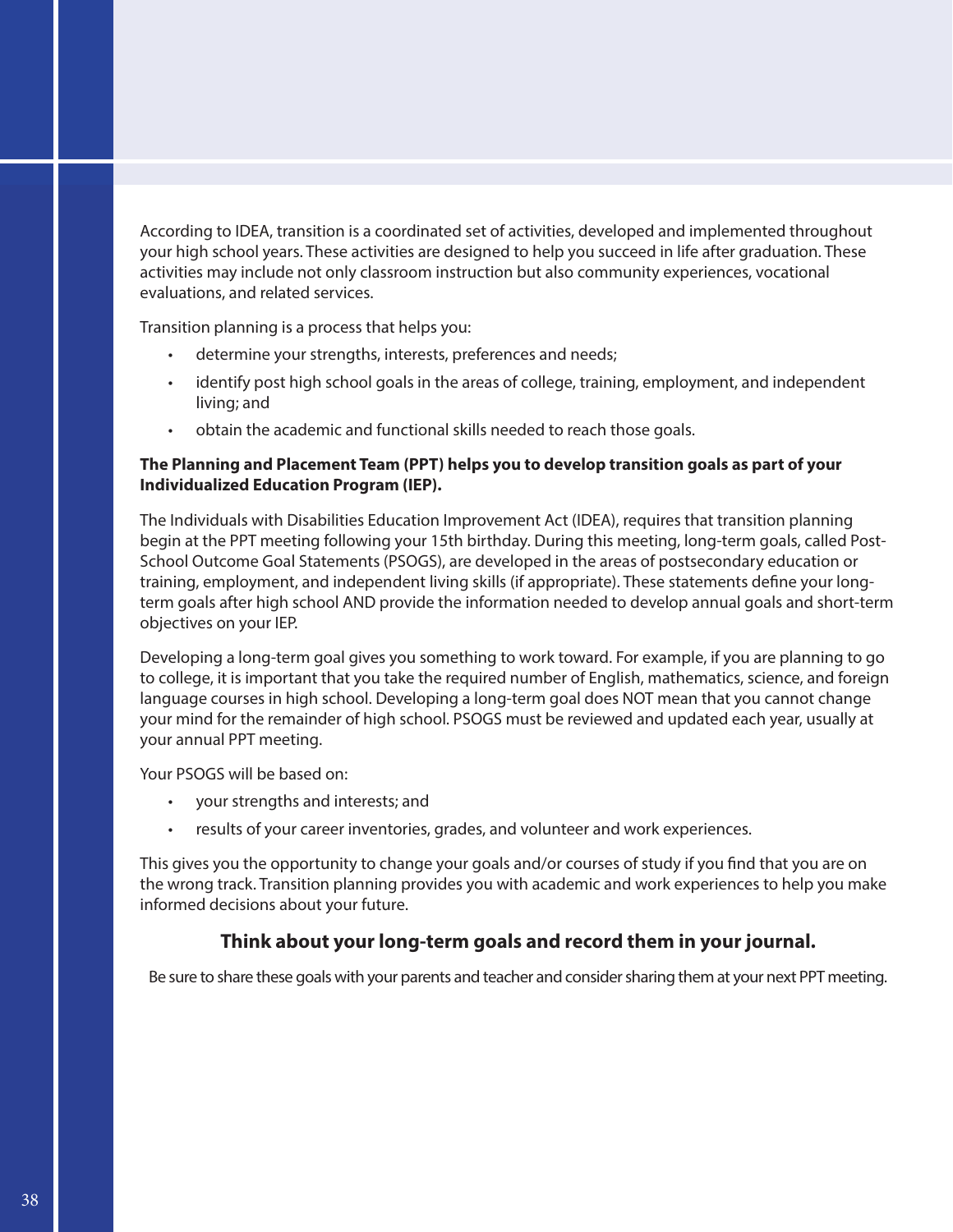### **LESSON 3.2**

## **Developing Transition Goals**

- Are you organized with your school work?
- Do you ask for help when you don't understand something?
- Do you speak up for yourself to express your opinions, even if others disagree with you?
- Do you attend your Planning and Placement Team (PPT) meeting?
- Do you participate in your PPT meeting?
- Do you know your disability?
- Can you explain and/or describe your disability?
- Can you clearly state your accommodation needs?
- Do you take care of your personal health care needs, including hygiene; getting enough sleep at night, and going to the doctor and dentist for annual checkups and when you are sick?
- What are your strengths and interests?

#### **What do you want to do when you graduate from high school?**

Remember to think about these major life areas when developing transition goals:

- Postsecondary education (2-year or 4-year college, training program, certificate program)
- Vocational training
- Competitive employment (including supported employment)
- Continuing and adult education
- Adult services
- Independent living and community participation

The publication *Building a Bridge: A Resource Manual for High School Students* (CSDE, 2009) is a transition manual that can help you take an active role in developing transition goals and objectives. Your school may have copies of this guide, or you can download a copy free of charge from the Connecticut State Department of Education's website at **www.sde.ct.gov**. Click on "Special Education" then "Secondary Transition Resources."

*Building a Bridge* contains checklists and other valuable information on transition, including self-advocacy, your IEP, your rights and responsibilities under the IDEA, and developing transition goals and objectives. Use this manual to help you develop and update your goals on an annual basis.

*Learn more online: Building a Bridge: A Transition Manual for High School Students* www.sde.ct.gov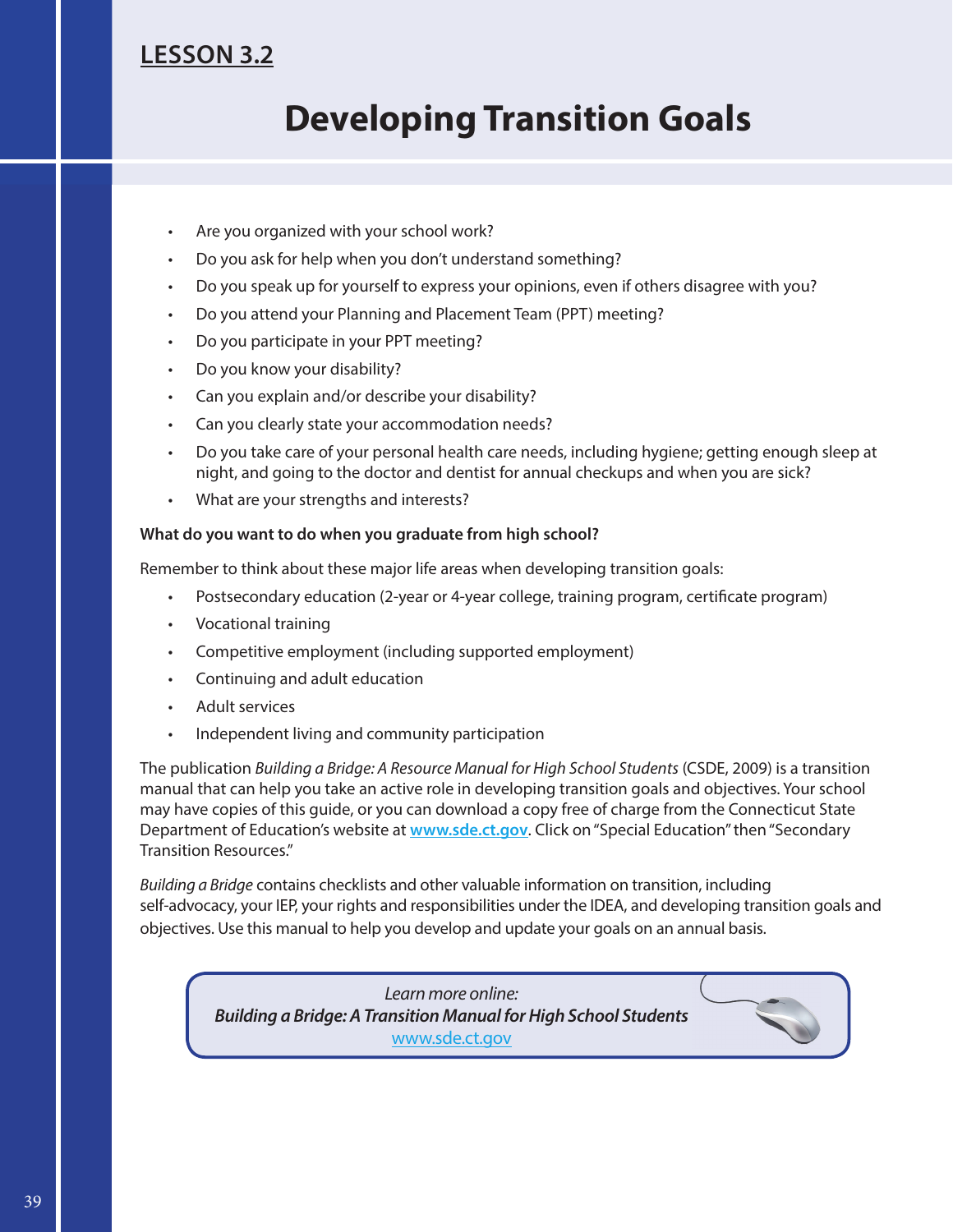If you are having difficulty developing transition goals, there are a variety of person-centered planning activities that can help. MAPS, PATH, and Circles of Support are all examples of person-centered planning tools that can help you identify and communicate your goals for the future. Person-centered planning attempts to identify and highlight the unique talents, gifts, and capabilities inherent in everyone. It assumes that you are the foremost expert on your wants and needs, and focuses on building a "community" of people who can help you move closer to your goals. The SERC library (see the Resources section of this guide) also has information on many of these planning tools.

#### **Write your transition goals for post-secondary education, employment, and independent living either in your journal or in a separate document or notebook if you don't wish to share your journal. Bring you goals to your next PPT meeting.**

It is important to remember that your goals in each of these transition areas may change over the next few years as you learn more about yourself and various school, work and adult living options. That's okay! Take advantage of your high school years to explore all these options. NOW is the time to think about and

share your ideas, concerns, and questions about career planning, and what you would like to do when you graduate from high school.

*Learn more about person-centered planning at:* www.pacer.org search Person-Centered Planning

#### **Activities**

There are a number of hands-on and research-related activities that can provide you with additional information to help you make informed career and life decisions. Select from the following activities, or come up with your own ideas to learn more about employment and postsecondary education options and develop your leadership skills:

#### **• Get a part-time job.**

Try babysitting, lawn-mowing, bagging groceries, delivering newspapers, or working in an office, a restaurant, or store.

#### **Write what you like and don't like about the jobs in your journal.**

#### **• Volunteer.**

Visit the Corporation for National and Community Service website at **www.nationalservice.gov/serve-your-community/how-get-involved** for information on volunteer opportunities. Your local library is also another source of resources on non-profit organizations in your town that may need volunteers.

#### **• Begin researching postsecondary education and training opportunities.**

Options include 4-year colleges, community colleges, business and trade schools, and military service. Be sure to find out about the entrance requirements and application procedures.

#### **Record this information in your journal.**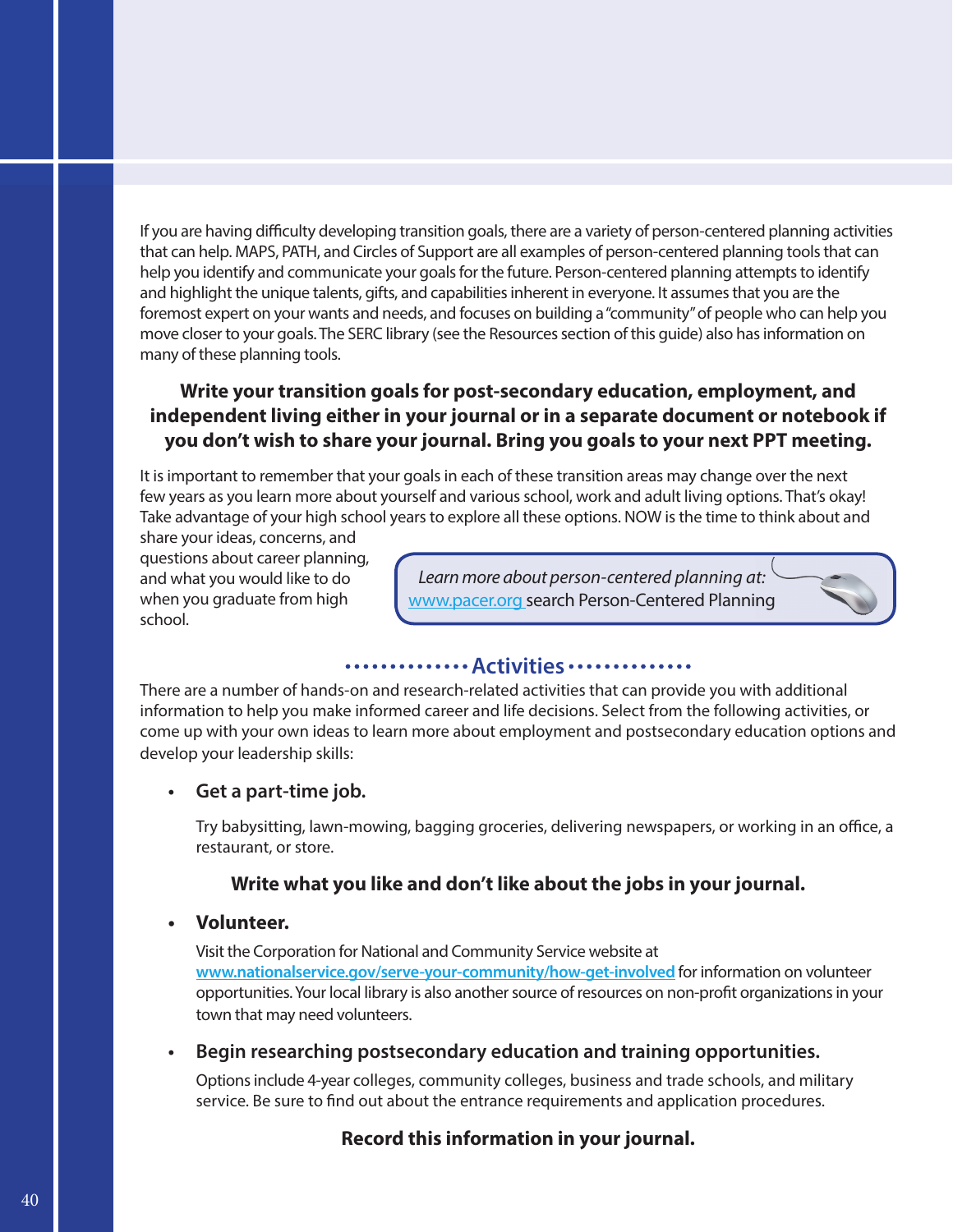If you're not sure where to pursue training or advanced education in Connecticut, go to **www.univsource.com/ct.htm**. This site has links to all Connecticut colleges and universities, and the programs they offer.

#### **• Participate in job shadowing or community-based training experiences.**

These opportunities may be coordinated through your district's transition or School-to-Career programs.

It is important to have as many different types of work experiences as possible during your high school years. Your work experiences give you the opportunity to try out jobs you are interested in, as well as jobs that are available in your local community. For example, even if you have little interest in working in the insurance industry, if your community has a large number of insurance companies, try it! You might discover aspects of the industry that you like or become aware of other jobs (such as receptionist, administrative assistant, accountant, or cafeteria manager) that exist within the company.

Check out **www.jobshadow.com** for more information on job shadowing.

#### **Record all work experiences in your journal.**

List the company name, dates you worked, type of work you performed, the name of your supervisor, and any personal comments regarding the nature of work (such as what you liked or disliked about it). Also note whether it was a paid job, internship, or job shadow experience.

If you do not know the difference between these types of work experiences, ask your school counselor or transition coordinator. Keeping a record of work experiences will help you with career planning, as well as resume development. Job shadow forms are located at the end of this section.

#### **• Identify a mentor who can help you with the career-planning process.**

Find out if your school has a formal mentoring program, or ask your transition coordinator or school counselor to help you locate a mentor. Your local chamber of commerce, civic organizations, or independent living center may be able to help.

#### **Interview your parents, mentor, or other adults you know about their first job or career.**

Are they working in that same occupation now, or have they changed careers? Did they need additional training or education to obtain a job or advance in their career? Are they satisfied with their vocational choice? If given the opportunity to go back in time, what would they change or do differently?

#### **Take notes during your interview, and write a paragraph or two in your journal that describes this person's career development process. Be sure to include your own thoughts about career development.**

You may also wish to participate in a class discussion about how people choose their careers.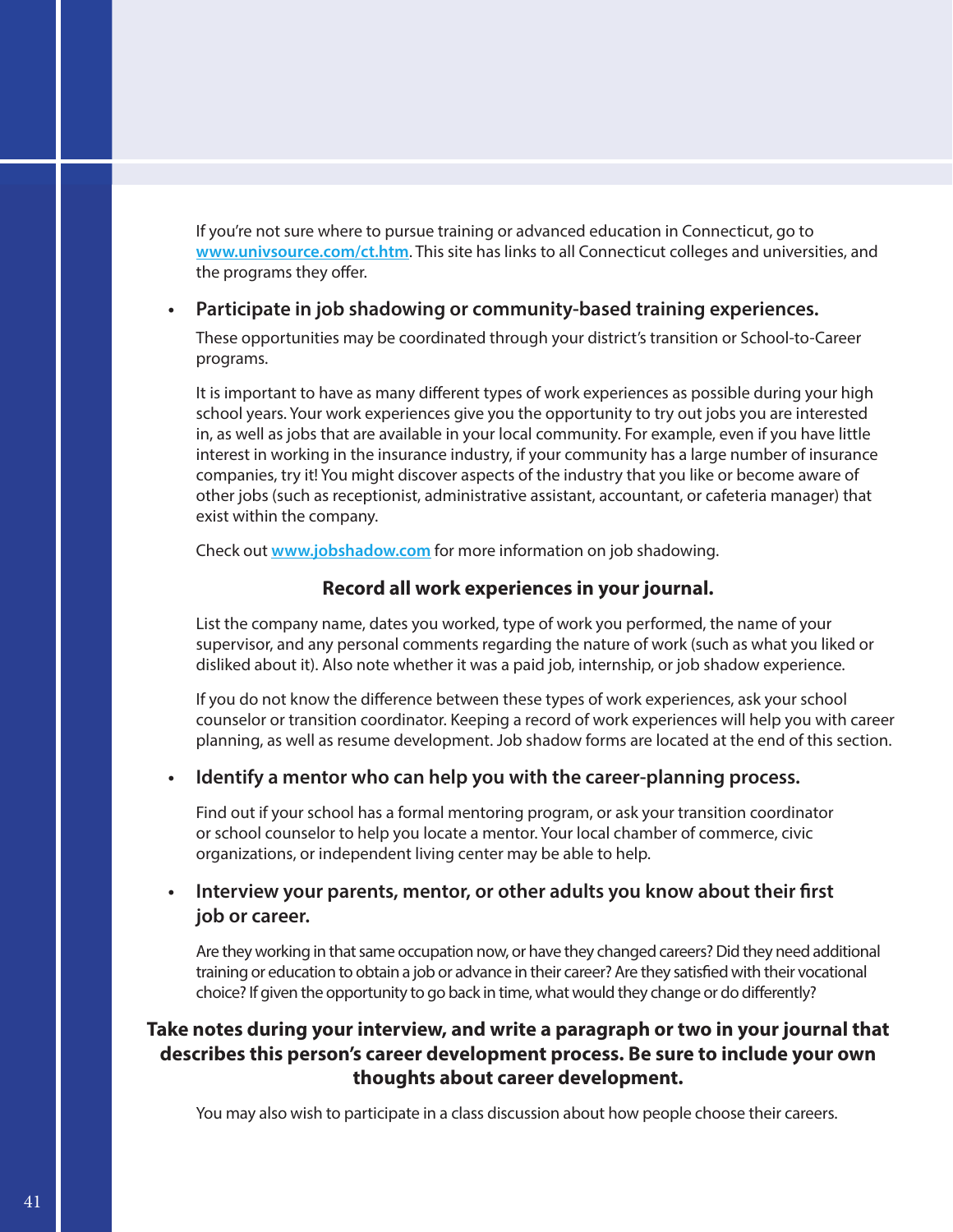#### **• Conduct informational interviews with people who have jobs in which you are interested.**

This interview differs from the previous activity in that it focuses more on learning about a specific occupation rather than the general career development process. You do not use informational interviews to ask for a job. Instead, use this opportunity to obtain information and develop a future contact in an occupational field. Scheduling the interview, preparing for and conducting the interview, and writing a thank you note upon the completion of the interview are all ways to practice your self-advocacy skills.

#### **Record information about the informational interviews in your journal. Include the name of the person interviewed, job title, the date and time of interview, and any information obtained.**

**•** Look in a dictionary or online for definitions of the following words: vocation, **occupation, career, and job.**

How are they alike? How are they different?

#### **Record this information in your journal.**

Be aware that you may hear these words being used interchangeably in PPT meetings or in other career guidance situations.

#### **• Develop leadership skills.**

Leadership training programs are vital to ensure that you are prepared for the challenges and opportunities of the future. The Connecticut Youth Leadership Forum (YLF) has been held on the grounds of the University of Connecticut campus in Storrs, Connecticut since 1999. This forum is sponsored by the nonprofit, Connecticut Youth Leadership Project (CTYLP) through donations from state agencies, grant awards and private individuals. Each year high school sophomores and juniors with various disabilities are selected, through a competitive process, to participate in four days of educational and motivational leadership activities. YLF applications are distributed to every school district in October or November of each year. You may also obtain an application online at **www.ctylp.org**. Applicants are selected on the basis of demonstrated leadership skills in their communities and schools and must complete a required essay and interview. Students who are selected to participate are also required to develop a team leadership activity to implement with their group in a school or community during the following year.

If you are interested in participating in the Youth Leadership Forum, see your transition coordinator, school counselor or director of special education or go online for an application.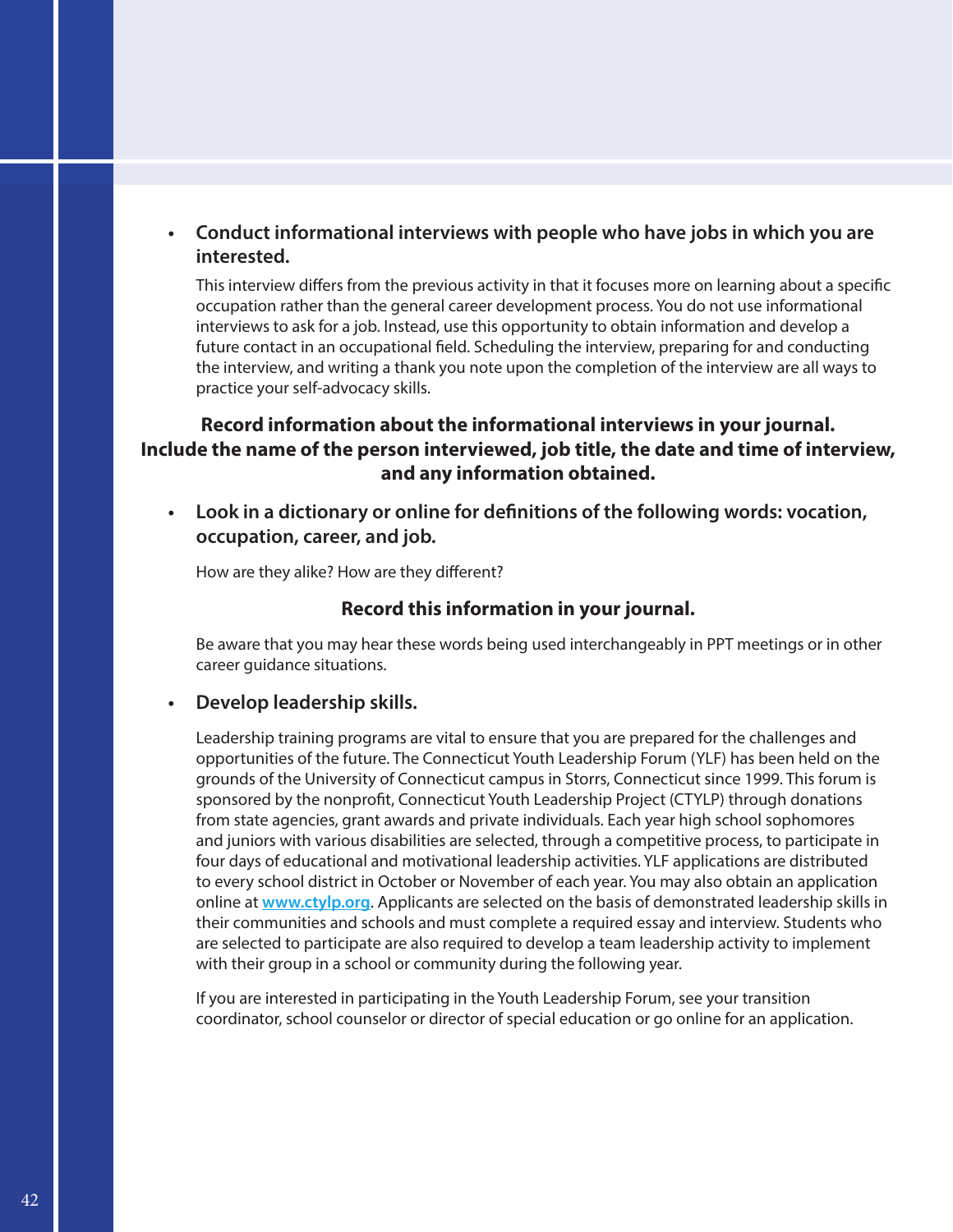#### **• Join a local self-advocacy or support group.**

These groups can provide you with the support you may need to speak up for yourself. Some self-advocacy groups have a membership that is disability specific. For example, Autism Services and Resources Connecticut (ASRC) has social groups for young adults with autism; People First of Connecticut is for individuals with learning difficulties and developmental disabilities.

Some groups are even age specific. Kids As Self-Advocates (KASA) is comprised of youth with disabilities aged 12 to 22 and their friends. The goal of KASA is to spread helpful, positive of Connecticut's A.J. Pappanikou Center for Excellence in Developmental Disabilities, or your local Independent Living Center (see the Resources section of this guide). information amongst peers on issues related to living with special health care needs, education, below. To find an advocacy group to meet your individual needs, contact the University and employment. Information on the national KASA organization can be found on their website

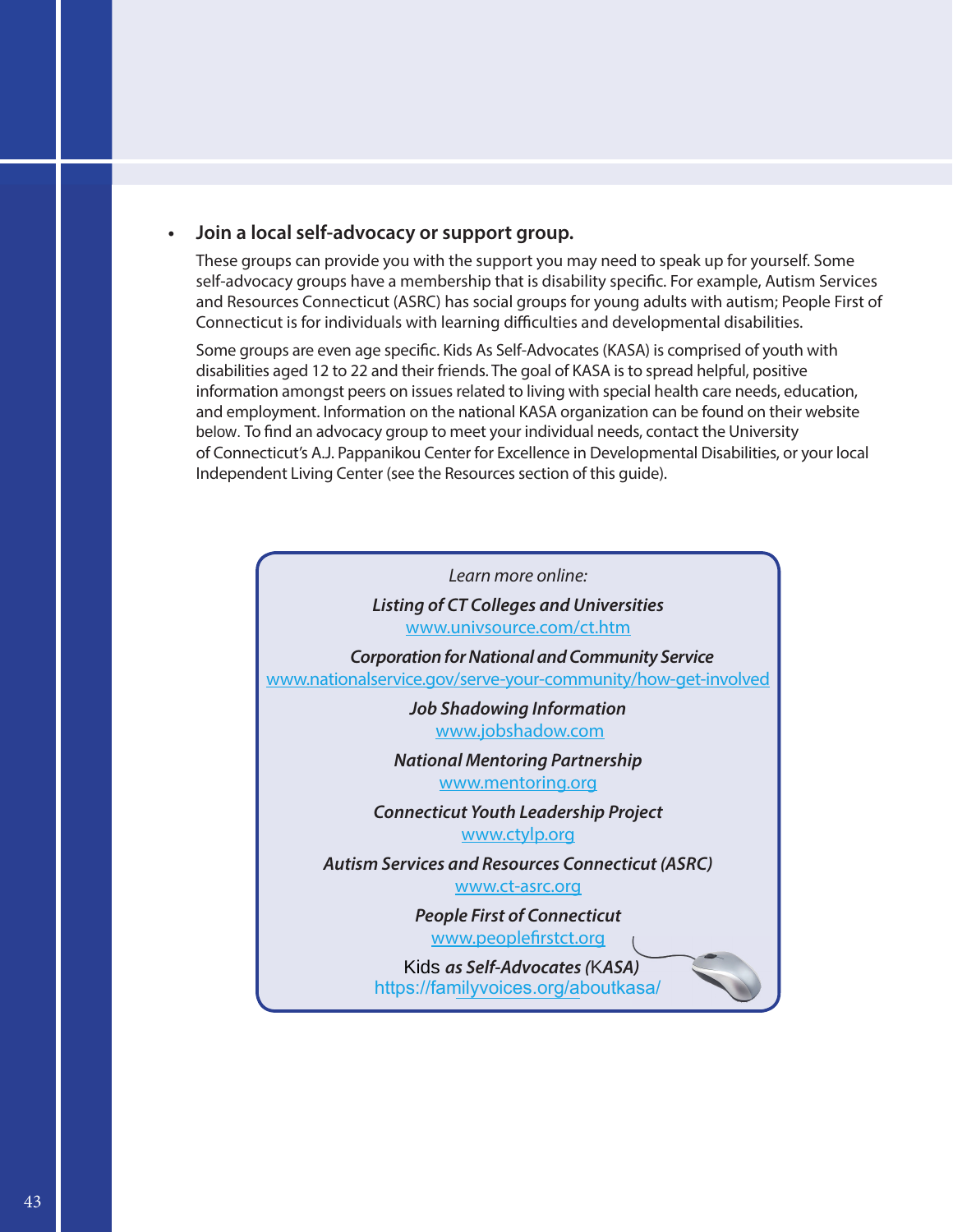## **Job Shadow Interview Form**

| These are some sample questions you may want to ask in your job shadow interview:                                              |  |  |
|--------------------------------------------------------------------------------------------------------------------------------|--|--|
| 1. How did you get started in this field?<br>,我们也不能在这里的时候,我们也不能在这里的时候,我们也不能不能不能不能不能不能不能不能不能不能不能不能不能不能。""我们,我们也不能不能不能不能不能不能不能不能 |  |  |
| 2. What are the specific job requirements of your position?                                                                    |  |  |
| ,我们也不能会有什么。""我们的人,我们也不能会有什么?""我们的人,我们也不能会有什么?""我们的人,我们也不能会有什么?""我们的人,我们也不能会有什么?""<br>3. What do you like most about your job?  |  |  |
| 4. What do you like least about your job?<br>,我们也不会有什么。""我们的人,我们也不会有什么?""我们的人,我们也不会有什么?""我们的人,我们也不会有什么?""我们的人,我们也不会有什么?""我们的人  |  |  |
| 5. What educational requirements are needed for this job?                                                                      |  |  |
| 6. What is the beginning salary range for this type of job?                                                                    |  |  |
| What are the hours you work at this job?<br>7.                                                                                 |  |  |
| Do you have to work overtime or on weekends?<br>8.                                                                             |  |  |
| Other important information about this job:                                                                                    |  |  |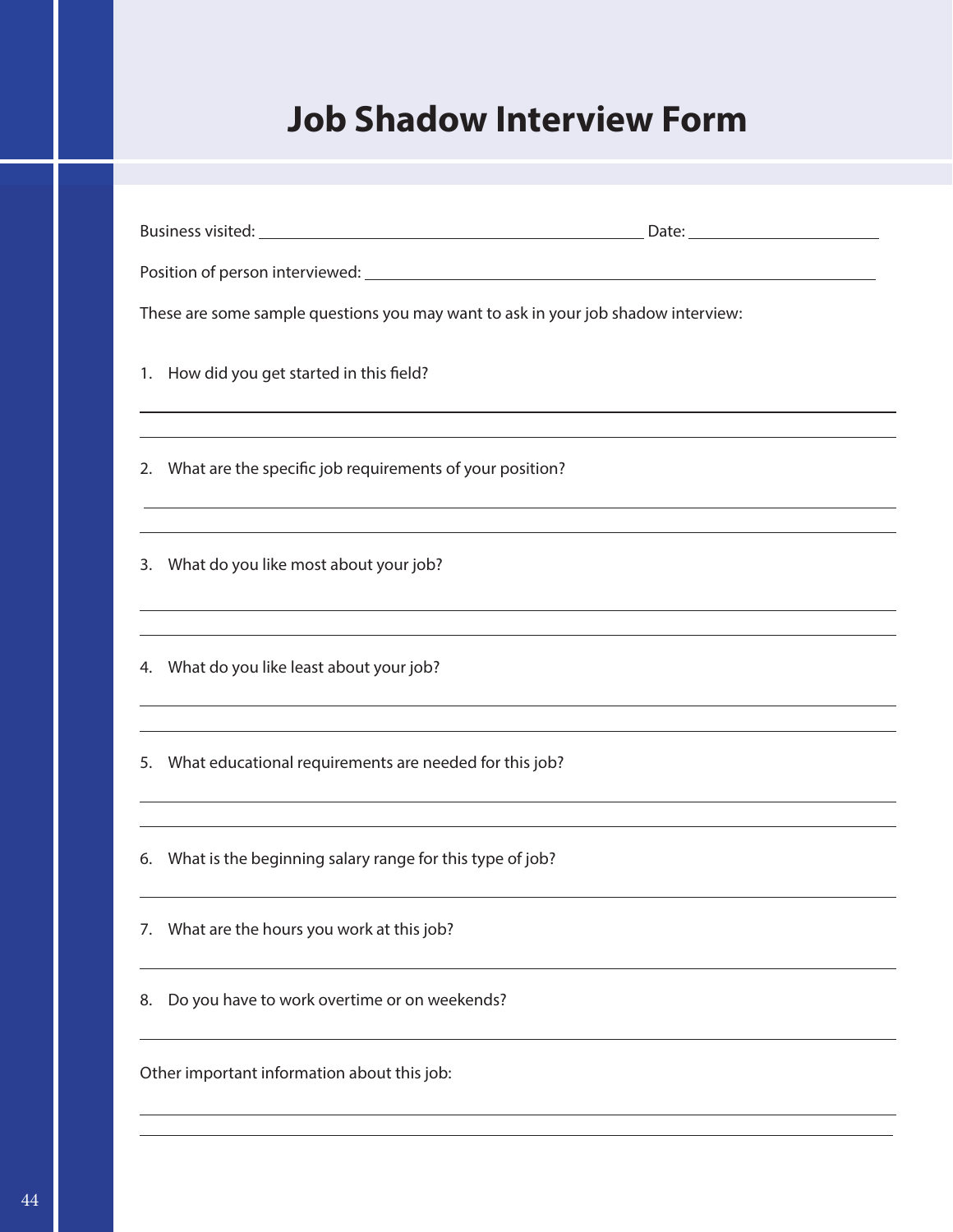# **Post-Job Shadow Rating Form**

| Rate your interest in the specific job you shadowed:            |                        |                          |  |
|-----------------------------------------------------------------|------------------------|--------------------------|--|
| Very<br>Interested                                              | Somewhat<br>Interested | Not at All<br>Interested |  |
| Write down what you liked and/or disliked about this job visit. |                        |                          |  |
| LIKES                                                           |                        | <b>DISLIKES</b>          |  |
| $\bullet$                                                       |                        |                          |  |

| <u> 1989 - Johann Barn, mars ann an t-Amhain ann an t-Amhain an t-Amhain an t-Amhain an t-Amhain ann an t-Amhain </u> | <u> 1980 - Andrea Stadt, fransk politik (d. 1980)</u>                                                                  |
|-----------------------------------------------------------------------------------------------------------------------|------------------------------------------------------------------------------------------------------------------------|
|                                                                                                                       |                                                                                                                        |
| <u> 1989 - Johann Stein, marwolaethau a bhann an t-Amhainn an t-Amhainn an t-Amhainn an t-Amhainn an t-Amhainn a</u>  | <u> 1980 - Andrea Stadt Britain, amerikansk politik (</u>                                                              |
|                                                                                                                       |                                                                                                                        |
| the control of the control of the control of the control of the control of the control of                             | <u> 1989 - Andrea Station, amerikansk politik (d. 1989)</u>                                                            |
|                                                                                                                       |                                                                                                                        |
| the control of the control of the control of the control of the control of the control of                             | <u> La Carlo Carlo Carlo Carlo Carlo Carlo Carlo Carlo Carlo Carlo Carlo Carlo Carlo Carlo Carlo Carlo Carlo Carlo</u> |
|                                                                                                                       |                                                                                                                        |
| <u> 1980 - Johann John Stein, marwolaethau (b. 1980)</u>                                                              | <u> 1989 - Andrea Stadt Britain, amerikansk politiker (</u>                                                            |
|                                                                                                                       |                                                                                                                        |
|                                                                                                                       |                                                                                                                        |
|                                                                                                                       |                                                                                                                        |
|                                                                                                                       |                                                                                                                        |
|                                                                                                                       |                                                                                                                        |
|                                                                                                                       |                                                                                                                        |
|                                                                                                                       |                                                                                                                        |
| <u> 1989 - Johann Stoff, deutscher Stoff, der Stoff, der Stoff, der Stoff, der Stoff, der Stoff, der Stoff, der S</u> |                                                                                                                        |
|                                                                                                                       |                                                                                                                        |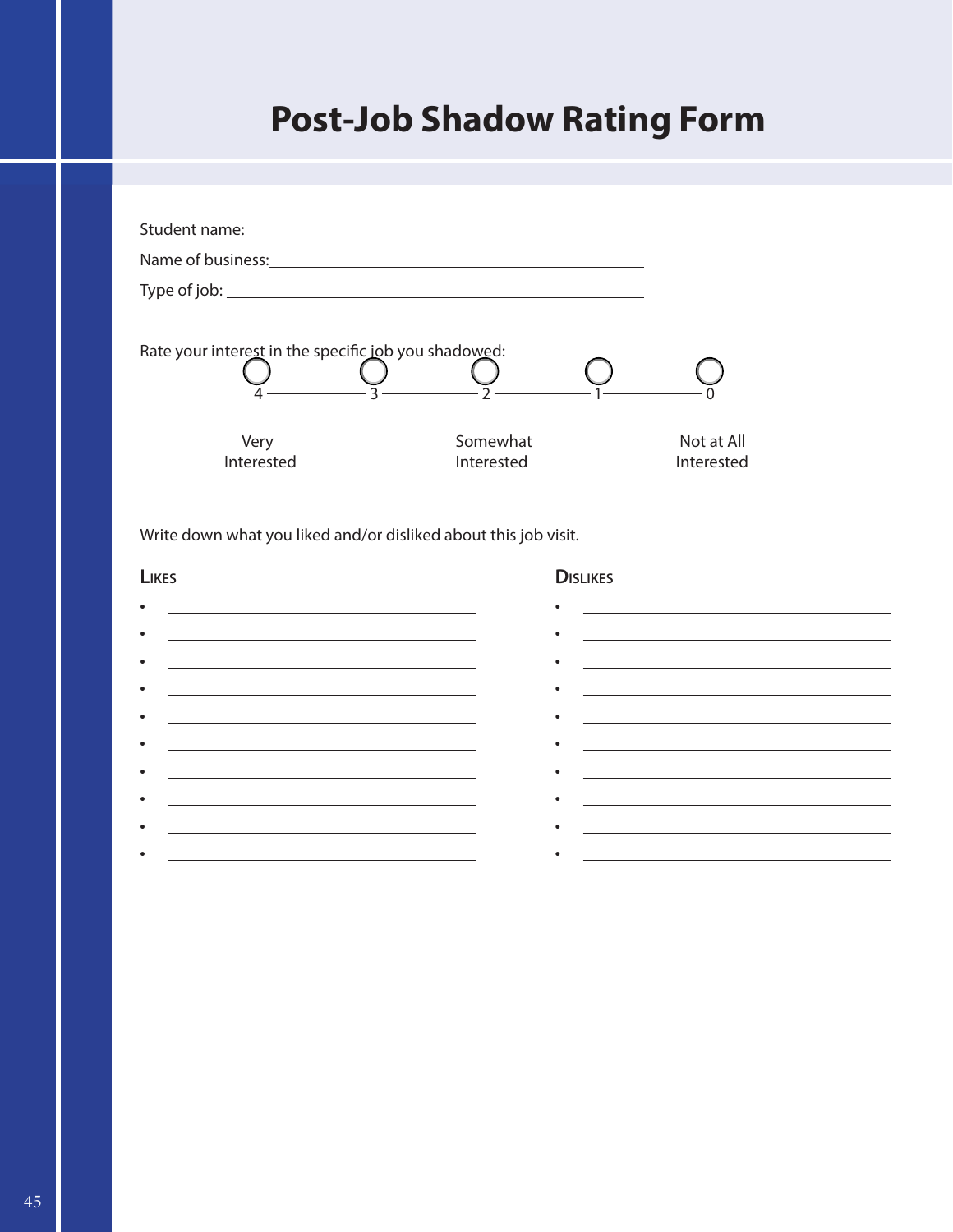### **LESSON 3.3**

## **Exploring Transition Options**

Transition is all about making informed decisions about postsecondary education or training, having additional community-based work experiences, exploring independent living options, and identifying local and state adult service options. If you are 17 years old, your school district is required to notify you that all rights provided to your parents/guardians under federal special education law, the Individuals with Disabilities Education Improvement Act, will transfer to you when you turn 18. From this age forward, the PPT must send you a written notice of all future meetings. However, if you would still like to have your parent/guardian involved in the education planning process, Connecticut State Regulations (2013) allow students to put a statement in writing notifying the board of education that the parent/guardian will continue to have the right to make educational decisions on the student's behalf even though the student is 18 years old. If you need help writing or signing this statement, you can ask someone to help you. (Sec. 10-76d-12(e)).

You have now reached the age of majority and with this comes increased responsibility and independence. The following pages contain information and suggestions regarding exploring college and training programs, employment options, living options, and adult service options.

#### **Exploring Postsecondary Education or Training Options**

Does the career you wish to pursue require additional training or a 2-year or 4-year college education? Are you taking all the required courses in high school necessary to meet the admission requirements of the college or university?

#### **Activities**

Continue to explore different colleges and universities. The following activities can help:

**•**  Go online to find information on college planning.

One website that can assist you is www.collegeboard.org. Seek information on specific colleges that you think you might be interested in, and begin comparing them in terms of location, student population, cost, program and course offerings, and support services available to students with disabilities.

- **Attend workshops that can answer your questions about going to college.**
- **Tour colleges to determine preferences.**

You might request that a student with a disability similar to yours gives you the tour (or meets with you during that time) so you can ask about his or her experience on campus.

- **Take the PSAT in 10th grade and the SAT and/or ACT in 11th grade.**
- **Talk with your school counselor.**

If you are applying to college through the early admission process, check with your school counselor to ensure that you meet the application timelines.

- **Visit the following websites if you are planning to attend college:**
	- Heath Resource Center at the National Youth Transitions Center **www.health.gwu.edu**
	- Association on Higher Education and Disability **www.ahead.org**
- **Review the accommodations you are receiving in high school.** (Refer to page 8 of your IEP.)

Be aware that colleges do NOT provide modifications. You are expected to meet the same academic demands as all other students attending college. The PPT should consider removing modifications throughout high school if you are planning to go to college so your success without modifications can be determined.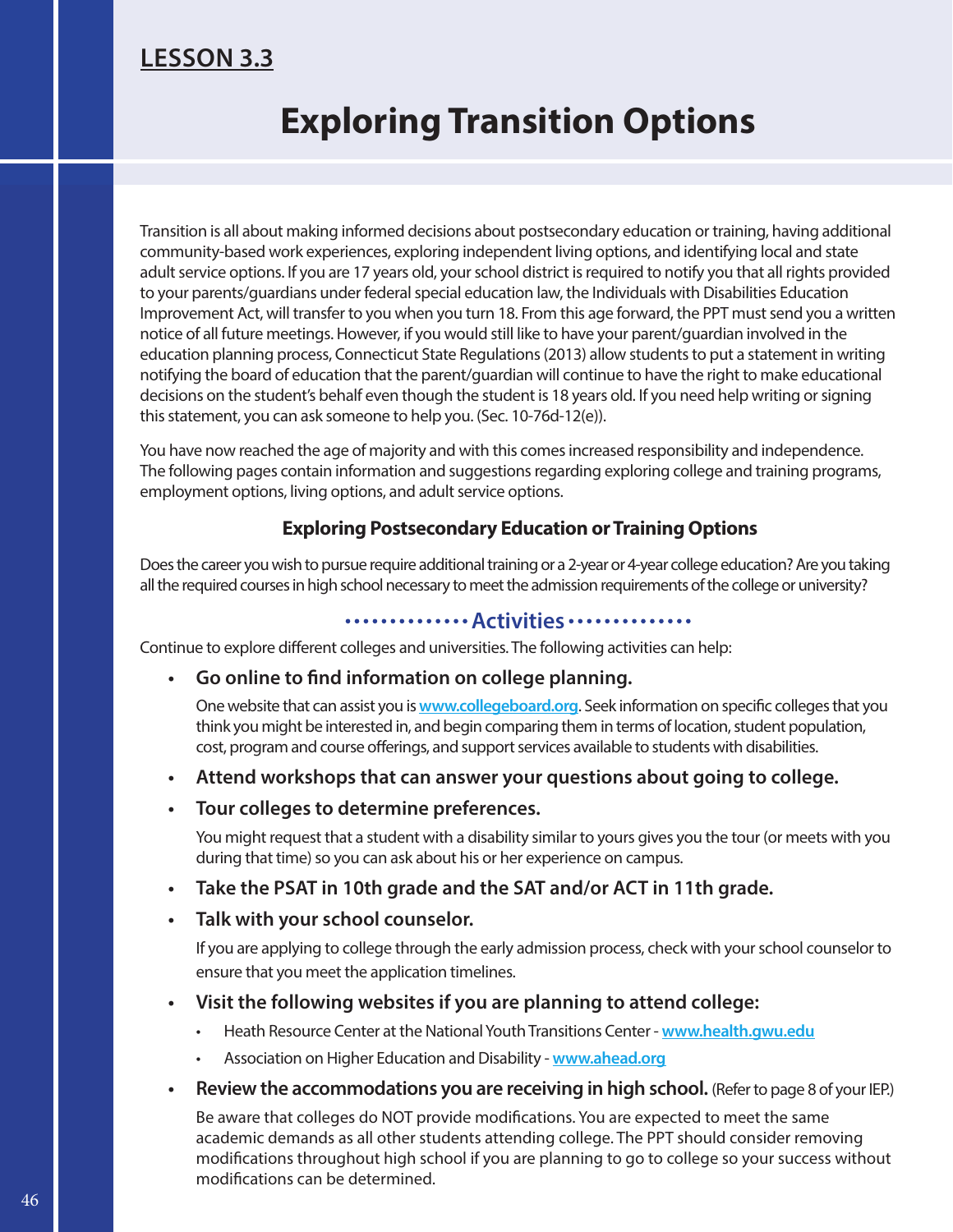#### **Exploring Community-Based Work Options**

Are you ready to work, earn a paycheck, and gain practical on the job experience? Research has shown that students who perform paid work during their high school years have a better chance of finding and keeping a job after graduation. You may be able to receive pre-employment transition services and work experiences as part of your school's transition program in coordination with the CT Department of Rehabilitation Services (DORS). Talk to your school counselor and teachers about opportunities in your school and community.

The Connecticut Department of Labor has a fun, easy-to-use website, designed specifically for students. *Today's Youth - Tomorrow's Workforce* website provides answers to your questions about preparing for work and college.

#### **Visit the CT Department of Labor website for information on:**

- Online networking
- Resumes and cover letters
- Interviewing
- Job applications
- Internet job search sites
- Internships and volunteering
- Self-assessment
- Career exploration
- Other youth employment related topics.

Also check out www.youthrules.dol.gov, a site specifically designed for teenagers.

After several work experiences - internships, volunteer work, and/or paid employment - it is now important to focus primarily on jobs that you like. If you are seeking a full-time job immediately upon graduation from high school, talk to your teachers and parents about a variety of on-the-job training experiences in your preferred career area while you are in high school. It is critical that you graduate with some specific entry level vocational skills, but your training should also be broad enough to enable you to change jobs within your career area.

#### **Record all your jobs and work experiences in your journal, and include them in your professional resume.**

*Learn more about employment: CT Department of Labor* www.ctdol.state.ct.us *Youth Rules!* www.youthrules.dol.gov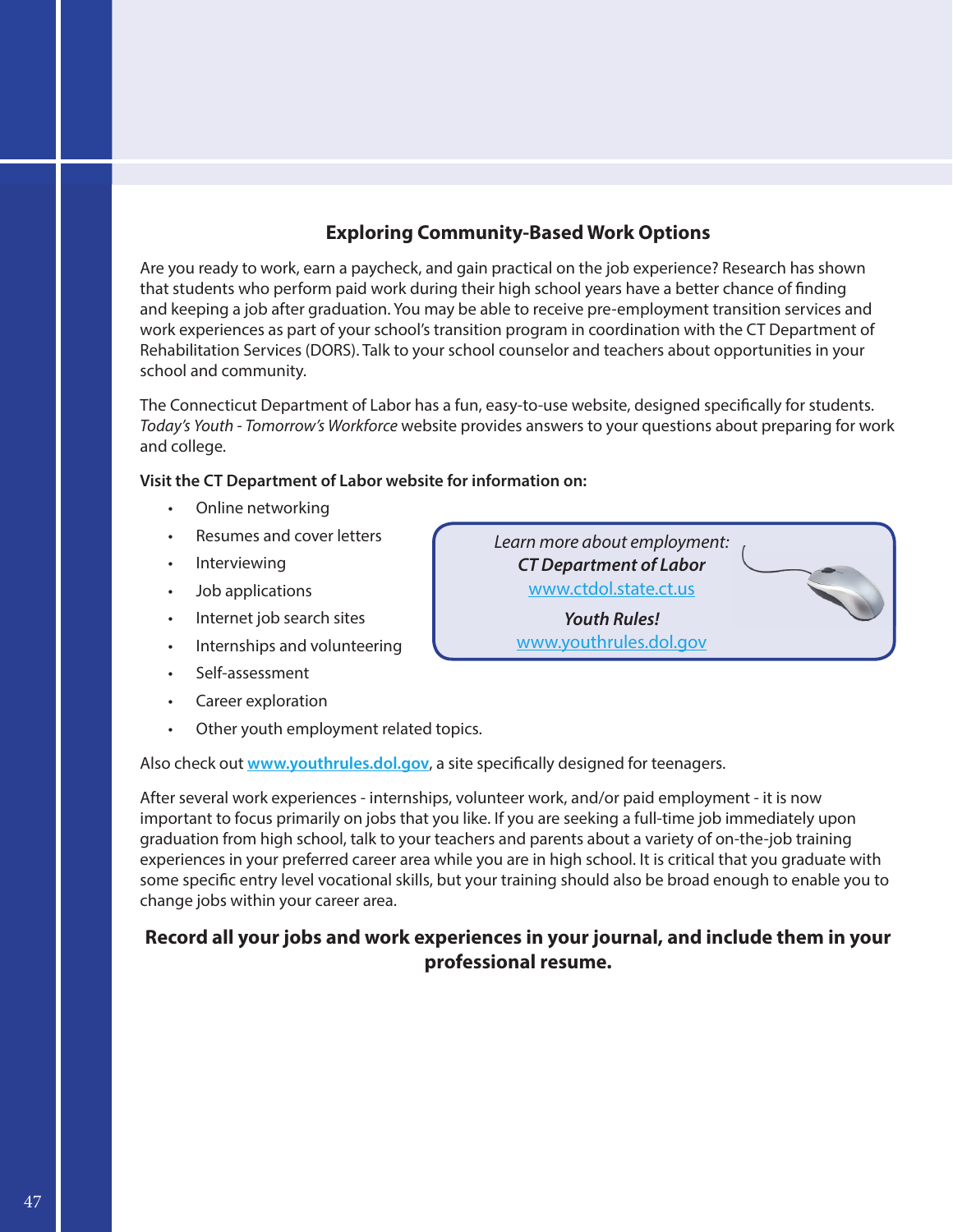#### **Exploring Independent Living Options**

Where do you want to live after graduation from high school? Where do you want to live five years from now? Ten years from now?

Where you live as an adult depends on two things:

- 1. How well you are able to live and support yourself with earnings from your full time job; and
- 2. Your personal preferences as to where and how you want to live.

It is important that you become knowledgeable about the different types of living options that may be available in your community.

Living situations can include:

- Family home, friend's or a relative's home
- Dormitory
- Renting a room
- Your own home/apartment/condominium rental or ownership
- Rent-subsidized apartment
- Supported living
- Supervised apartments
- Group homes
- Adult foster care

Visit and get to know these types of living options. Determine whether you are eligible for any of the supported living arrangements. Ask your parents, high school teacher, school counselor or social worker for additional information. Also develop a proposed timeline for movement from one living situation to another.

Be aware that many students with and without disabilities plan to live at home throughout college and for a few years beyond.

#### **Record this information in your journal.**

*Learn more about housing options: Disability.gov's Guide to Housing* www.disability.gov/resource/disability-govs-guide-housing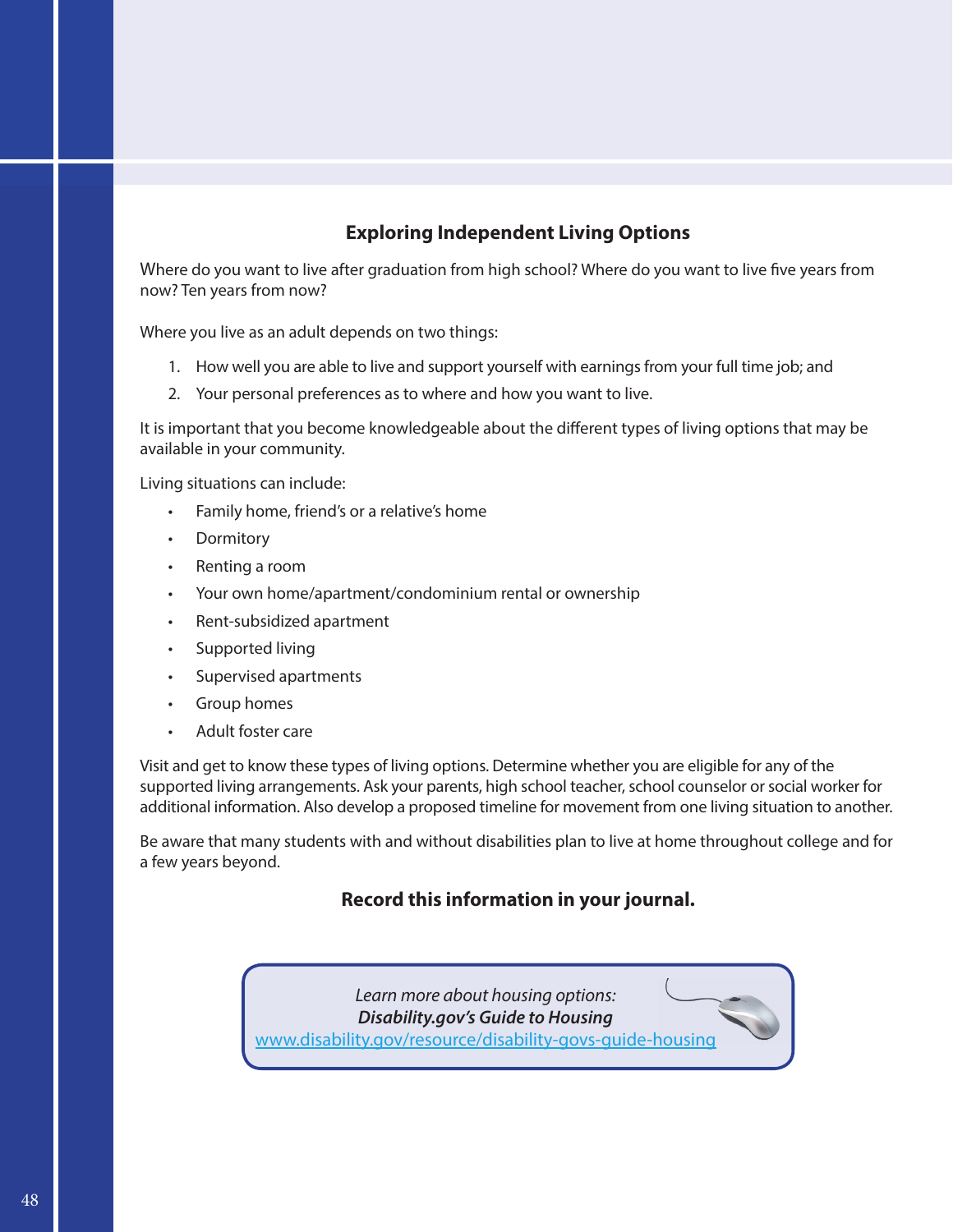#### **Exploring Adult-Service Options**

Work with your transition coordinator to determine if you might be eligible for any adult services. All state agencies have eligibility requirements and many have waiting lists. State agencies that provide services to individuals with disabilities include:

- Bureau of Rehabilitation Services (BRS)
- Department of Development Services (DDS)
- Bureau of Education and Services for the Blind (BESB)
- Department of Mental Health and Addiction Services (DMHAS)
- Department of Rehabilitation Services, Deaf and Hard of Hearing Services (DHOH)

There are also a variety of private, not-for-profit agencies that can provide direct services. Information on private provider agencies in your area may be obtained from the Directory of Transitional/Vocational Service Providers available at **www.sde.ct.gov/sde/lib/sde/PDF/DEPS/Special/Directory\_Trans\_Service\_Providers.pdf.**  Website addresses and telephone numbers for the state agencies can be found in the Resources section of this guide.

Be aware that special education law, the IDEA, states that **the school district must invite a representative of any participating agency that is likely to be responsible for providing or paying for transition services** (34 CFR 300.321 (b)(3)). The PPT must also contact outside/participating agencies to provide information, services, and links to resources that can help to inform the development of more appropriate transition goals and objectives in your IEP. Information from adult service agencies can help to move you toward your post-school goals, even if a representative from your agency is not able to or it is not appropriate for him/her to attend a PPT meeting.

#### **Activity** ..............

- **• With your teacher's help, write down the names of adult service agencies that might be able to help you or provide you with information that is critical to help you reach your post-school goals.**
- **• Find out how and when you will need to apply for services.**
- **• Decide whether representatives from these agencies should be invited to your next PPT meeting to help with transition planning.**

#### **Record this information in your journal.**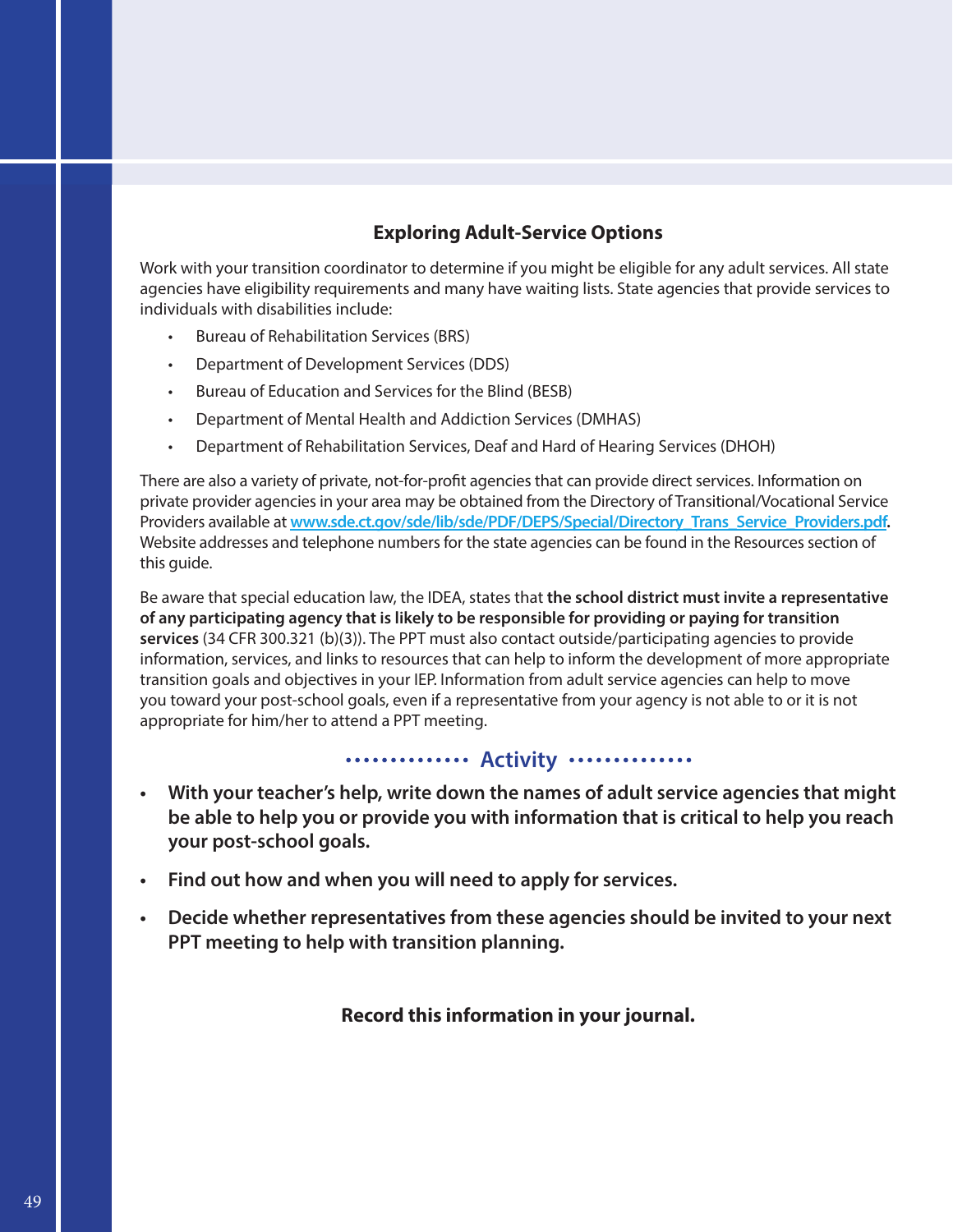### **Making the Transition from School to Adult Life LESSON 3.4**

Are you ready to graduate? Have you finalized your plans for life after high school?

- What will you do when you graduate?
- Do you plan to get a full or part-time job, go to college, enter the military, or receive further vocational training?
- Will you live at home, in a college dormitory, in your own apartment, or in some other supported living situation?
- Have you acquired the skills you need to be successful in work, school, and independent living environments?
- Have all your IEP goals been met?

**It is important for you to know that special education law, the IDEA, provides you with an opportunity to receive special education and related services through the age of 21 or until you receive a regular high school diploma. When you are getting close to completing your academic credits for graduation, if you feel that you do not yet have the transition skills necessary for adult life, you may want to consider asking your PPT about staying in school for an additional year or more to work on transition skills only.** 

Talk to your parents, teachers, or other adult mentors to help you decide whether you would benefit from additional years of public education that would only focus on preparing you for life after high school. Your friends or peers may not be the best people to help you make this decision. It is important that you talk with people who have experienced the responsibilities of adulthood and who can better appreciate the importance of a good education.

If you decide to stay in school, you do not necessarily have to receive your 13th year of education in your local high school. In fact, preparing for life after high school is best accomplished in a setting with nondisabled peers - students who are your age or older. Talk with your teacher and your PPT to discuss the options available to you to gain the skills that you need.

School districts throughout Connecticut are now required to consider allowing eligible students to participate in their high school graduation ceremony and other senior year activities with their classmates while withholding the actual diploma until the IEP objectives are met or the student turns 21. These students can then receive an additional year (or more) of community-based vocational training, work experiences, and/or educational services within an age-appropriate setting such as a college campus.

**Remember that once you graduate from the public school system, you are no longer eligible for a free appropriate public education (FAPE) under the IDEA.** Determine whether it is a good decision for you to take advantage of this opportunity to stay in school and better prepare yourself for the adult world.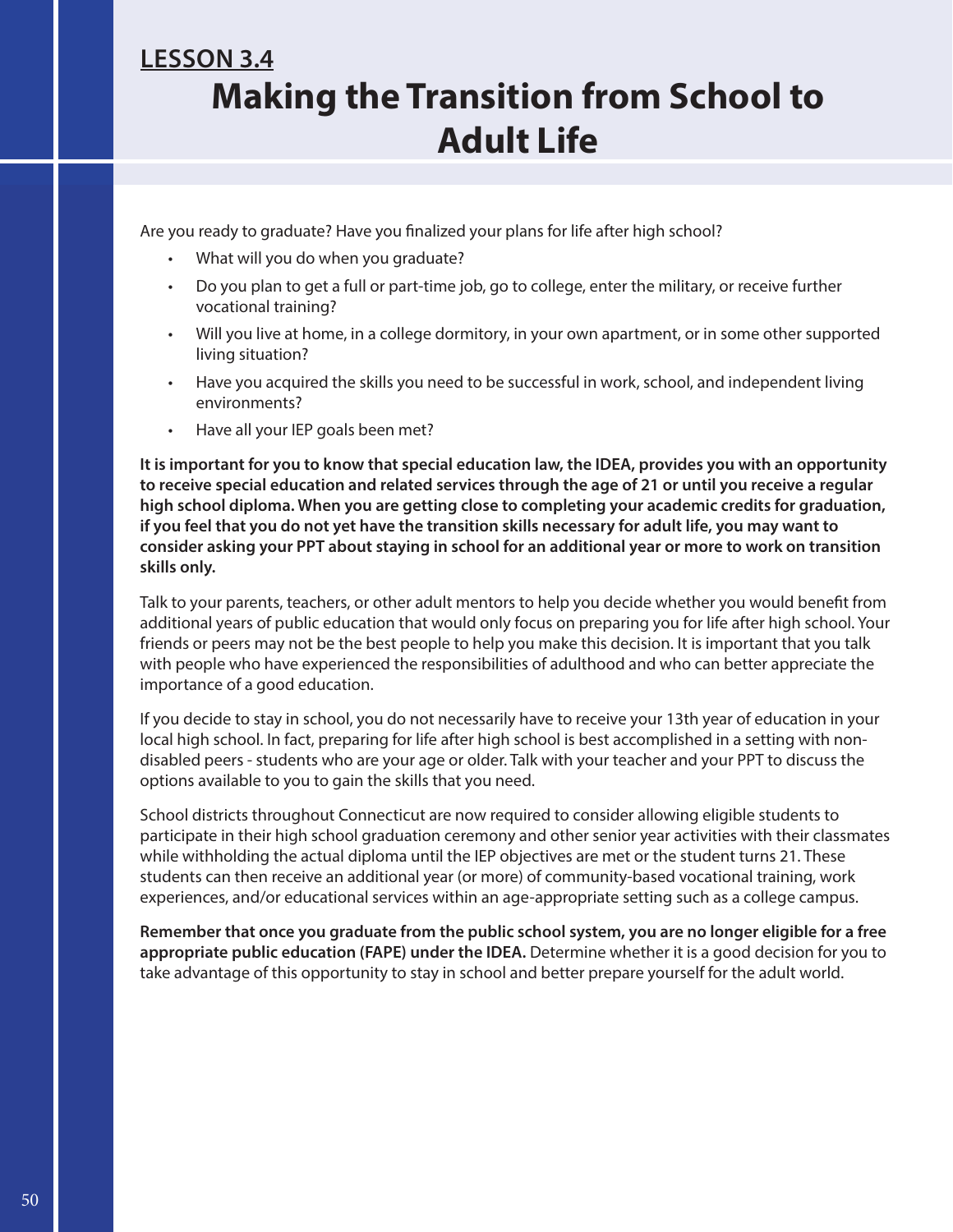#### **Activities** ........

If you have achieved your IEP goals, however, and no longer require special education, there are several activities that will ensure a smooth transition from school to adult life:

#### **• If you plan to attend college immediately upon graduation, take the SAT or ACT.**

If you need accommodations to take the test, make sure all the appropriate paperwork is completed. Meet with your school counselor and talk about the steps you need to complete and the timelines for this test. Be prepared to take the SAT or ACT in the 11th grade. You may also take this test again as a senior to improve your scores.

**• Submit your college applications during the fall of grade 12.**

#### **• Apply for any adult services for which you are eligible.**

Keep scheduled appointments, self-advocate for your needs, and continue to keep updated academic, medical, and vocational records after high school.

#### **• Seek out the services of your local Independent Living Center (ILC).**

ILC's help people with physical and/or mental disabilities to live independently in their communities. Services may include assistance in obtaining modifications to a home or vehicle, adaptive equipment, personal care assistance, advocacy, peer counseling, and independent living skills training. The locations and phone numbers of the Connecticut Independent Living Centers are listed in the Resources section of this guide.

#### **•** Familiarize yourself with the services of the Connecticut Office of Protection and **Advocacy (P&A).**

This office advocates for the civil rights of people with disabilities. If you're having trouble finding services or are not satisfied with the services you receive, P&A can help. Contact information is available in the Resources section of this guide.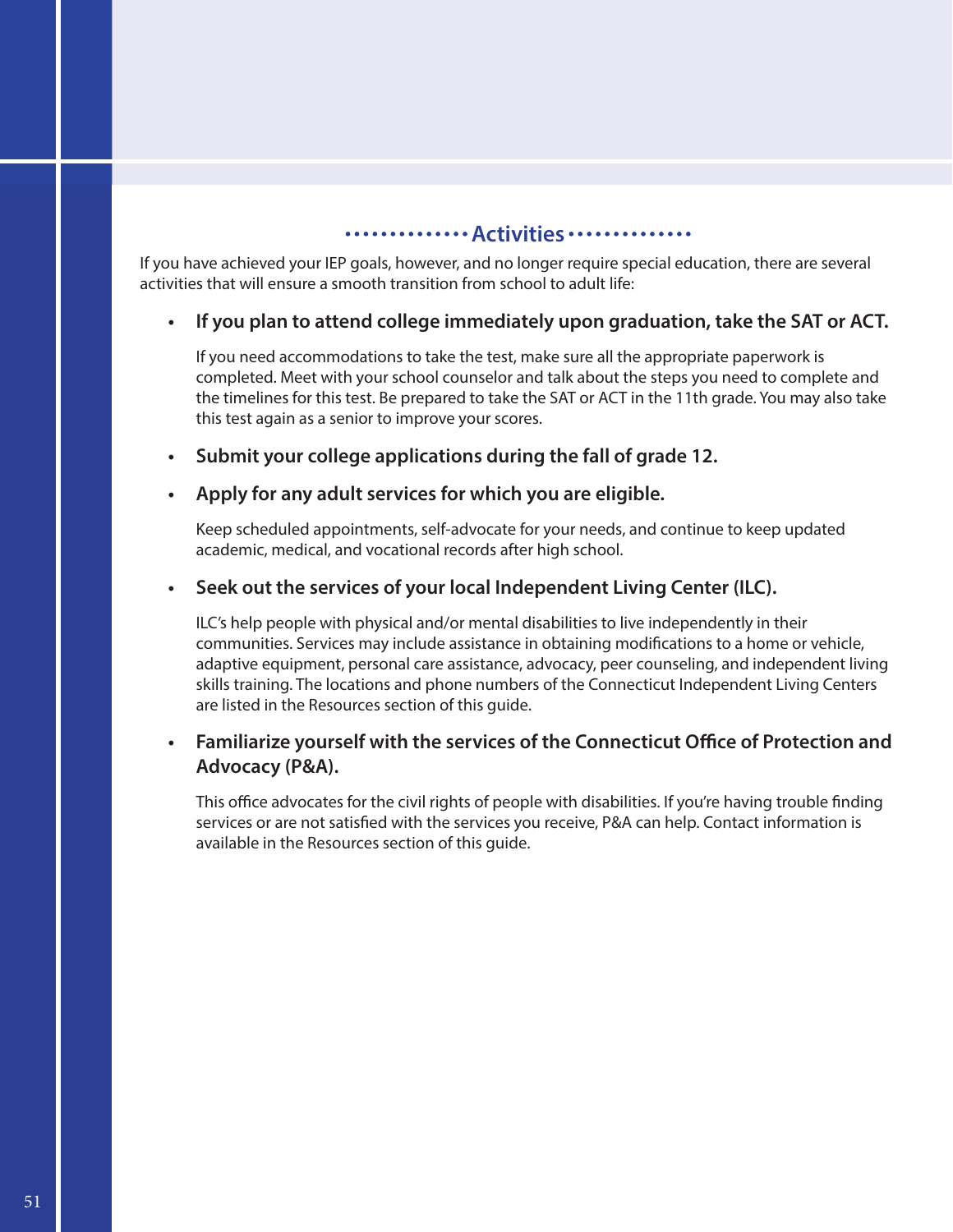#### **Obtain assistance in finding a job through the Connecticut Department of Labor/American Job Centers.**

They offer free services including:

#### **Self Service and Career Resource Areas**

- Job listings
- Resume paper, envelopes and stamps
- Phone, fax, copier
- **Computers**
- Internet access, word processing
- Resource information, videos
- Information on education and skills training
- Information and referral to other support services
- Information on employment, wage and economic trends

#### **Core Workshops:**

- Internet job search
- Resume basics
- Online applications/resume
- Career exploration
- Interviewing techniques
- Keep your spirits up
- Stress management

*Learn more about employment resources:* 

*American Job Centers*

www.ctdol.state.ct.us

*O\*Net Online* www.onetonline.org

*Voter Registration Information* www.canivote.org

A list of the American Job Centers that can assist you in your job search is available on their website: **www.ctdol.state.ct.us**. Another great site to check out is **www.onetonline.org.**

#### **• Register to vote.**

If you are 18 years of age, you can further develop your self-advocacy skills and civic responsibility by registering and getting out to vote. Contact the registrar of voters at your local town or city hall for additional information.

Not sure if you are registered to vote? Check your registration information at **www.canivote.org**. Also, visit **www.votesmart.org** for information on elections and candidates.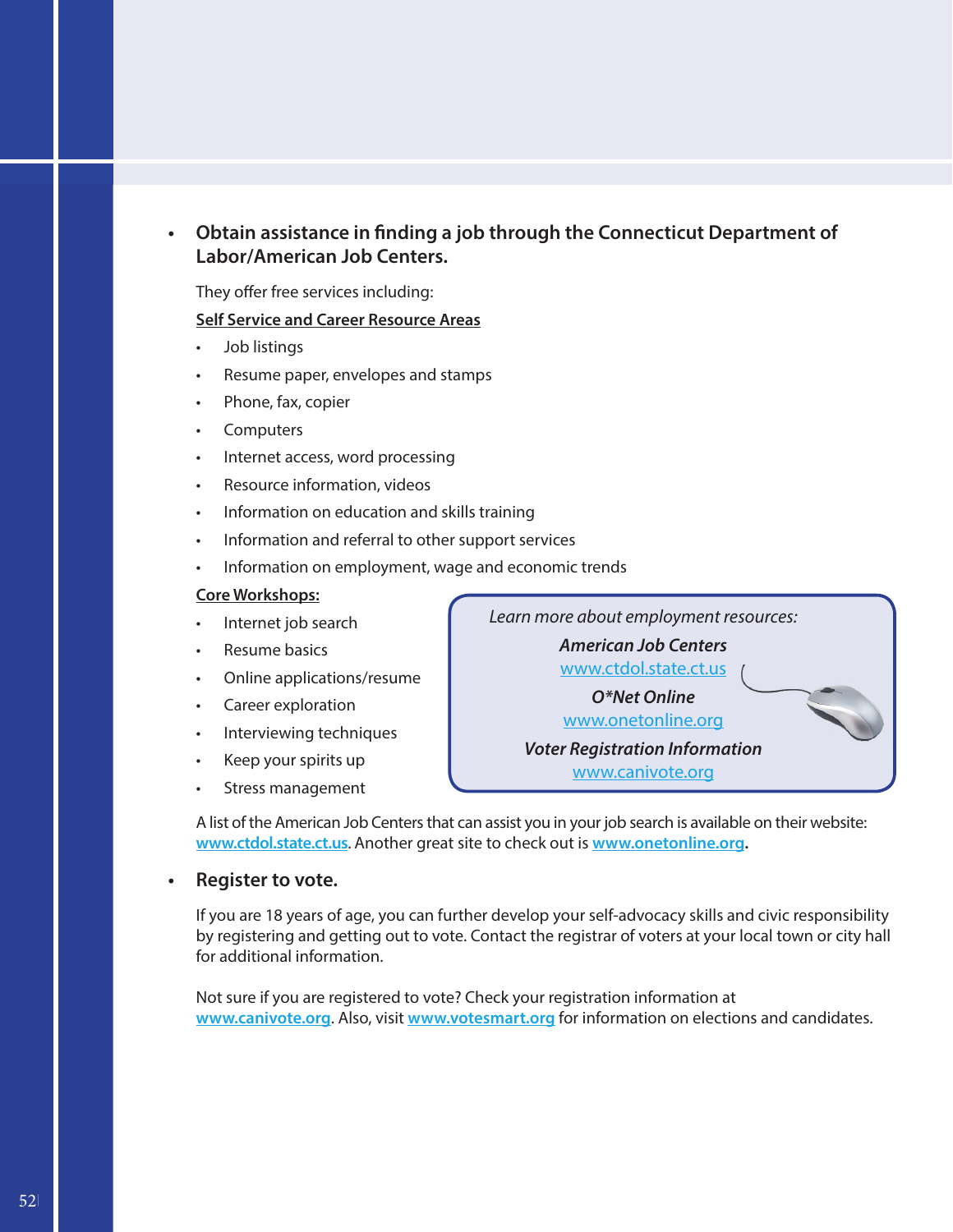### **CHAPTER 4 Participating in Planning and Placement Team (PPT) Meetings**

Developing the ability to effectively self-advocate involves not only learning new skills, but also seeking places where you can practice your self-advocacy skills. Your annual Planning and Placement Team (PPT) meeting is one of the best opportunities you have to develop your self-advocacy skills. It is important that you attend these meetings and become an active participant in the planning process. Remember that every student's experience participating in PPT meetings is different and the earlier you begin attending PPT meetings, even for a short time, the easier it will be to speak up for yourself. There are a number of things you can do to increase your ability to speak up for yourself at PPT meetings:

#### **• Understand your rights and responsibilities as a member of the PPT.**

PPT meetings are held in order to develop an appropriate Individualized Education Program (IEP) for YOU. The PPT has the responsibility for developing your education and transition goals (required by age 16) for the upcoming year and for determining what special education and related services you need in order to reach those goals. You have a right, and a personal responsibility, to participate as a member of the PPT!

#### **• Attend each and every meeting held to discuss and plan your IEP.**

By law, IEP's must be reviewed and updated at least once per year. This is usually done at your annual PPT meeting. You can, however, request additional meetings to help you develop your IEP. It's been said that 80 percent of success is showing up. Increase your chances for success by being an active participant in all planning meetings.

#### **• Be prepared.**

Before attending your next PPT meeting:

- Review the meeting agenda (see a sample agenda on page 56)
- Review your latest IEP and progress on goals
- Compile a list of questions, concerns, and goals for the future
- Practice talking about your goals, strengths, weaknesses, and accommodation needs

#### **• Take an active role in leading or facilitating your PPT.**

Throughout the country, students are self-advocating and taking more responsibility for leading their own PPT meetings. Take advantage of your high school years to develop and practice the skills necessary for leading your own PPT.

The lessons in this chapter can help you become a more active participant in your PPT meetings.

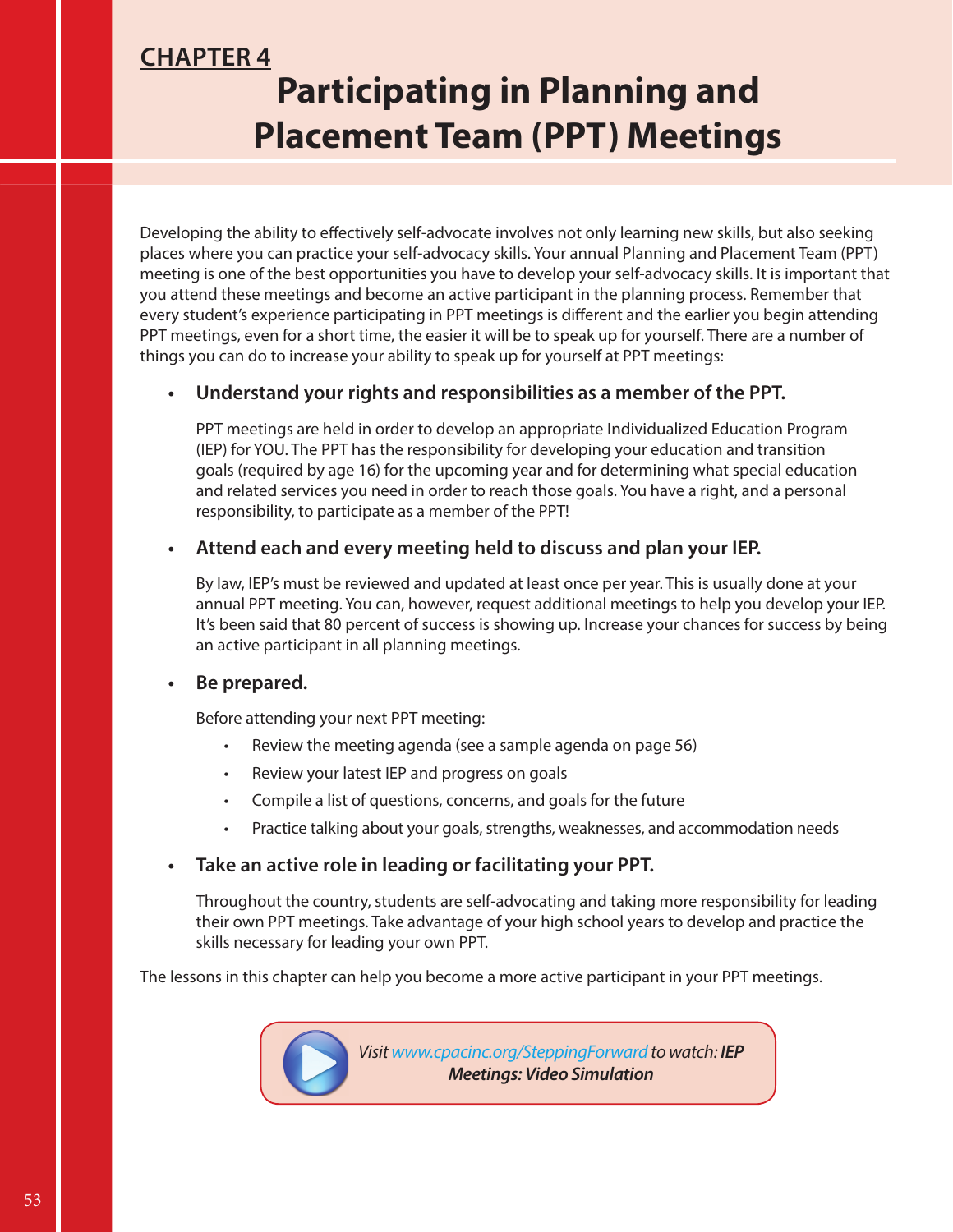### **LESSON 4.1 Understanding Your Rights and Responsibilities as a Member of the PPT**

Although you may feel uncomfortable attending a meeting with all adults and where the entire focus of the discussion is on you, it is vitally important that you participate in all of your PPT meetings. After all, it is your life and education goals that are being discussed and agreed upon during these meetings. Do you really want your parents and teachers to plan your life without your input?

To help you participate more fully in your PPT meetings it is important to have a basic understanding of your legal rights to special education and related services.

The Individuals with Disabilities Education Improvement Act (IDEA) is the federal law that gives you the right to participate in planning activities related to your education and transition from school to adult life.

Although you may attend your PPT meetings at any age and it is great practice for learning self-advocacy skills, it is especially important that you participate if the purpose of the meeting is to discuss transition planning. The IDEA defines transition services as a coordinated set of activities for a child with a disability that:

- Focuses on improving the academic and functional achievement of the child with a disability to facilitate the child's movement from school to post-school activities, including postsecondary education, vocational education, integrated employment (including supported employment); continuing and adult education, adult services, independent living, or community participation;
- Is based on the individual child's needs, taking into account the child's strengths, preferences, and interests; and
- Includes instruction, related services, community experiences, the development of employment and other post-school adult living objectives, and, if appropriate, acquisition of daily living skills and functional vocational evaluation.

Talk with your parents and teachers about learning to increase your involvement in the development of your IEP. Attendance, participation and facilitation of your PPT meeting is an excellent goal to be developed on your IEP.

By law, if your PPT is meeting to discuss transition services, then you must be invited to attend. Because your goals for the future are being discussed, it is important that you attend these meetings and become an active participant in the planning process.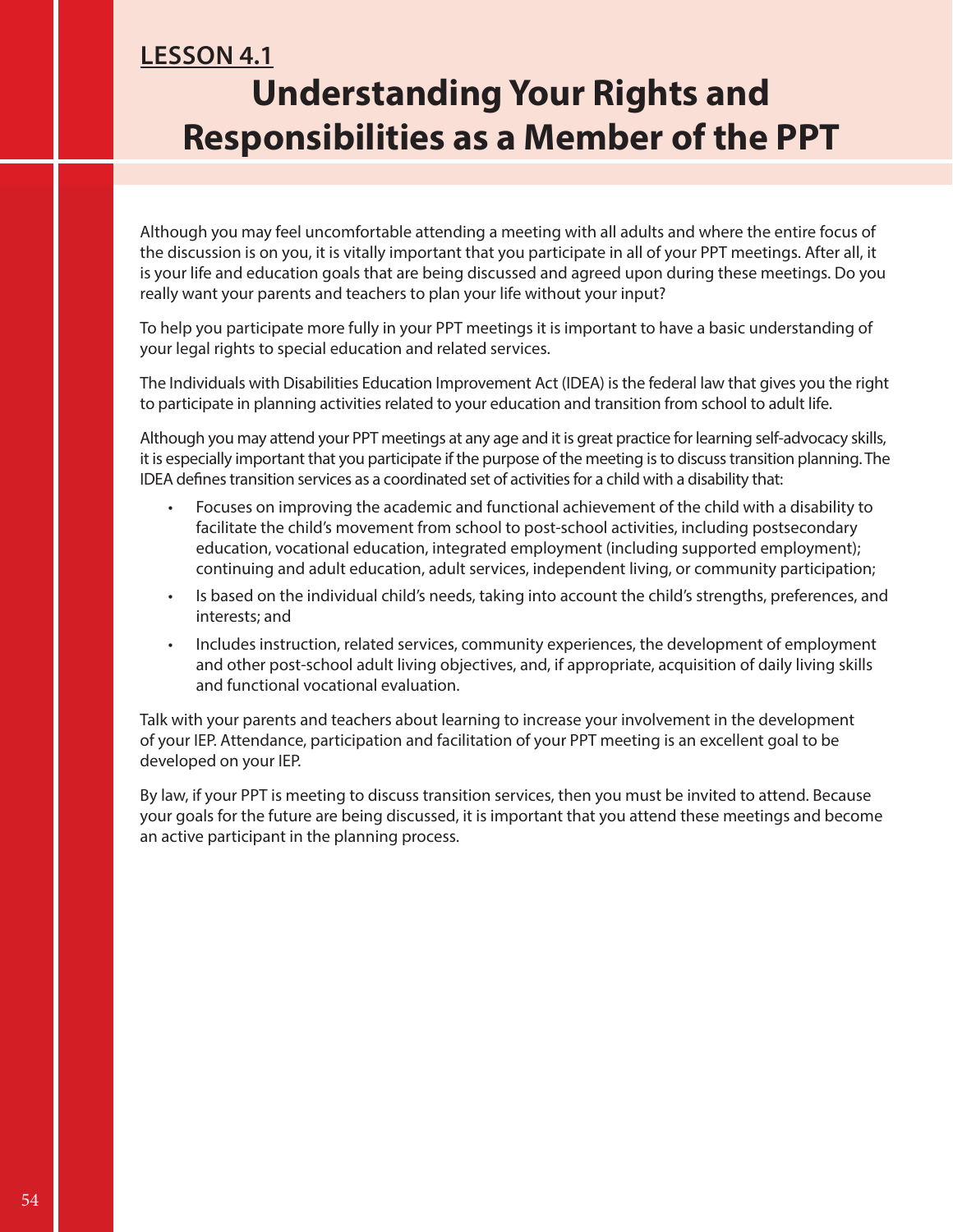If you choose not to participate in your annual meeting, the PPT is still required to make transition decisions based on your individual needs, taking into account your interests and preferences. Develop alternative ways to make your interests, needs and preferences known to members of the team.

Think about the following questions:

- Can you attend your PPT meeting without participating?
- Can you participate in your PPT meeting without attending?

Review this list of ideas to help you take an active part in the PPT meeting:

- Prepare a list of your goals to bring to the meeting (request that this list be read if you are not able or decide not to attend);
- Create a collage of pictures showing your goals for the future;
- Bring a friend to help support you in describing your goals;
- Develop a PowerPoint presentation of your strengths, interests, needs and dreams for the future;
- Practice role-playing your participation in the upcoming PPT meeting with a trusted teacher, friend, or parents;

#### **In your journal, write what active participation in your PPT meeting means to you. Be sure to describe how you will ensure that your needs, preferences and interests are taken into consideration when developing your IEP.**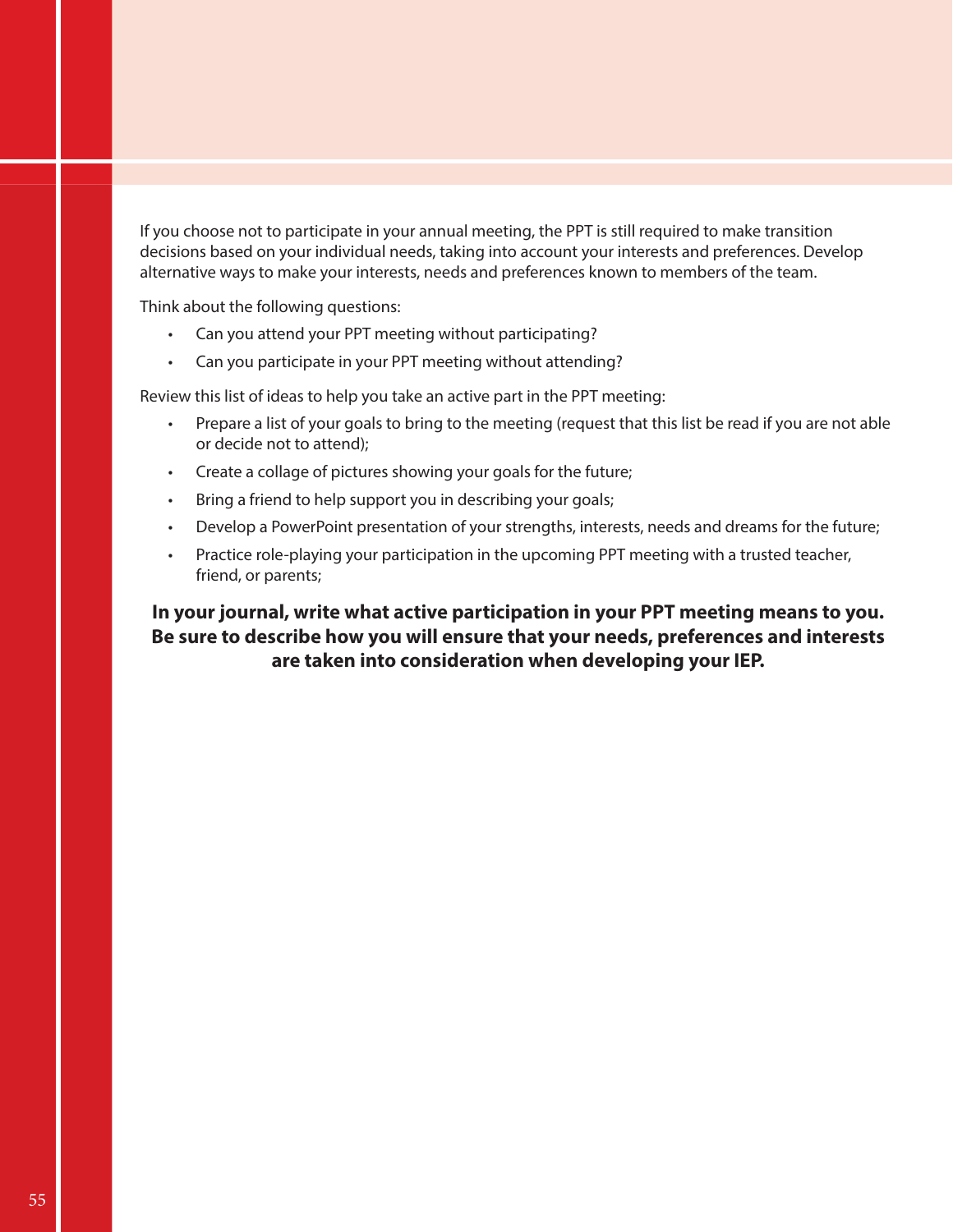### **LESSON 4.2**

## **Reviewing the PPT Meeting Agenda**

To help you understand the steps involved in a PPT meeting, obtain a copy of the PPT meeting agenda used by your school district. If your school district does not have a standard meeting agenda, you can refer to the sample agenda provided below. This agenda lists the typical areas that may be covered at each PPT meeting. Review and discuss each of the steps involved with your special education teacher or transition coordinator.

Make sure you ask questions about any terms you do not understand such as "procedural safeguards" or "triennial results."

#### **Sample Transition PPT Agenda**

- **1. Welcome/Introductions** (members present)
- **2. Purpose of the meeting** (transition planning, annual review, and/or other items to be discussed)
	- **What does the student want to do after high school?**
	- **How do the purposes of this PPT meeting impact the student's post-school goals?**
- **3. Procedural safeguards** (legal rights and responsibilities of student, family, and school personnel)
- **4. Student's present level of academic and functional performance** - including triennial/reevaluation results (if appropriate) – especially as related to student's post-school goals
- **5. Discuss student's strengths, interests, preferences, and needs** – including how they relate to student's post-school goals
- **6. Discuss and identify the student's Post-School Outcome Goal Statements** (PSOGS) in the areas of:
	- Postsecondary Education or Training
	- Employment or Career
	- Independent Living Skills (if appropriate)
- **7. Discuss course of study** needed to help student reach post-school goals (examples: courses, transition activities, non-academic activities)
- **8. Discuss transition services necessary to help the student achieve his/her post-school goals**  (examples: additional transition assessments, instruction, community experiences, employment/work experiences, daily living skills, vocational evaluation, field trips, conferences, postsecondary course work, job shadowing, informational interviews, virtual work or college choice exploration)
- **9. Develop IEP annual goals and objectives, discuss accommodations and/or**  modifications, and related services, summer **school/tutoring** (called Extended School Year or ESY)
- **10. Statewide/Standardized Assessments**  Smarter Balanced Assessment (formerly CAPT); SAT/PSAT administration including accommodations (if appropriate)
- **11. Planning for triennial/re-evaluation testing** for coming school year (if appropriate)
- **12. Assistive technology and/or behavior plan** (if appropriate) – especially as related to student's post-school goals
- **13. Transfer of rights under the IDEA**  year before student's 18th birthday
- **14.** For seniors or during student's last year before exiting high school – **last annual review PPT should include:**
	- Confidentiality of records,
	- Summary of Performance (SOP) specifically page 6 to record additional contact information for student,
	- Review Post-School Outcome Survey (student will receive and should complete the survey one year after exiting high school), and
	- Services available after graduation including adult service agencies and other community supports.
- **15. Adjourn meeting**

**Record in your journal any questions, concerns and fears you may have regarding your participation in your PPT meeting.**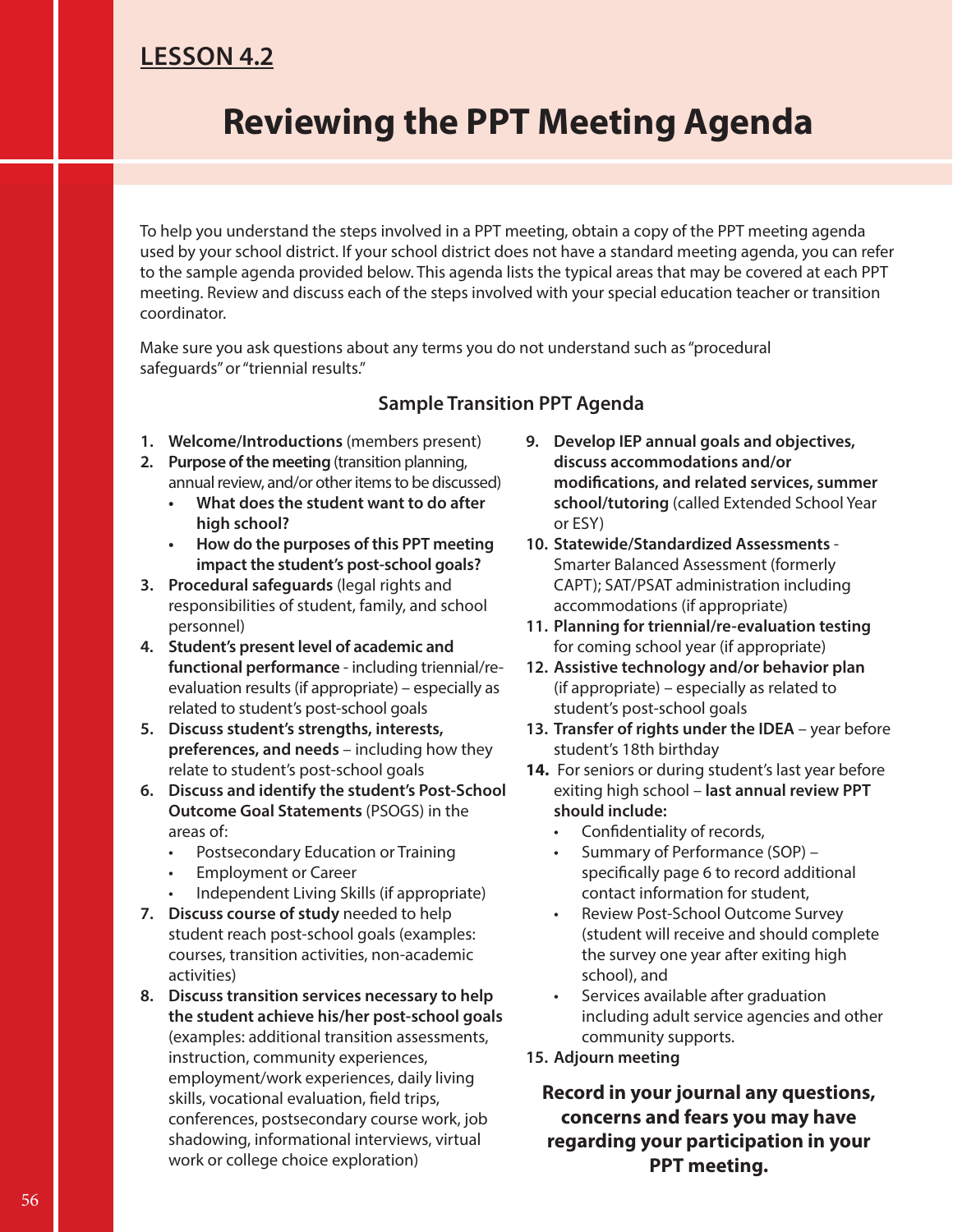## **LESSON 4.3 Understanding the Importance of Being Able to Lead Your Own PPT Meeting**

As discussed previously, one of the goals of self-advocacy is that you are able to lead your own PPT meetings (either independently or with support) during your high school years. Remember that self-advocacy skills take time to develop. Speaking up for yourself may be hard to do, but it will become easier with practice. Taking an active role in all of your PPT meetings is an excellent way to practice those self-advocacy skills.

It is also important for you to consider that during your PPT meetings you will have the support of others who care about your future, including your parents or other family members, and school staff. This type or intensity of support will not be available in most work or postsecondary education settings where you will be required to speak up for yourself. So take advantage of practicing with support now.

To help you begin to appreciate the importance of self-advocacy, review the following list of environments and situations in which you may need to advocate for yourself upon leaving high school:

- Job interviews
- College entrance interviews
- Meetings with college professors or job supervisors to discuss accommodation needs
- Meetings with adult vocational services providers, such as the Bureau of Rehabilitation Services (BRS), to discuss eligibility and service issues
- Meetings with bank personnel to open a savings and/or checking account, acquire a debit card, complete credit qualifications for an auto loan, or a college loan
- Appointments at the Department of Motor Vehicles to take your learner's permit test and road test for your driver's license or register a car
- Registration to vote in the local, state and national elections
- Application to obtain a library card
- Medical or dental appointments
- Requests for a letter of recommendation
- Verbal complaints regarding poor services in a restaurant and/or store

Think about how your active participation in the PPT process might help you prepare for some of these adult situations. For example, you might consider whether you are developing skills in any of the areas listed below:

- Speaking about your strengths and needs
- Setting goals
- Problem solving
- Speaking in a group setting
- **Listening**

In your journal, record five situations in which you have advocated for yourself in the past month. Record five situations in which you will have to self-advocate in the future.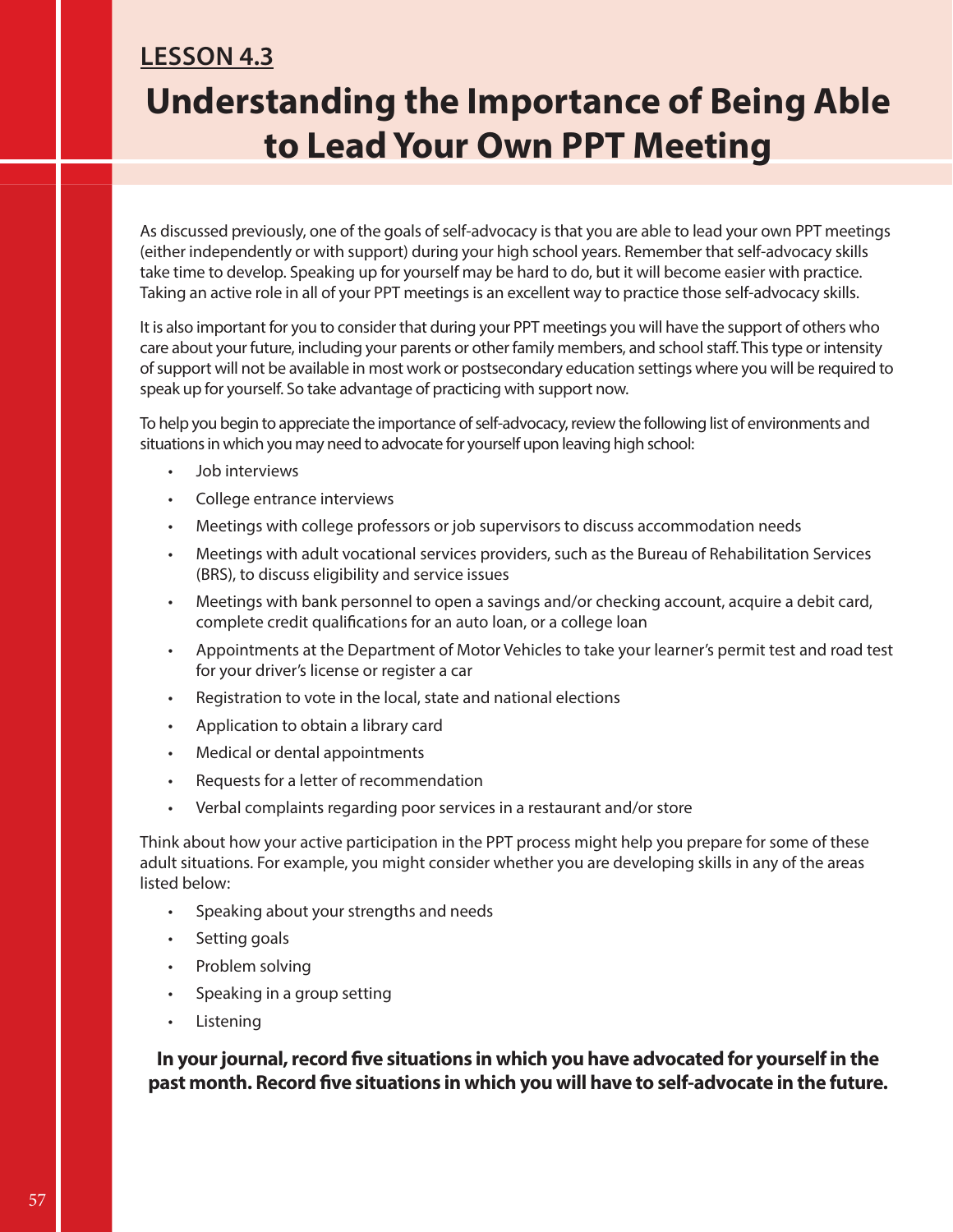### **LESSON 4.4 Determining How Involved You Will Be in Leading Your Next PPT Meeting**

Discuss the role you will take in leading your next PPT meeting with your transition coordinator or special education teacher.

You may wish to begin your involvement simply by introducing the PPT members and stating the purpose of the meeting. Your transition coordinator or school administrator can then lead other parts of the meeting by asking appropriate questions and making sure that the conversation remains **studentcentered** (focused on YOU). Each year, as you become more comfortable with the role of self-advocate, you will assume more responsibility in leading the meeting. You have the responsibility for advocating for how much and what types of support you will need to participate fully in the PPT meeting and develop needed goals and objectives as part of your IEP. Your opinion is valued and needs to be heard.

The following worksheet was developed to help you determine how involved you will be in leading your next PPT meeting and will help you develop a narrative for leading your next PPT meeting.

For more ideas about student-led meetings, go online and search for student-led IEP meetings.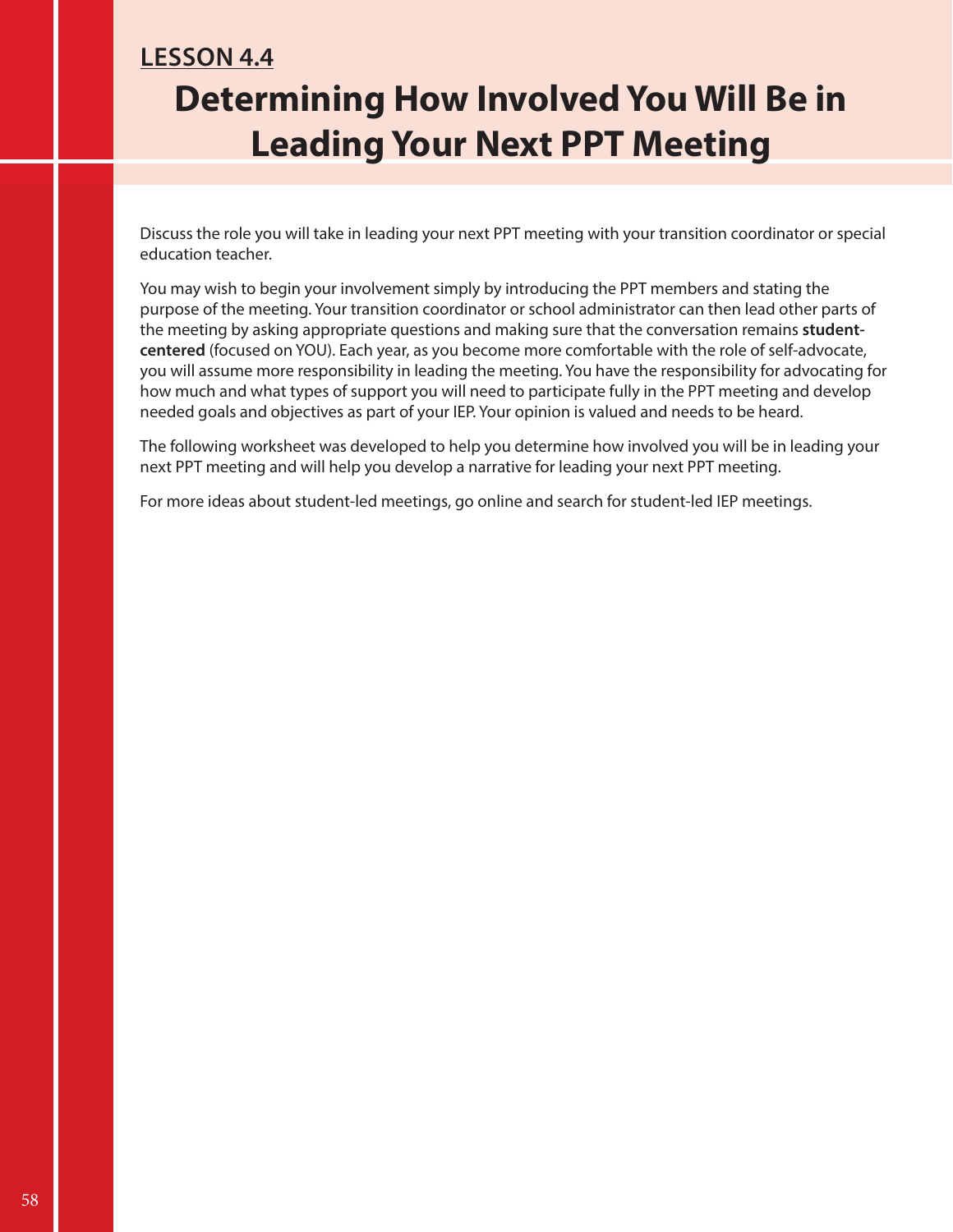## **PPT Self-Advocacy Worksheet**

Place a check mark next to each activity for which you will assume responsibilities and fill in the blanks **to help you prepare for your next PPT meeting.**

**I will attend my next PPT meeting.**

**I will participate in the following ways:**

#### **Introduce myself**

*Hi, my name is .* 

*I want to welcome and thank you all for coming to my PPT meeting.*

#### **State the purpose of the meeting**

*The purpose of this meeting is to*

**Introduce the other PPT members (or)**

#### **Ask the other PPT members to introduce themselves**

*Would everyone please introduce themselves?*

#### **Ask someone to take notes for my IEP**

*Mr./Mrs. , would you please take notes for my IEP? Thank you.*

 *.*

#### **Ask PPT members to report on my academic progress and related services**

*I would like an update on my progress this past year. Who would like to begin?*

#### **Describe my disability, strengths and weaknesses, and how I think I did in school this year**

*As you all probably know, I am receiving special education and related services because I have been identified as having* \_\_\_\_\_\_\_\_\_\_\_\_\_\_\_\_\_\_\_\_\_\_\_\_\_\_\_\_\_\_\_(describe your disability). Overall, I think I did

 *in school this past year.*

*My favorite subjects were:* 

*My least favorite subjects were:*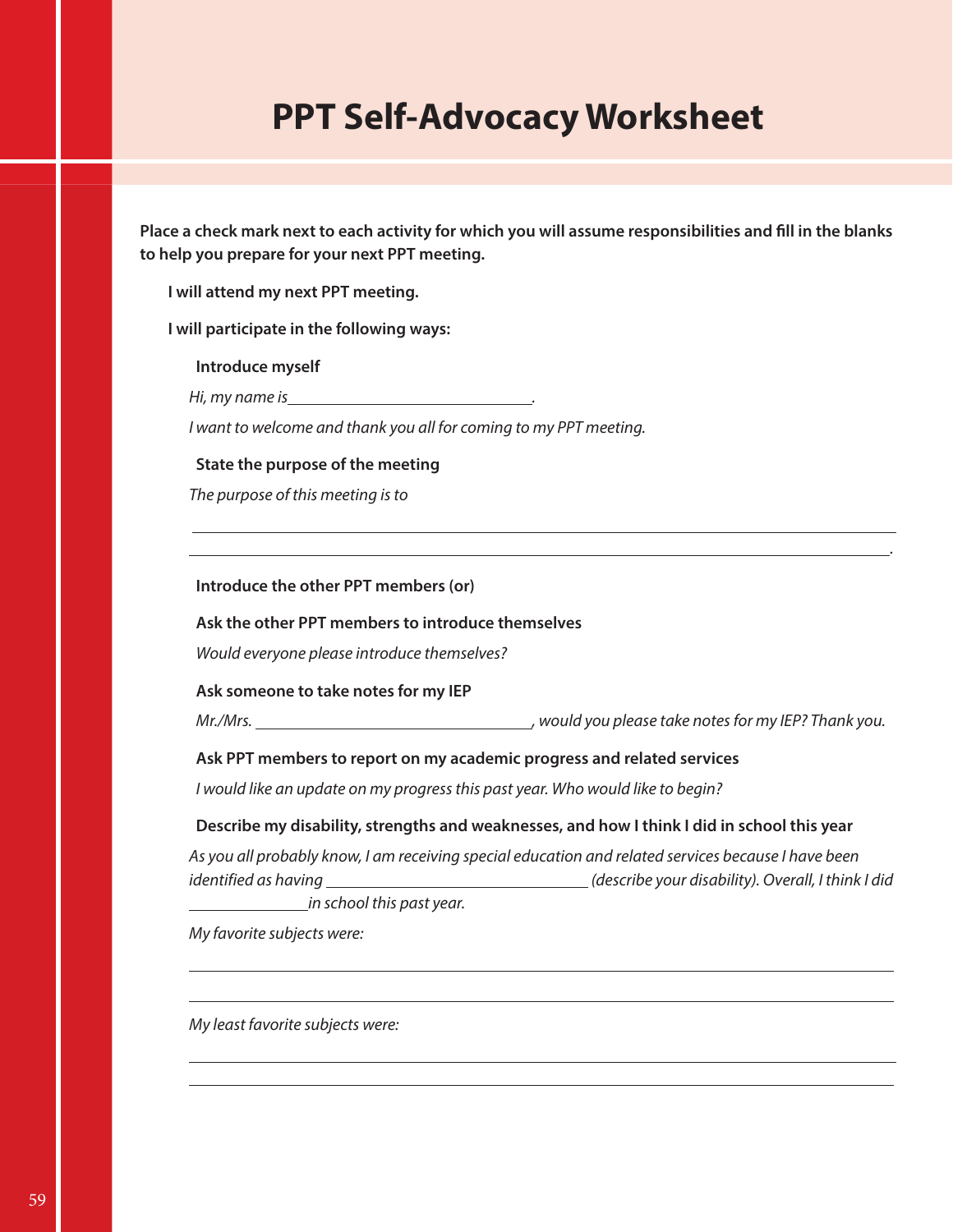*The career exploration and transition activities I participated in were (for example, job shadow, interest inventory, volunteer work, internship, work experiences, paid employment)*:

*I needed the following accommodations and/or modifications:* 

*Assistive technology I used included:* 

 $\overline{a}$  $\overline{a}$ 

 $\overline{a}$ 

 $\overline{a}$ 

 $\overline{a}$  $\overline{a}$ 

**State my transition goals in the areas of postsecondary education/training, employment and independent living/community participation** 

*Upon graduation from high school I will attend/enroll in:*

*Upon graduation I will work in the field of:* 

*Upon graduation I will (independent living goal):* 

**Describe my educational program for the coming school year, including goals and objectives, classes, clubs and sports**

*My educational goals for next year are:*

*Classes/clubs/sports:* 

#### **State my concerns and needs and ask PPT members for input**

*I am most concerned about:* 

*I believe I will need the following related services, accommodations and/or modifications, and assistive technology to be successful:* 

*Does anyone have any suggestions to help me meet my goals?*

#### **Thank everyone for coming**

*Thank you all for coming to and participating in my PPT meeting.*

**I will not attend my next PPT meeting but will make sure my interests, preferences, and needs are taken into consideration by the PPT when they develop my IEP. I will do this by completing the following activities:**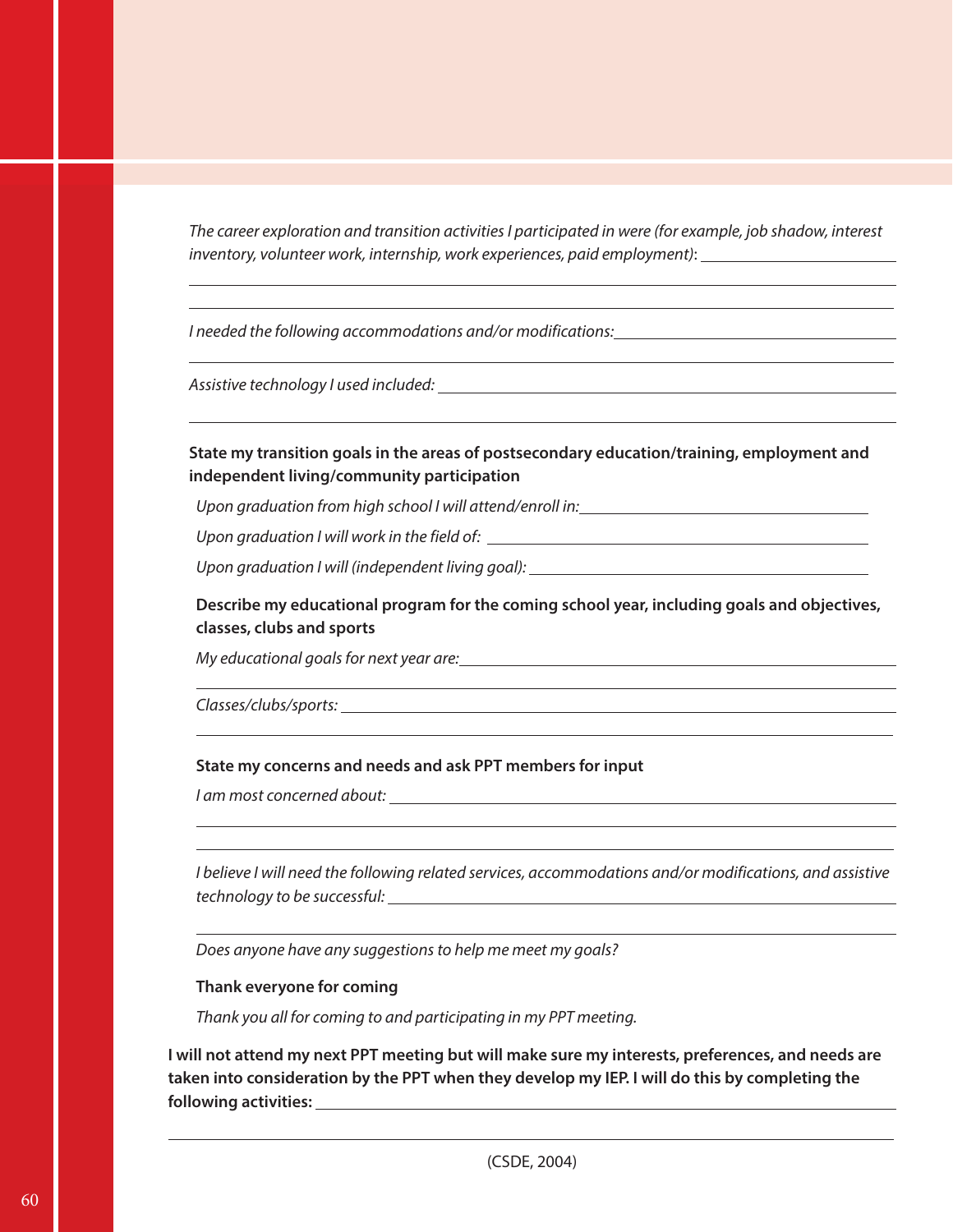### **LESSON 4.5**

## **Having a Successful PPT Meeting**

You can increase your chances of having a successful PPT meeting by being prepared and actively involved in the meeting.

#### **Before your next PPT meeting complete the following activities:**

- Find out who will be attending, and determine whether you would like to invite anyone else.
- Decide what parts of the meeting you will be leading or directing.
- Review your last IEP and progress on goals.
- Identify your concerns and develop a list of questions.
- Think about new education, transition and self-advocacy goals you want to work on.
- Practice talking about your goals, strengths and weaknesses, and accommodation needs.
- Find out what jargon or acronyms are likely to be used at the meeting (such as IEP, SAT, BRS) and make sure you understand what they mean.

#### **During the meeting:**

- Speak up if you don't understand something.
- Ask team members to refrain from using any jargon or acronyms that you don't understand.
- Make sure that PPT members are talking to you, not about you.
- Get answers to the list of questions you prepared.
- If you disagree with some of the statements made about you, speak up and present your point of view.
- If you don't agree with the final decision made at the meeting, ask your parents to review the IEP with you at home and discuss your concerns in more detail. If you disagree with your parents, and you are 18 years old and your own legal guardian, you may wish to seek legal advice.

Participating in your PPT is one important way to develop your self-advocacy skills while you are still in high school. Take the time to re-read your Journal entries and see how much progress you have made in self-advocacy. Speaking up for yourself is a lifelong skill and nobody can do it better than you!

**We wish you much success in college, training, employment, and community opportunities. May your future include those gifts and skills that bring you happiness!**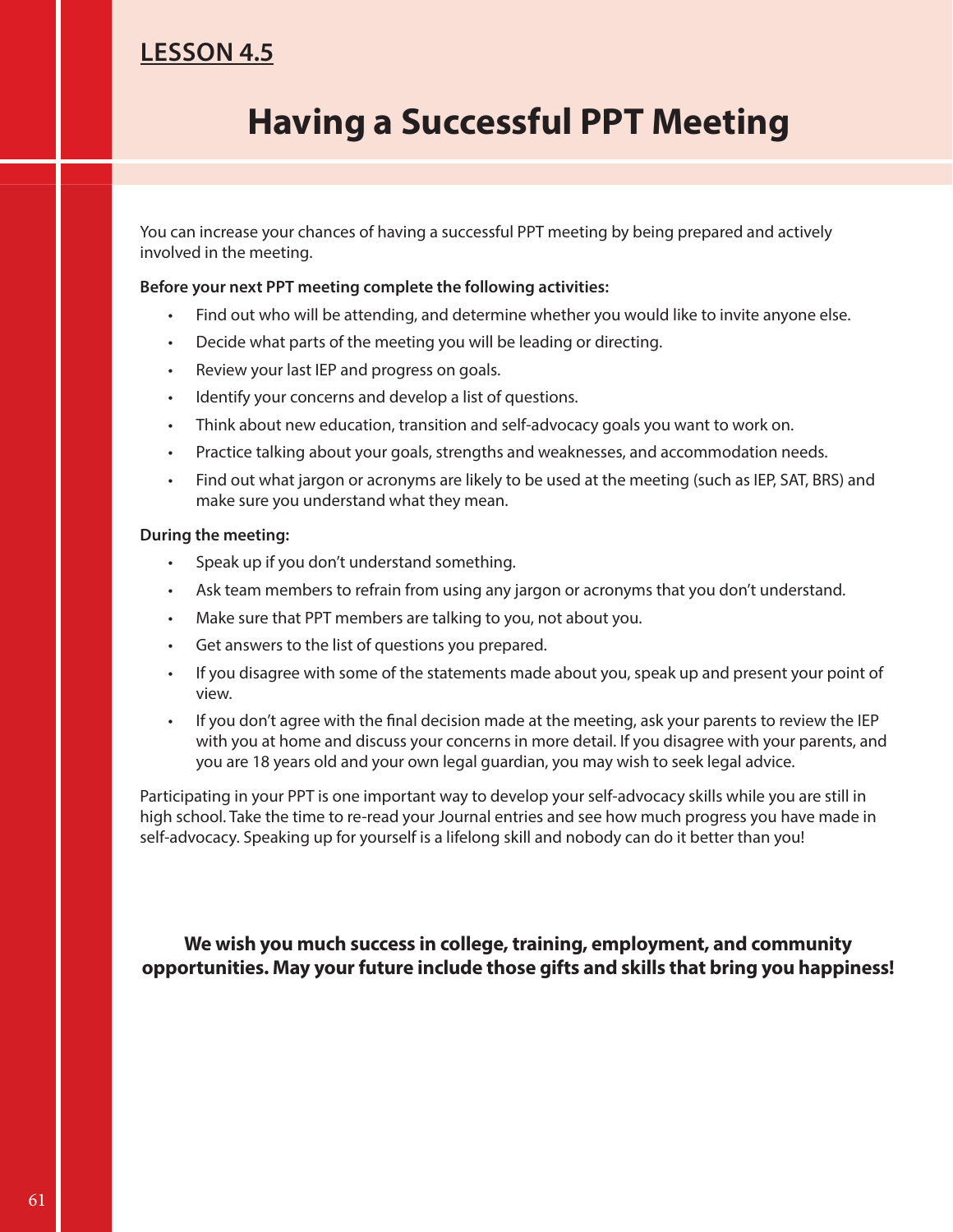### **CHAPTER 5**

### **Resources**

**The following is a list of Connecticut agencies and organizations that can provide you with information and/or services as you make the transition from school to adult life.**

#### **Connecticut Bureau of Education and Services for the Blind (BESB) -** www.ct.gov/besb

184 Windsor Avenue, Windsor, CT 06095 (860) 602-4000 or 1-800-842-4510

#### **Connecticut Bureau of Rehabilitation Services (BRS) -** www.ct.gov/brs

25 Sigourney Street, 11th Floor, Hartford, CT 06106 (Spring 2014 moving to 55 Farmington Avenue, Hartford, CT 06105) (860) 424-4844 or 1-800-537-2549 Call for the address and phone number of your local BRS office or visit their website.

#### **Connecticut Department of Developmental Services (DDS) -** www.ct.gov/dds

460 Capitol Avenue, Hartford, CT 06106 (860) 418-6000 Call for the address and phone number of your local DDS office or look in the blue pages of your phone book under State of Connecticut.

#### **Connecticut Department of Labor (DOL) -** www.ctdol.state.ct.us

200 Folly Brook Boulevard, Wethersfield, CT 06109 (860) 263-6000 Call for the address and phone number of your local American Job Center or look in the blue pages of your phone book under State of Connecticut.

#### **Connecticut Department of Mental Health & Addiction Services (DMHAS) -** www.ct.gov/DMHAS

P.O. Box 341431, Hartford, CT 06134 (860) 418-7000 Call for the address and phone number of your local DMHAS office or look in the blue pages of your phone book under State of Connecticut.

#### **Connecticut's Independent Living Centers (ILC's) -** www.cacil.net

**Access Independence -** www.accessinct.org 80 Ferry Boulevard, Suite 205, Stratford, CT 06615 (203) 378-6977

**Center for Disability Rights (CDR) -** www.cdr-ct.org 369 Highland Street, West Haven, CT 06516 (203) 934-7077 or (203) 934-7078 (TDD)

**Disabilities Network of Eastern Connecticut (DNEC) -** www.dnec.org 19 Ohio Avenue, Suite 2, Norwich, CT 06360 (860) 823-1898 (V/TDD)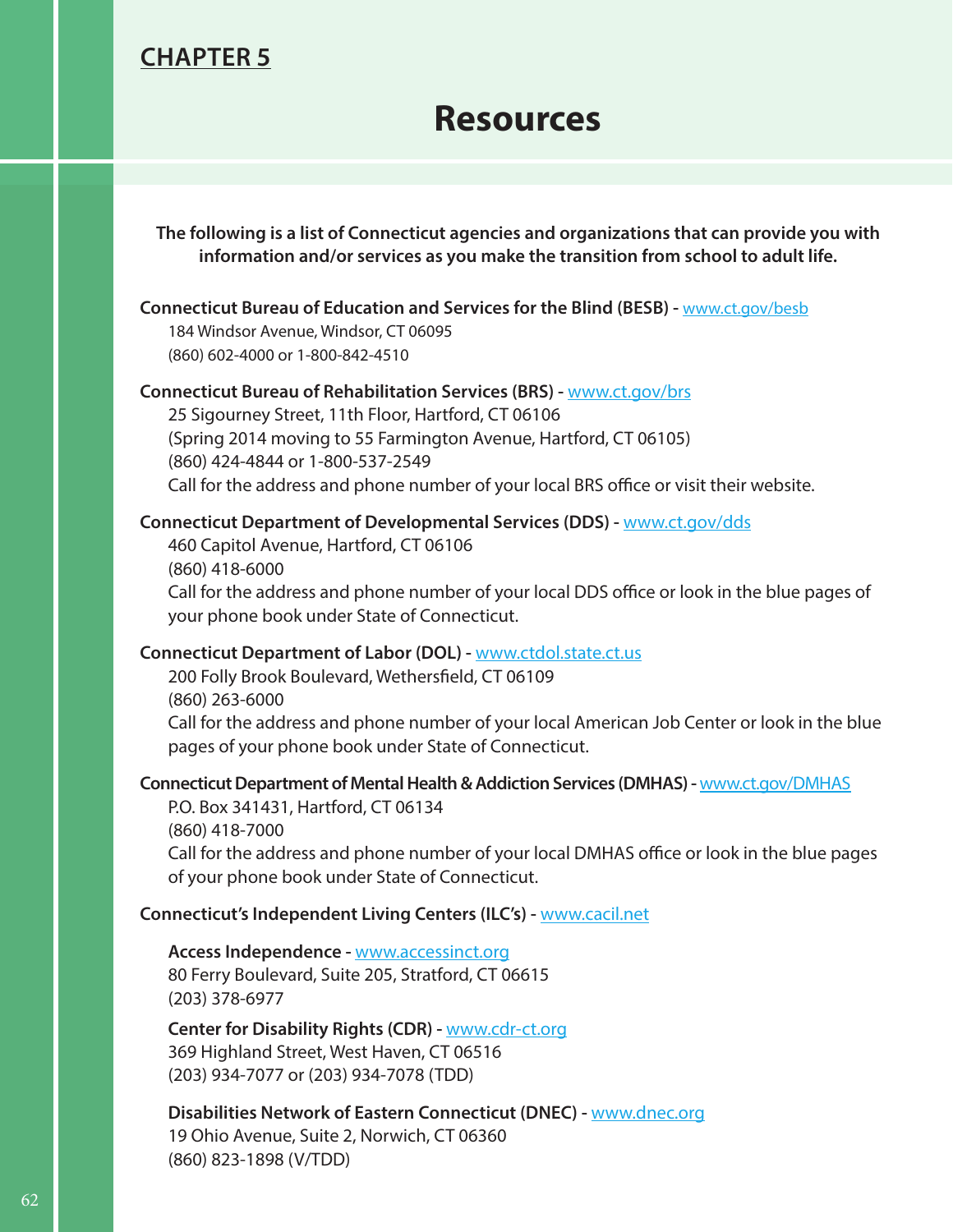**Independence Northwest (IN) -** www.independencenorthwest.org 1183 New Haven Road, Suite 200, Naugatuck, CT 06770 (203) 729-3299 (V/TDD)

**Independence Unlimited (IU) -** www.independnceunlimited.org 151 New Park Avenue, Suite D, Hartford, CT 06106 (860) 523-5021

**Connecticut Office of Protection and Advocacy for Persons with Disabilities (P&A) - www.ct.gov/opapd** 60B Weston Street, Hartford, CT 06120 (860) 297-4300 or 1-800-842-7303

**Connecticut Parent Advocacy Center, Inc. (CPAC) -** www.cpacinc.org 338 Main Street, Niantic, CT 06357 (800) 445-2722 or (860) 739-3089

**Connecticut State Department of Education (CSDE) -** www.sde.ct.gov 165 Capitol Avenue, Hartford, CT 06106 (860) 713-6543

**Department of Rehabilitation Services Deaf and Hard of Hearing Services - www.cdhi.ct.gov** 67 Prospect Avenue, 3rd Floor, West Hartford, CT 06133 (860) 231-1690 or 1-800-708-6796

**State Education Resource Center (SERC) -** www.ctserc.org 25 Industrial Park Road, Middletown, CT 06457 (860) 632-1485

**University of Connecticut A.J. Pappanikou Center for Excellence in Developmental Disabilities, Education, Research and Service (UCEDD) -** www.uconnucedd.org

263 Farmington Avenue, MC-6222, Farmington, CT 06030-6222 (860) 679-1500 or (860) 679-1315 (TTY) or toll-free (866) 623-1315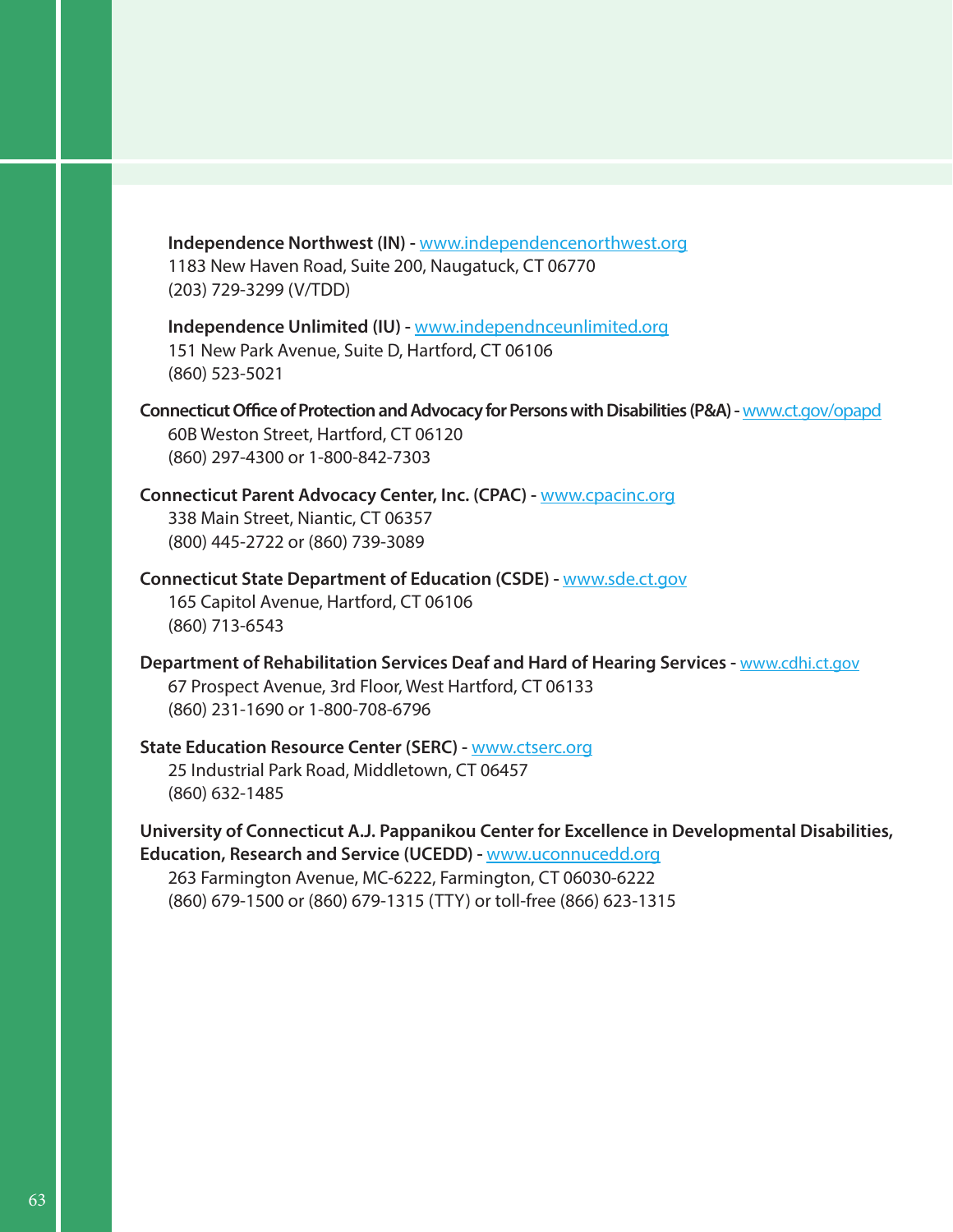### **References**

Barr, V.M., Hartman, R.C., & Spillane, S.A. (1995). *Getting ready for college: Students with learning disabilities*. Washington, D.C.

Brinckerhoff, L.C., Shaw, S.F. & McGuire, J.M. (1993). *Promoting postsecondary education for students with learning disabilities: A handbook for practitioners.* Austin, TX: PRO-ED.

Brown, D.S. (2000). *The Americans with disabilities act: Civil rights for you.* Retrieved from http://www.ldonline.org/article/5999

Connecticut State Department of Education, Bureau of Special Education. (2013). *Connecticut* a*ssistive technology guidelines*. Retrieved from http://www.sde.ct.gov/sde/cwp/view.asp?a=2663&q=334974

Connecticut State Department of Education, Bureau of Special Education. (2013). *IEP manual and forms.* Retrieved from http://www.sde.ct.gov/sde/lib/sde/PDF/DEPS/Special/IEPManual.pdf

Crabtree, R.K. (1998). *The paper chase: Managing your child's documents.* Retrieved from http://www.wrightslaw.com/info/advo.paperchase.crabtree.htm

Individuals with Disabilities Education Improvement Act, 20 U.S.C. § 1400. (2004). Retrieved from http://idea.ed.gov

Maine Medical Center (n.d.). *A student's guide to the ADA*. Portland, ME.

Regulations of Connecticut State Agencies, Sections 10-*76a*-1 to 10-*76l*-1. (2013). Retrieved from http://www.sots.ct.gov/sots/cwp/view.asp?a=4431&q=525778; Regulation #6103.

Transition Task Force, Connecticut State Department of Education. (2009). *Building a bridge from school to adult life: A handbook for students and family members to help with preparation for life after high school*. Retrieved from http://www.sde.ct.gov/sde/lib/sde/PDF/DEPS/Special/BuildingABridge.pdf

Transition Task Force, Connecticut State Department of Education. (2004). *Connecticut transition training manual and resource directory*. Retrieved from

http://www.sde.ct.gov/sde/lib/sde/PDF/DEPS/Special/Transition\_Manual.pdf

Transition Task Force, Connecticut State Department of Education. (2013). *CT CORE transition skills.* Retrieved from http://ctspecialednews.org/2013/05/28/core-transition-skills

Wright, P. & Wright, P. (2007). *Paper trails, letter writing & documentation*. Retrieved from http://www.wrightslaw.com/info/ltrs.index.htm